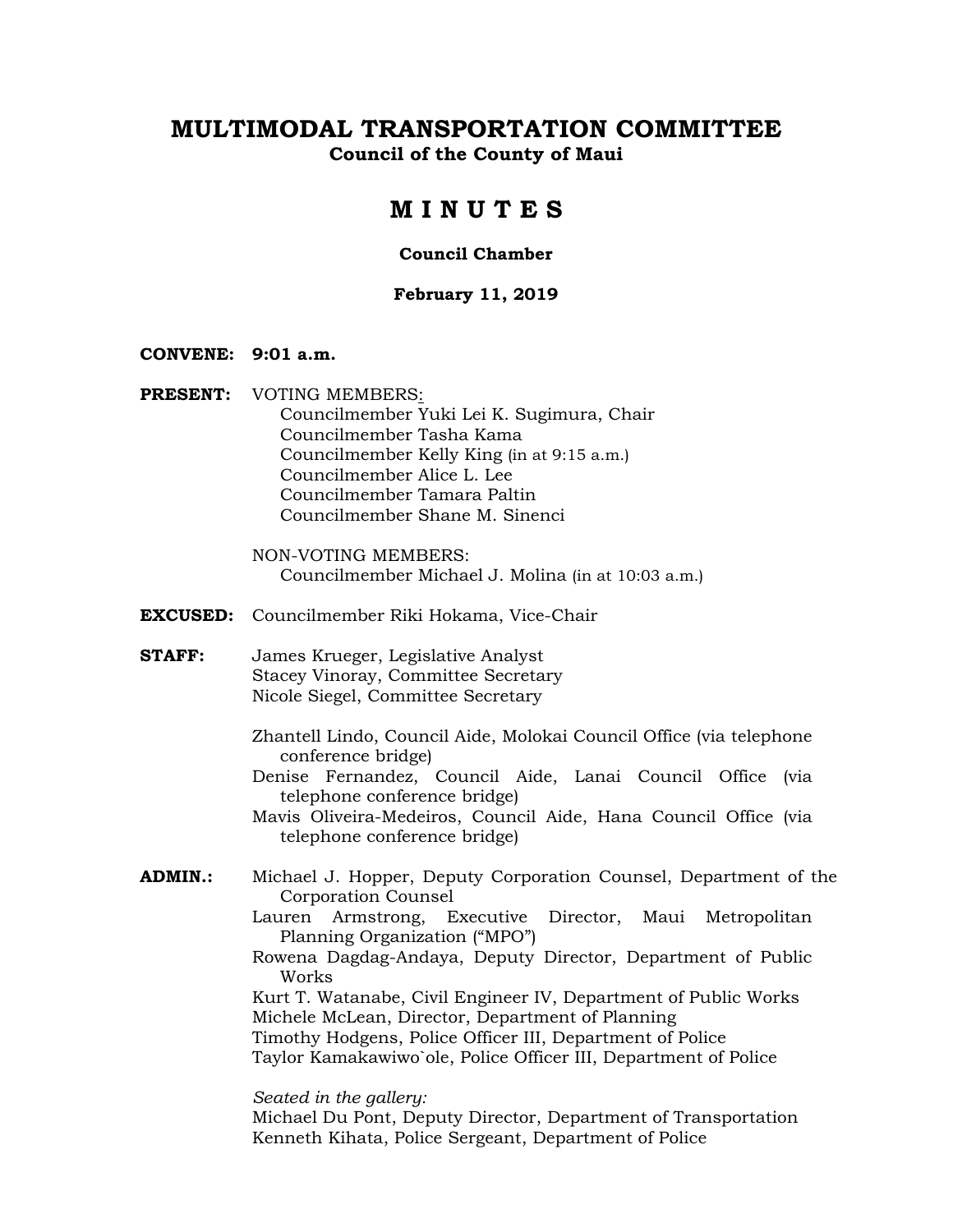### **Council of the County of Maui**

### **February 11, 2019**

Miguel B. Munoz, Police Officer III, Department of Police John K. Kalama, Police Officer III, Department of Police

|               | <b>OTHERS:</b> (2) others in the gallery |
|---------------|------------------------------------------|
| <b>PRESS:</b> | Akaku Maui Community Television, Inc.    |

CHAIR SUGIMURA: . . . *(gavel)* . . . Welcome to the Multimodal Transportation Committee. Today is February 11th at 9:01 a.m., and I welcome all of you. Thank God we made it through the storm yesterday, right?

COUNCILMEMBER KAMA: Amen.

CHAIR SUGIMURA: What a, amen, that's, Tasha's perfect words. My name is Yuki Lei Sugimura, and I'd like to welcome all my Members. I have Shane Sinenci from Hana.

COUNCILMEMBER SINENCI: Good morning, Chair.

CHAIR SUGIMURA: Good morning. Alice Lee, from Wailuku.

COUNCILMEMBER LEE: Good morning, Chair.

CHAIR SUGIMURA: Tamara Paltin, from West Maui.

COUNCILMEMBER PALTIN: Good morning.

CHAIR SUGIMURA: Good morning, and Tasha Kama, from Kahului.

COUNCILMEMBER KAMA: Aloha kakahiaka, Chair.

CHAIR SUGIMURA: Aloha. Kelly King is on her way. Our Vice-Chair Riki Hokama is excused. We have quorum. I wanted to thank all of you for being here. Today we have three items on our agenda. I want us to have the overview of the Maui Metropolitan Planning organization. It's an organization that's very important for our roads and our connectivity for the island of Maui and I look forward to hearing that presentation by Lauren Armstrong. We also have a, two items which are part of the Public Works Commission regarding signage and our roads, prohibition of parking on our roads. Oh, at this time, oh good. I'd like to also welcome Nicole Siegel. She's passing out the MPO presentation to all the Members. Thank you, Nicole, for being here. Also, my Staff, James Krueger, who's my Legislative Analyst; and Stacey Vinoray, our Secretary; Michael Hopper, thank you very much for being here. And our District Offices are all present. Today on the agenda we have MT-10, which is a presentation from the Maui Metropolitan Planning Organization, MT-6 which is Amending Section 10.48.030, Maui County Code, Relating to Prohibitions of Certain Places, and MT-7 Amending Section 10.48.040, Maui County Code, Relating to the Parking Prohibitions on Certain Streets and Highways. For anyone wishing to testify,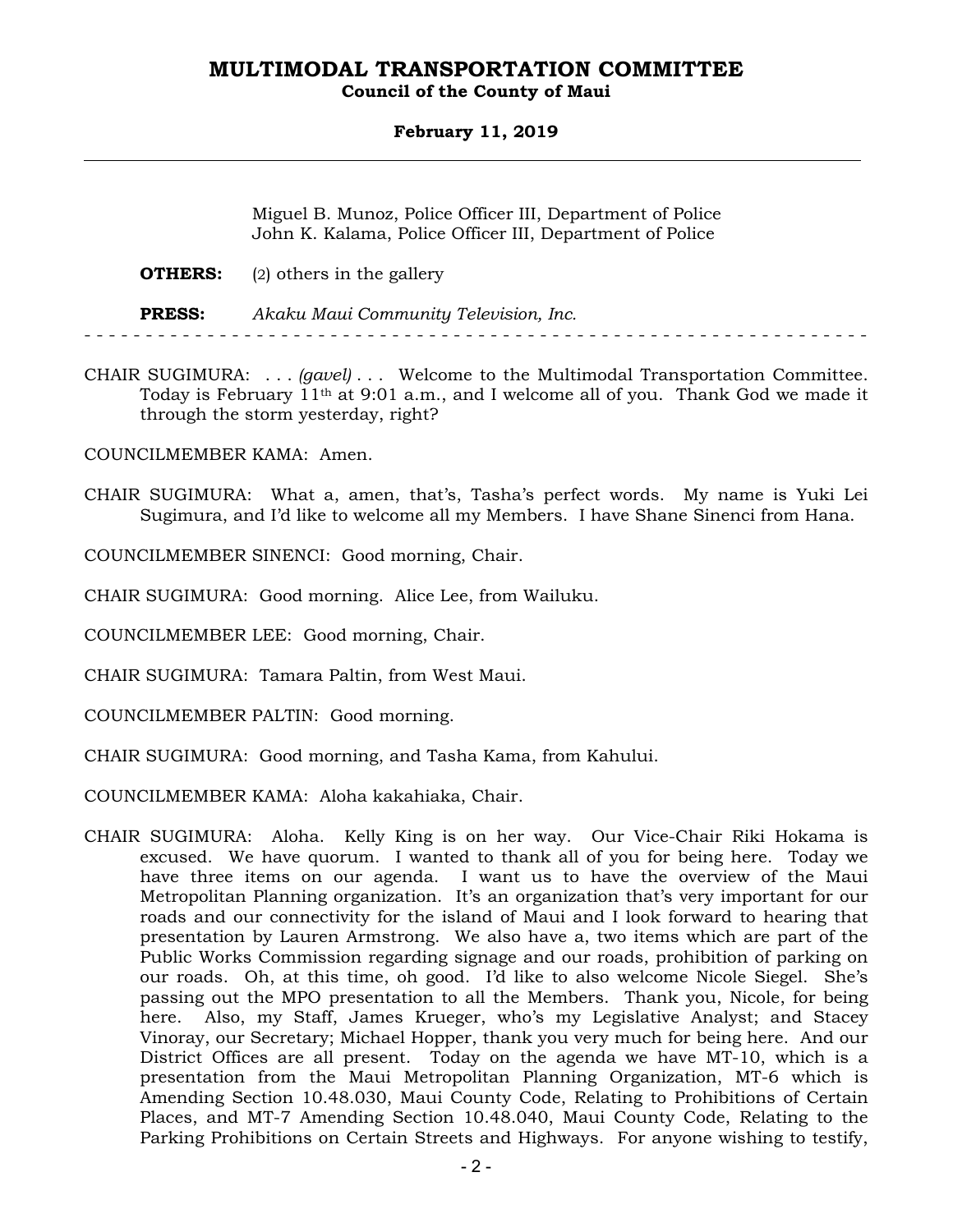### **Council of the County of Maui**

### **February 11, 2019**

please sign up at the desk out in the lobby. At this time, do we have any testifiers? We have none? Thank you.

### *. . . BEGIN PUBLIC TESTIMONY . . .*

- CHAIR SUGIMURA: Mr. Krueger, do we have anybody from the District Offices, in the District Offices to testify?
- MR. KRUEGER: Chair, we've received notification that there's no one in the District Offices signed up to testify.
- CHAIR SUGIMURA: Okay. Let me just ask them. Hana District Office, Mavis Oliveira-Medeiros, do you have anyone there to testify?
- MS. OLIVEIRA-MEDEIROS: Good morning, Chair. This is Mavis Oliveira-Medeiros from the Hana Office, and there is no one here waiting to testify.
- CHAIR SUGIMURA: Thank you, Mavis. Lanai Office, Denise Fernandez, anyone wishing to testify?
- MS. FERNANDEZ: Good morning, Chair. This is Denise Fernandez at the Lanai Office, and there is no one waiting to testify.
- CHAIR SUGIMURA: Molokai Office, Zhantell Dudoit Lindo, do you have anyone wishing to testify?
- MS. LINDO: Aloha, Chair. This is the Molokai District Office. There is no one here to testify.

### *. . . END OF PUBLIC TESTIMONY . . .*

- CHAIR SUGIMURA: Thank you. Thank you, everybody. Any last call, any testifiers in the Chamber? Seeing none, Members I'd like to close public testimony.
- COUNCILMEMBERS VOICED NO OBJECTIONS.
- CHAIR SUGIMURA: Thank you. Thank you, everybody.

### **MT-10(3) OVERVIEW OF THE MAUI METROPOLITAN PLANNING ORGANIZATION**

CHAIR SUGIMURA: At this time, I wanted to go over the Metropolitan Planning Organization, have a presentation from Lauren Armstrong. And the Metropolitan Planning Organization plays an important role on providing our and shaping our transportation. This presentation is important just for us to learn about what they do, what her long-range plans have been for the organization, and this will be pursuant to Rule 18A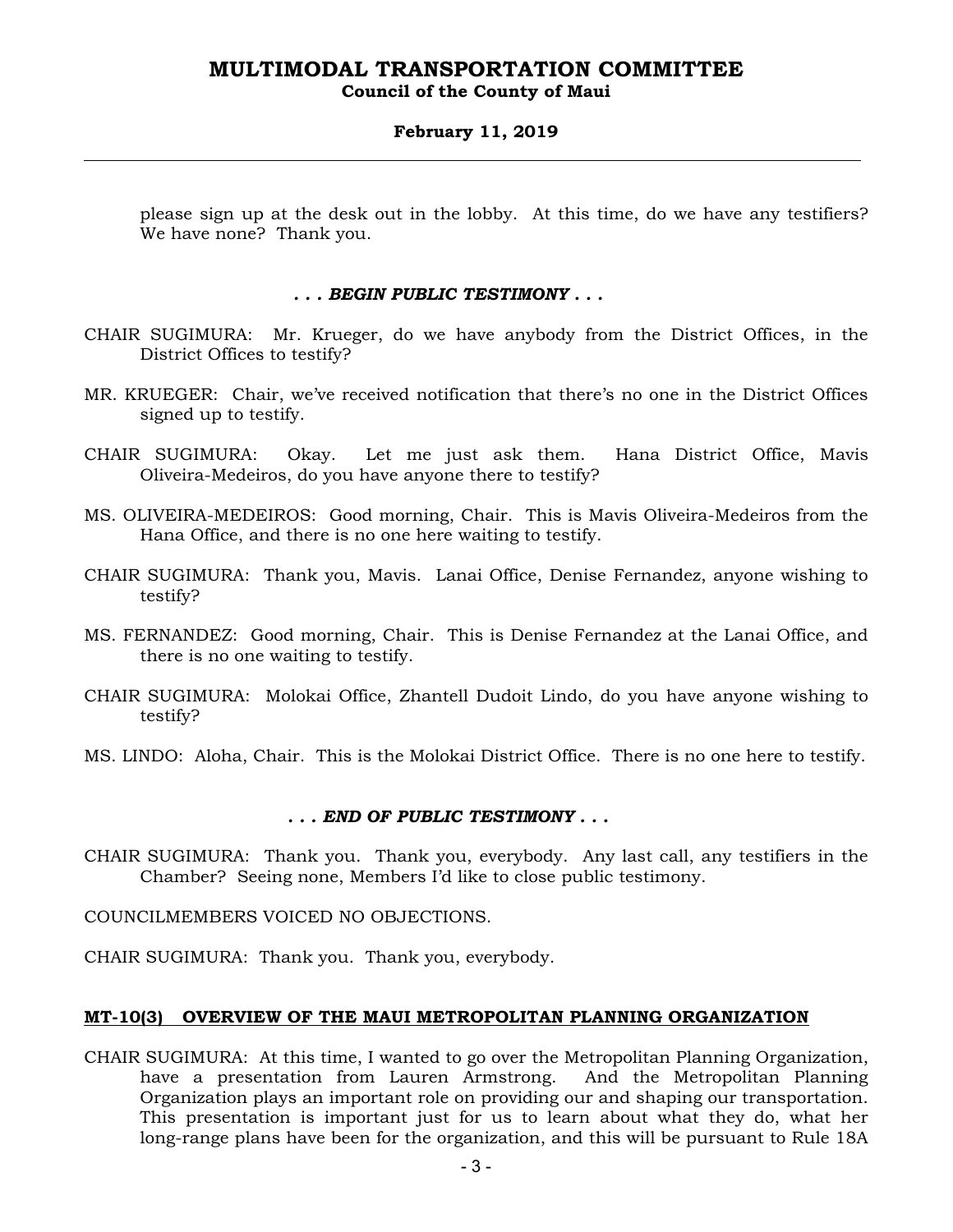### **February 11, 2019**

for the Rules of the Council, I'm going to have Lauren be our presenter and our, designated as our resource person for this 7(B) presentation of the MPO Committee. So, Lauren, would you like to open up and say, tell us about what you're doing and, what you have been doing and what your future plans are?

#### *. . . BEGIN PRESENTATION . . .*

MS. ARMSTRONG: Okay. Good morning. Thank you, Chair, and, Committee Members, for having me here today. My name is Lauren Armstrong. I'm the Executive Director of Maui Metropolitan Planning Organization. Just a little background on myself, so, I grew up in Haiku. I graduated from Seabury in 2003. I have an undergraduate degree in Environmental Science, and a master's degree in Urban and Regional Planning. So, I worked in Honolulu for a few years as a private planner, and then in Northern California focused on sea level rise adaptation. So, I was very pleased to begin in September 2016 as the Executive Director at Maui MPO. It was kind of a dream for me to be able to move back to Maui and work with great people to help shape our future. So, thank you. So, today I'm going to share with you a little bit of background on the Maui MPO, how it was formed, and what our responsibilities are. So, in 2010, Central Maui's population reached 50,000 people. The Federal government required the State and County to form an agency to manage the Federal transportation funds. For Maui island, this is around \$30 million a year. So, without the MPO, Maui would not be eligible to receive any of these Federal transportation funds. MPOs are enabled by Federal, state, and county legislation. Our comprehensive agreement defines the responsibilities of each party for our continuous, cooperative, and comprehensive transportation planning. We also have an administrative agreement, and this is with the County Department of Transportation. Thank you, Michael Du Pont, our Deputy, for being here today. But this basically defines the administrative function of MDOT as our umbrella agency with the County for the purpose of budgeting our annual dues. And according to our finance supplemental agreement, 80 percent of our annual budget is coming from Federal Highway Administration, and Federal Transit Administration. So, these are annual grants that we receive. In order to do that, we need a 10 percent match from County, and 10 percent from the State. So, how is the MPO structured? Our Policy Board is the decision-making body for Federal transportation funds on Maui. Members include the County Directors of Public Works, Transportation, and Planning, our State Director of Transportation, and recently Senator Roz Baker, and Representative Troy Hashimoto, as well as three Councilmembers, Sugimura, Paltin, and Sinenci. So, we're very excited to work together with you. Our technical advisory committee provides recommendations to the Board. It's composed of staff from the same agencies. And I would note that I'm really excited about the collaboration that's happening in these committees, both between our County departments, a lot of really great conversations between Planning on the land use side, as well as transportation from Public Works and Department of Transportation. So, as Executive Director, I serve at the will of the Policy Board, and I provide information to assist their decision making. My one staff member is the financial specialist, and she provides administrative support, prepares our Federal reimbursement requests, and she also tracks our financial progress for monthly reports to the Policy Board. So, what is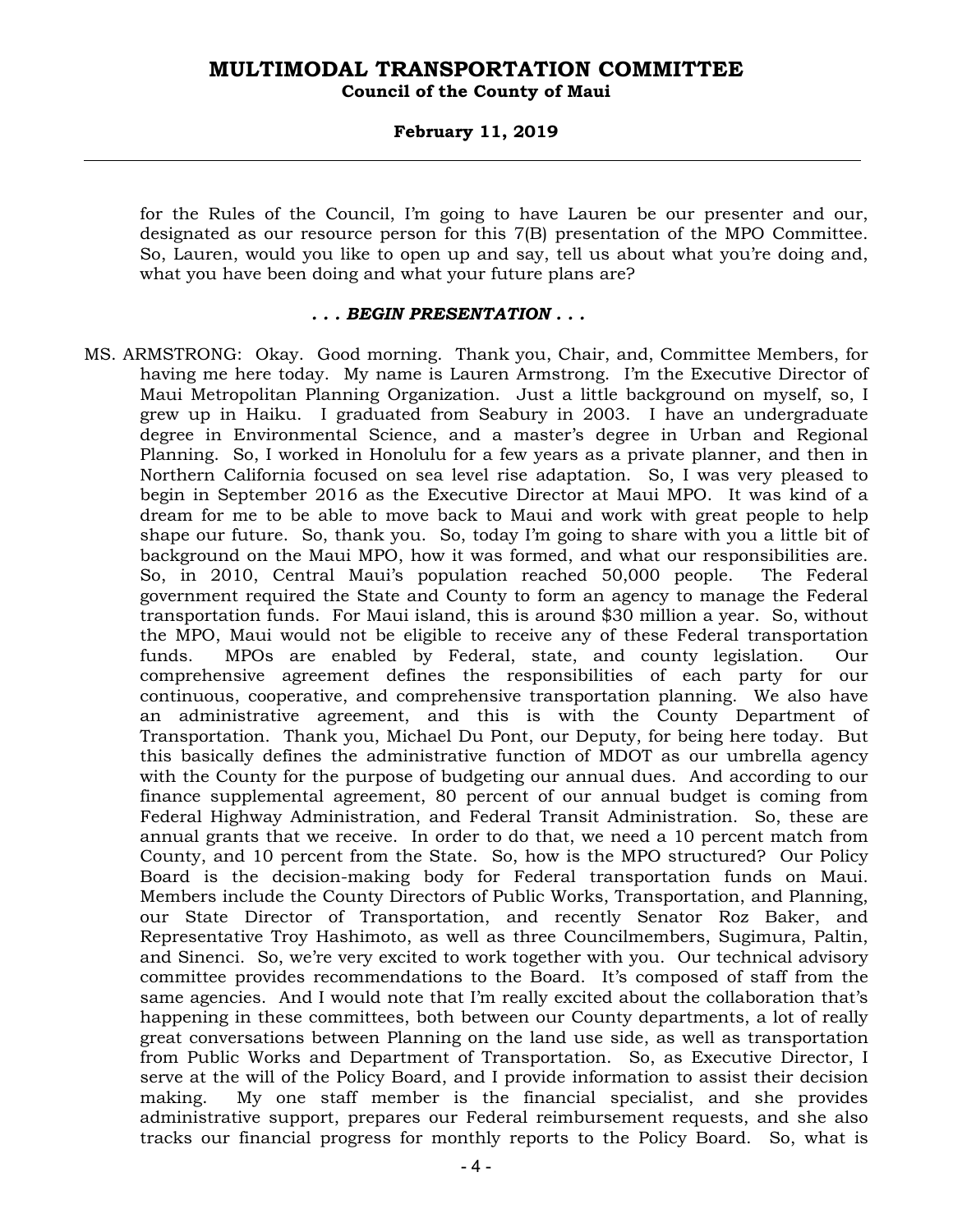### **Council of the County of Maui**

### **February 11, 2019**

multimodal transportation planning? Imagine that you're a child who can walk or bike to school with friends, a kupuna who can safely cross the street, an employee who can catch the bus to work, or a person in a wheelchair who can access their daily necessities, maybe even a visitor who has great options for getting around the island beyond renting a car. So, we believe all of this is possible. Maui MPO's vision is for Maui communities to be connected by a safe, efficient, and sustainable transportation system. The facilities that we plan for include the bus, sidewalks, multiuse paths, roads, and bridges. So, we know that transportation solutions can be either projects or programs. On the project side, not all roads are eligible for Federal funding. The State and County go through a routine process to classify the roads according to the volume of traffic and their function within a network. So, State roads like Hana Highway, Honoapiilani Highway, are all eligible for Federal aid. They connect communities and facilities across the island. Some County roads, so those collect, are classified as a collector and above, can also receive Federal aid. So, for example, Papa Avenue, South Kihei Road, Baldwin Avenue, so some of our larger County roads. And just to be clear, the MPO does not construct projects, but we help manage the planning process that identifies funding for these projects. So, I'd like to briefly review our work elements. And so, these are the items that go into our annual budget, and also the structure of the annual report that this Committee and Council received. So, our unified planning work program, that's the annual budget, and once approved by the Policy Board and the Federal Highway and Federal Transit Administrations, that's what enables us to receive our Federal planning funds. This budget provides for personnel costs for two LTA positions and as well as consultant-supported planning studies that are managed by the MPO. I'll share some of Maui MPO's accomplishments. But I just wanted to say hello to Member King.

### *Note: Councilmember King enters Chambers.*

CHAIR SUGIMURA: Oh.

- COUNCILMEMBER KING: Aloha, good morning.
- CHAIR SUGIMURA: Thank you, you're doing my job.
- MS. ARMSTRONG: I was like, if I just keep talking then, you know, there's no chance, you know.
- COUNCILMEMBER KING: Thank you.
- MS. ARMSTRONG: Good to see you. Okay. So, our first work element is program administration. This includes all the activities that I and the financial specialists undertake to make sure that the MPO planning process is complying with all of our Federal, State, and County regulations so that we're all able to receive Federal funds. So, we prepare for, and staff a minimum of eight each meetings for the Policy Board and technical committees. All of those meetings are subject to Sunshine Law. So, we post the agendas and materials a week in advance. All of our plans and programs go through a public review period before the Policy Board approves. So, public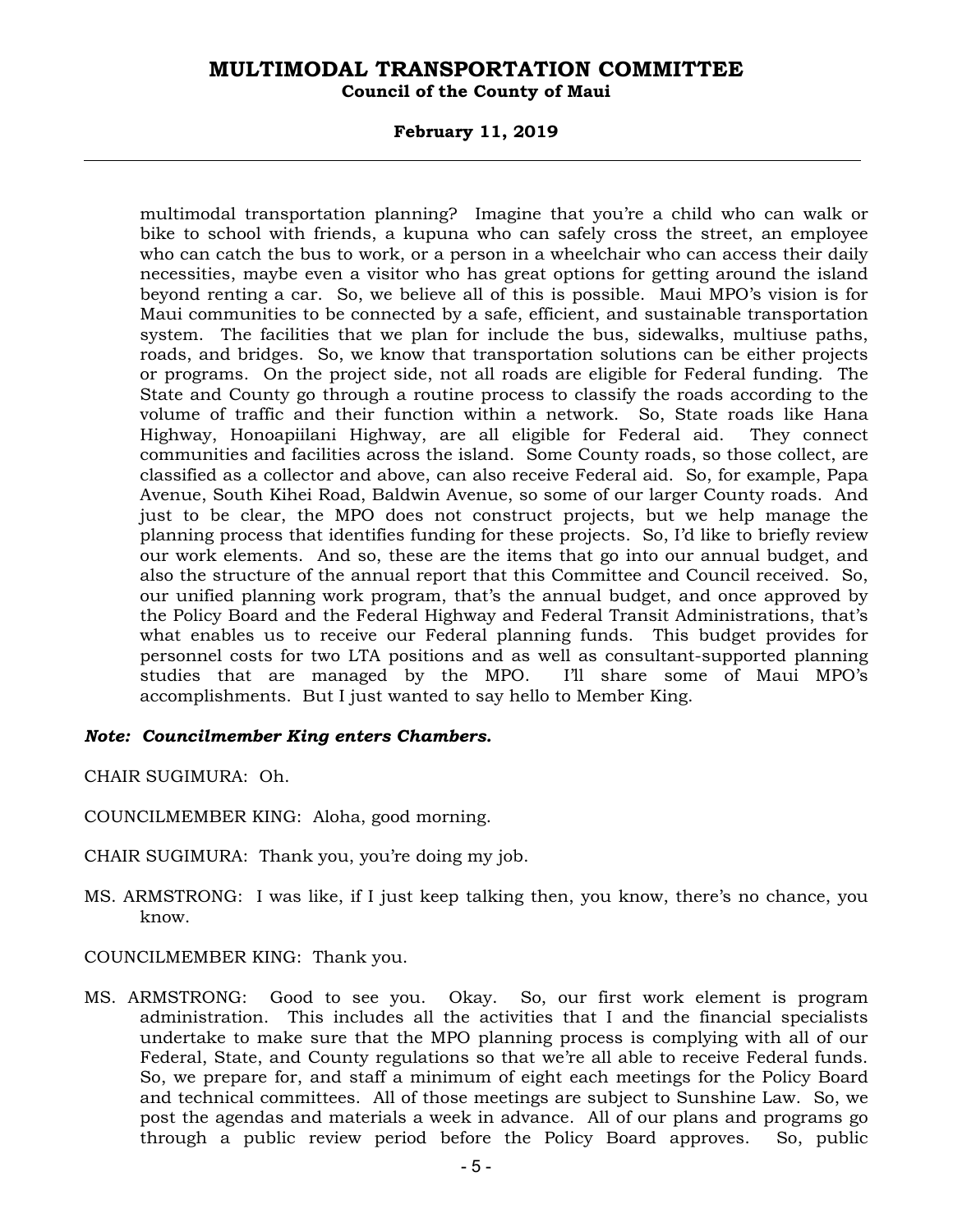### **Council of the County of Maui**

#### **February 11, 2019**

participation really runs throughout all of the MPO work. A major part of our role is to have a more transparent and public friendly process so people can understand how are we making decisions about these transportation funds. We do a combination of in person and online engagement. So, we have an e-mail newsletter with hundreds of subscribers. That's how I let people know about the upcoming MPO meetings, as well as any other opportunities to be engaged in the process. Our transportation improvement program, that is the four-year budget for all State and County facilities that will be funded in part using Federal funds. These are typically a 80 percent Federal contribution, and 20 percent either State or County. So, our most recent TIP was approved by the Policy Board in June of 2018, and then by the Federal government in September. It includes around \$15 million for buses, and maybe \$90 million for roads, paths, and intersection improvements. Some of the major State projects that were included are the Hana Bridge Preservation Program, Puunene Avenue improvements. Some of the larger County projects include Kaupakalua Road reconstruction, and the Kihei North-South Collector Road. So, during this process, all of the projects were made available online with our interactive map, with a link to a public survey. So, last spring we held two rounds of public workshops at various locations around the island. I remember seeing Councilmember Sinenci back then at the Hana meeting. So, it was great to get feedback from all these different communities as we went through the process. It's important to note that the TIP has to be financially constrained. So, we can only include projects on that list where construction funding as already been identified. So, this is where collaborating with our County and State legislators is very important. So, what happens after a project is on the Transportation Improvement Program? Our County and State engineers will initiate the planning, environmental review, and construction for the projects. There's an important shift happening in the way that the engineers are approaching their preservation projects. So, when they repave a road, they're looking at ways to make it safer for all types of traveler, so, whether you're walking, biking, catching the bus, or driving a vehicle. They are looking at ways to redesign the street to be complete. So, that's really kind of this balanced approach that's at the core of our complete streets and vision zero efforts. So, we've partnered with the Healthy Eating Active Living Coalition, the Blue Zones Project, as well as our County departments to get community input on what these new streets should look like. We did a walk audit on Onehee Avenue last spring, which is a Federal-aid project. And we did a lot of outreach at the mall and other locations. And just to have people share their input on what they want their streets to look like in the future. Our final work element that I want to share with you today is the Long-Range Transportation Plan. We're about half way through Hele Mai Maui 2040. We've been working with community members, as well as our technical committee, and our Policy Board to develop a vision for Maui's transportation needs and opportunities over the next 20 years. The final plan, which is due in September of this year, will include a prioritized list of projects, and a financial plan. So, this long-range plan will inform the Policy Board's decisions about which projects should be included in that four-year TIP the next time we update it. One of the initial products from the long-range plan is a fact book, which is a resource available online at mauimpo.org. This summarizes how people get around Maui now, and what they want for the future. So, one important fact to consider when we're planning for our future transportation system is our population growth. We anticipate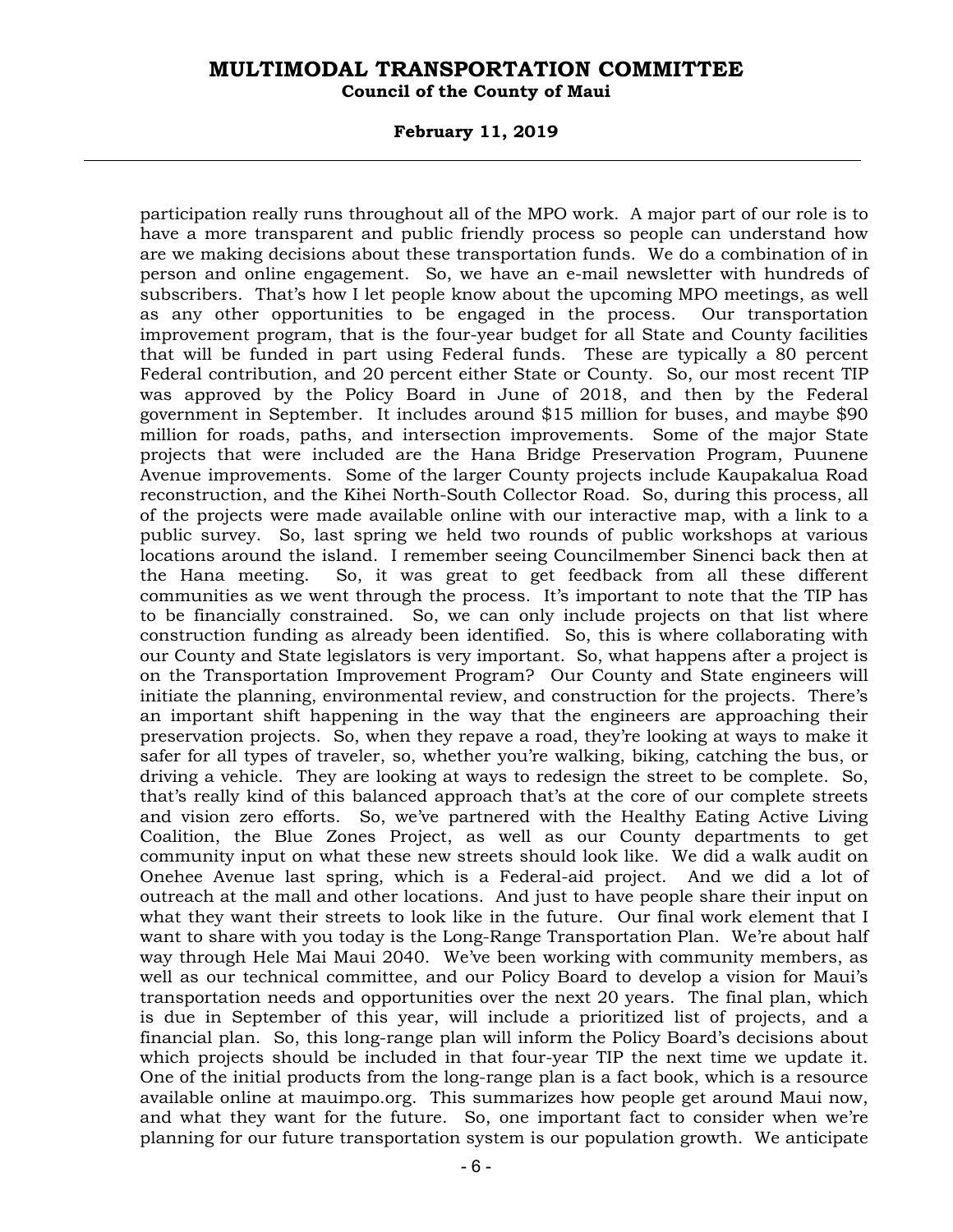#### **February 11, 2019**

by 2040, there will be 33,000 more people living on Maui. We also know that visitor numbers are increasing. So, how can we accommodate this growth while maintaining a high quality of life here on Maui? We use census data to map where people live and work. So, the dark brown areas on the map show high density of residents and jobs. It's not surprising that it's Lahaina, Kihei, Central Maui. It's also interesting to note that a third of jobs are in the accommodation and food services industries, emphasizing the large role of the visitor economy, or visitor industry. So, the amount of people, the amount of money that people are spending commuting, and the availability of housing near where they work plays a major role in affordability. Traffic, everyone's favorite. So, the roads shown in red on this map have over 20,000 vehicles on them daily. We see that visitor traffic and residents commuting from all over, to South and West Maui in particular, shows up in the large number of vehicles. And we do know that traffic is beginning to impact our quality of life here. So, a big reason traffic is getting worse is that a majority of people drive alone to work or school. Maui also has the highest number of rental cars of any Hawaiian island. The Maui Bus began service in 2009 and reached its peak ridership in 2012. Declining ridership means more cars on the road. So, how can we address some of these challenges? We started by asking people what they value most in a transportation system. So, last summer we held a series of pop-up events at town Fridays and the mall where we heard from hundreds of people, mostly residents, who shared their mobility values to create a tapestry. We used these public priorities to create an evaluation framework for all of the projects being considered. So, for each project, how well does it help us move toward our goals, safety, health, cultural and natural resources, expanding mobility choices, our quality of life, and maintaining our assets for economic vitality? We've done a lot of work around mapping crash data to understand which areas are in need of attention. So, the high crash areas shown in red on this map could be improved using engineering solutions like roundabouts, sidewalks, and safer crossings. So, these safer facilities make it more convenient for people to get exercise walking or biking. Additionally, we've set a goal for vision zero, which is to eliminate traffic fatalities by 2040 through a combination of engineering, enforcement, and education. We also heard from people around the island that sustainability and resilience are very important for our future. So, what do these terms mean in the transportation context? We know sustainability is about balancing our current and future needs. So, by shifting to vehicles that use clean or renewable energy, we can help reduce carbon emissions contributing to climate change. But meanwhile, we know that climate change is upon us. I know many of us saw the high-water levels and, you know, as these storm events are getting more extreme, it's something we really need to plan and prepare for. So, we know from our recent Statewide sea level rise report, that over 11 miles of Maui's roadways are vulnerable to coastal erosion and sea level rise. So, this is something that the long-range plan will need to address. So, many of the projects that we're considering through Hele Mai Maui were already identified as priorities in previous planning efforts. Projects like the West Maui and the North Shore Greenways, Lahaina Bypass, Paia Relief Route, Honoapiilani Highway Realignment, and the Kihei North-South Collector Road, plus many more projects that we will be compiling and vetting over the coming months. So, finally I wanted to close with an announcement that we'll be having a public open house on February 23<sup>rd</sup>. This is a call for projects where people will have a chance to see maps of all of the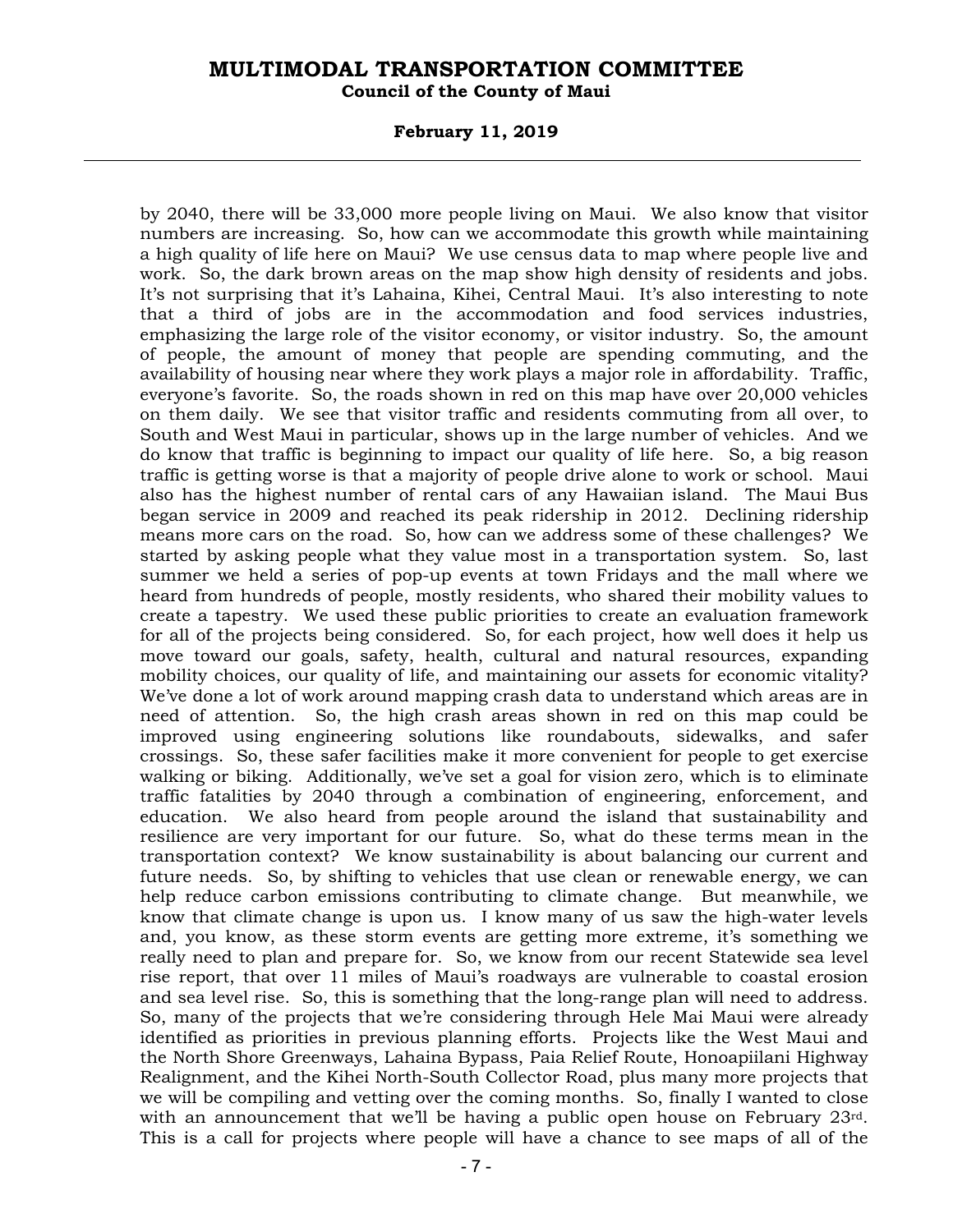### **February 11, 2019**

current proposed projects and add their future thoughts as well. We will also have this input available online. So, I hope you have a little better understanding of Maui MPO and what we do. I really look forward to working with all of you and thank you for having me today.

#### *. . . END PRESENTATION . . .*

- CHAIR SUGIMURA: Thank you, Lauren. Thank you very much. I'd like to formally welcome in Kelly King. Welcome to the meeting. So, Members, I'm really glad that Lauren presented this. And thank you for giving us a little bit about your background growing up here on Maui. And I didn't realize you had your master's degree with, and your understanding of the sea level rise is so perfect for where we are. Before I turn the floor over to the Members with, for questions, I wanted you to kind of speak about, I know that in the past the Legislature has worked with, designating which projects will be funded and releasing those funds, and determining it based upon whatever community input they get at the Legislature. So, how is that process different from what you do with the MPO?
- MS. ARMSTRONG: Okay. Great question, so, I think the role of the MPO is to really coordinate the different processes. So, we have technical inputs that are coming from our agencies, whether State or County, and then, we also have public input coming via legislators, constituents. And so, the MPO is really a forum for all of the parties to be at the table and discuss, you know, which projects are a priority. We have this framework to help kind of guide and make that process more objective. It really does have to be coordinated because for the State match or the County match for a project, that has to go through the local budget process. But it also needs to be identified in the Transportation Improvement Program, which is our Federally mandated process to make sure that we're balancing, you know, our current and future needs. And from the Federal side, the emphasis has really been on preserving the system that we have. So, we kind of, you know, over the past decades as a country got ourselves into a place where we were just building lots of new roads, unable to keep up with the maintenance, and also realizing that this was contributing to sprawl, which is just not sustainable for a government, for a community in terms of traffic. So, this process is really a way for us to have that dialogue about, you know, how can we really support our land use goals, having a more compact walkable development while protecting our rural areas. And this is, you know, these are really difficult conversations to have. So, we're right in the middle of it.
- CHAIR SUGIMURA: As a follow-up to that, so, are there State projects that happen that do not have to be, that do not go through your MPO process?
- MS. ARMSTRONG: Yeah, so, projects that are receiving Federal funding must be included on the TIP. If they're of regional significance, they are also supposed to be on the TIP. So, for example, Lahaina Bypass North, there was a lot of community interest in seeing this project included. However, there was not enough Federal funding available to cover all of the, you know, system preservation needs, as well as an additional large capacity project. So, we were fortunate that our State legislators were able to secure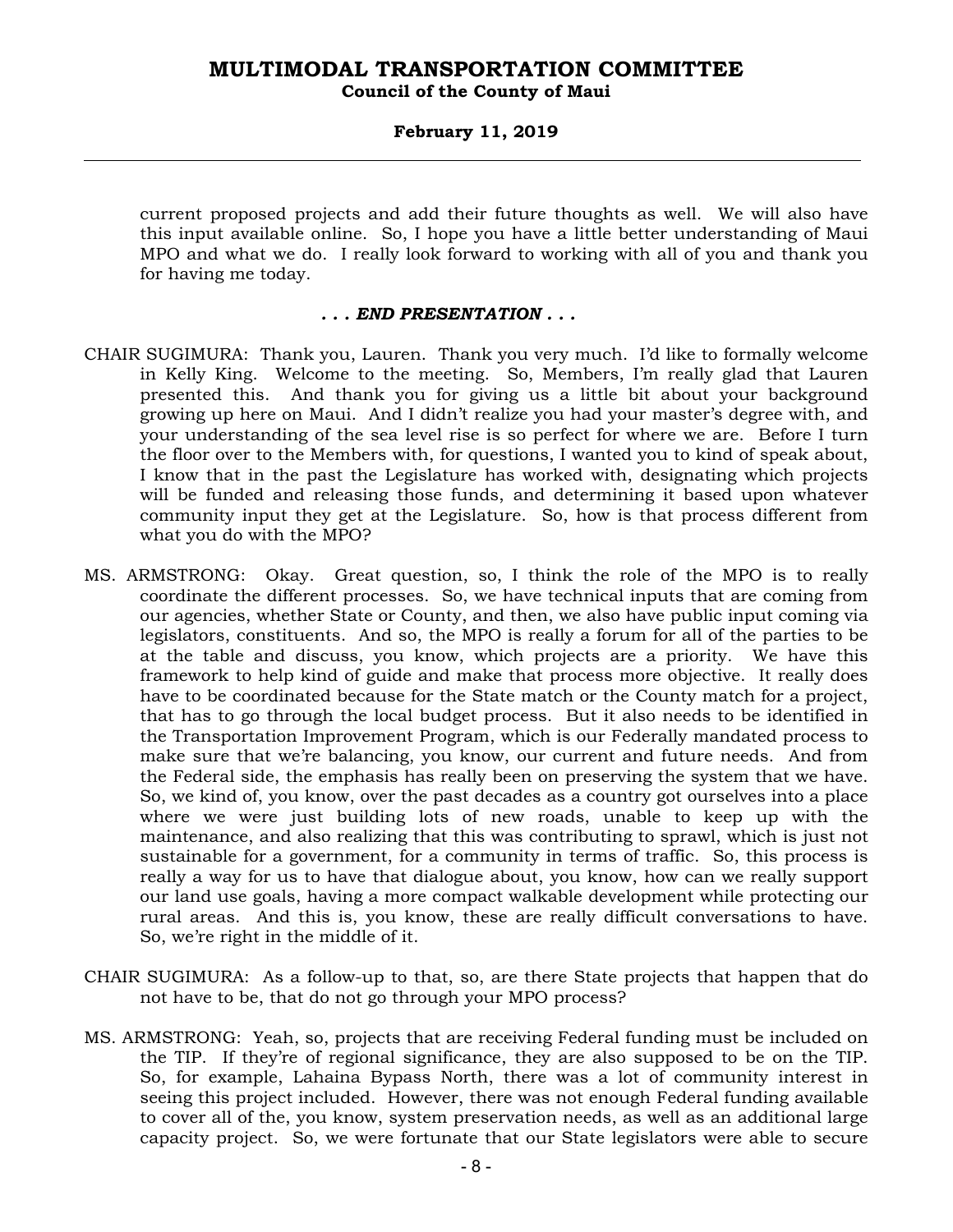### **Council of the County of Maui**

### **February 11, 2019**

additional State funding by raising the rental car surcharge. So, right now, we're working with our, you know, State department of transportation to see if they're able to issue a bond or have the State issue a bond to be funded using the rental car fees. So, these are the type of conversations that, you know, they're quite challenging and, you know, everybody wants to make sure the key projects are moving forward. So, that's one example. But, you know, it has to be coordinated.

- CHAIR SUGIMURA: So, depending on the project? My last question is, how much is the County, when you said there's Federal funds, State funds, and then, we have to put in our match. So, how much is the, our amount?
- MS. ARMSTRONG: So, historically, or I guess for our most recent TIP, the County programmed around \$13 million per year, which equates to around \$2½ million of County match. In the future, for example, in the year 2022 for Kihei North-South Collector, there's a mechanism you can use called advance construction, which is essentially borrowing Federal funds from a future year. But that really does mean the County has to put up more funds to do the construction. So, this is where I think looking at additional revenue sources, I know there's been some conversation around a GE surcharge, toll roads, different ideas. This is where we're really looking to your leadership in terms of meeting the needs of our island's infrastructure.

CHAIR SUGIMURA: Thank you. Members, anyone else have questions? Ms. Lee?

- COUNCILMEMBER LEE: Hi, Lauren, again, thank you for your presentation, very, very informative. I have just a couple of general questions. I did have the same questions as the Chair about the funding. First of all, MPO has to do with metropolitan areas of 50,000 or more yeah? So, I'm not sure how this works. Central Maui has 50,000, but we can use it in the outlying areas, the monies?
- MS. ARMSTRONG: Correct. So, our comprehensive agreement defined the metropolitan planning area as the entire island of Maui. So, that was a decision that was made when they were setting up the MPO. So, the Federal transportation funds are used island-wide. Projects…

COUNCILMEMBER LEE: What about County wide?

MS. ARMSTRONG: Well, projects on Lanai and Molokai, those go through the Statewide process that's managed by State Department of Transportation. So, they do have some facilities on Molokai that are still eligible for Federal aid. But they're not covered through the MPO planning process.

COUNCILMEMBER LEE: So, you said the breakdown is 80/20 --

MS. ARMSTRONG: Correct.

COUNCILMEMBER LEE: --10 for the County, and 10 for the State, right?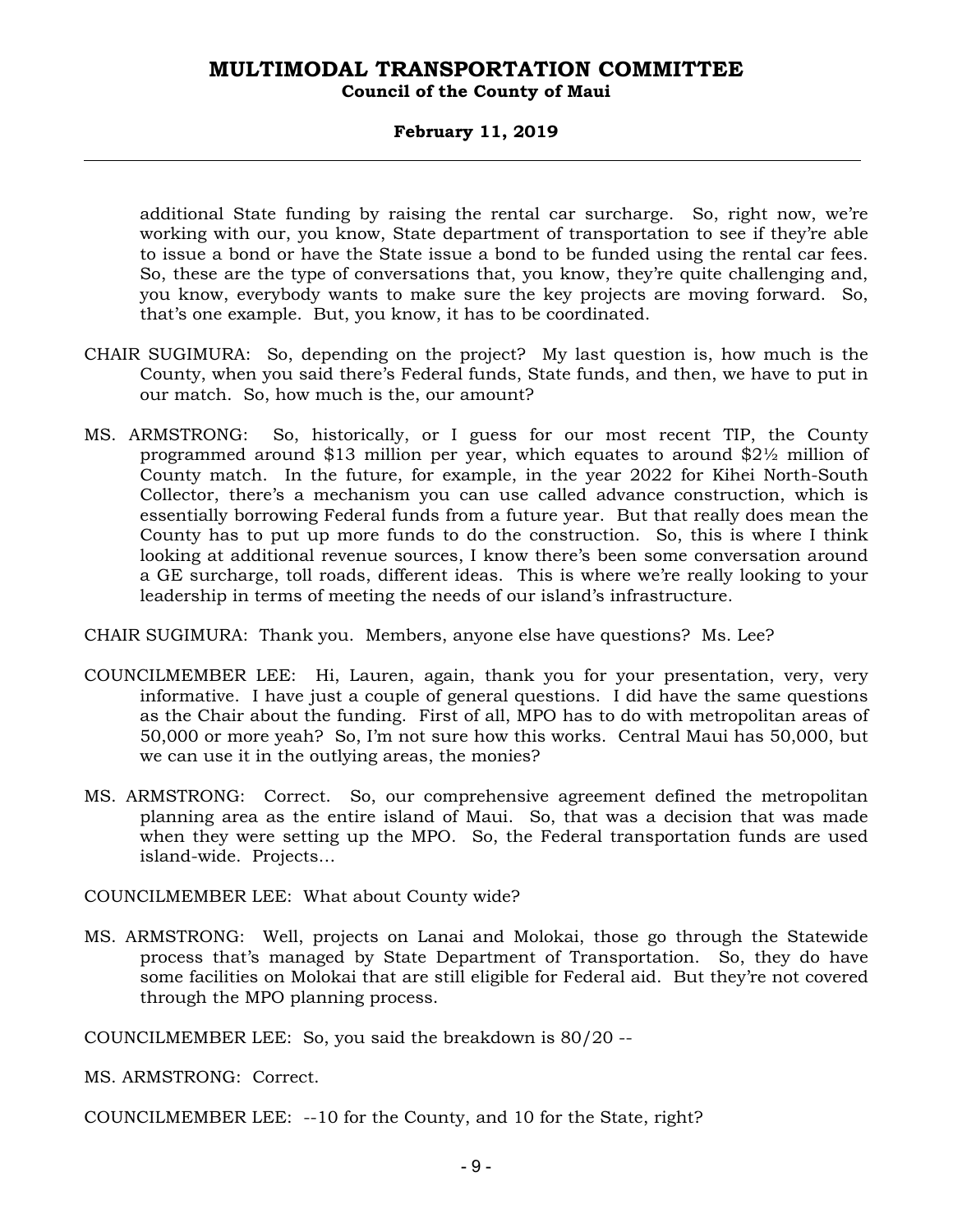### **Council of the County of Maui**

### **February 11, 2019**

- MS. ARMSTRONG: That's for the MPO's operating budget. So, depending on, so, for example, if we had \$400,000 of Federal planning grants available in a given year, we would request dues through the County budget process of \$62,500, and that's to match half of the Federal funds. The other half is matched by State.
- COUNCILMEMBER LEE: Okay. But let's say we have the plan and there is a project. How do you get, how do you apply for the funds for the project itself? You're like, now, you're talking about as you mentioned \$30 million yeah, \$30 million that's for a project, right?
- MS. ARMSTRONG: That's for all of the projects.
- COUNCILMEMBER LEE: All of the projects on Maui?
- MS. ARMSTRONG: Yes. That's the Federal-aid portion for all of the projects on Maui.
- COUNCILMEMBER LEE: Right, so, does that amount change every year?
- MS. ARMSTRONG: So, the formula that's set for distributing Federal funds Statewide, that's based on our vehicle miles traveled, and the lane miles of road. So, the target for budgeting purposes for Maui's highway system is \$25 million per year. Now, depending on Statewide needs, that can change slightly from year to year. So, after the Policy Board passes the TIP for Maui, that needs to be included in the Statewide TIP, and they need to balance it so that they're not exceeding their annual obligation amount, which is 170 million Statewide.
- COUNCILMEMBER LEE: So, is it possible if let's say, another island is not using their full share, that we could ask for more?
- MS. ARMSTRONG: Yeah, so it is balanced out by year. And for example, when Lahaina Bypass Phase I, B2, which was completed last April, that was made possible in part through other islands not being able to spend their funds in time. And so, it goes both ways, right? It's from our end making sure that environmental review, all the public engagement is done correctly. And that gives us a better chance that when Federal funds are available, that we can really take advantage of that.
- COUNCILMEMBER LEE: So, this new funding is already earmarked for the extension of the Lahaina Bypass?
- MS. ARMSTRONG: That's being discussed right now in the State DOT based on the projected State revenues from the rental car surcharge.

COUNCILMEMBER LEE: Alright, thank you.

CHAIR SUGIMURA: Ms. King, you have the floor.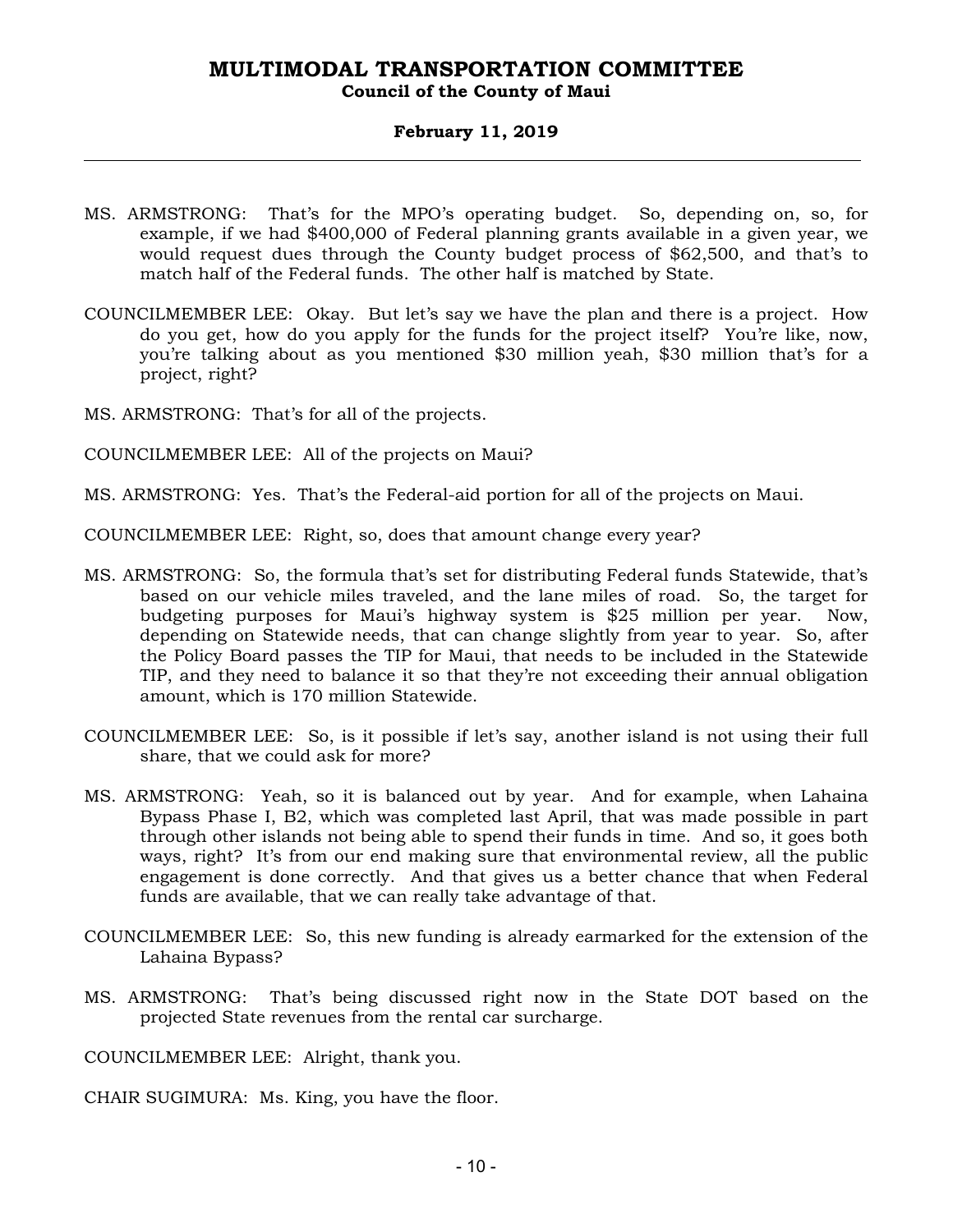### **February 11, 2019**

- COUNCILMEMBER KING: Thank you. Thanks for being here, Lauren. It's familiar, but it's good to have that presentation for the new Members, especially. I have a few questions, one of them, since you mentioned the GE surcharge, have you looked at the companion bills that came with the GE surcharge on the tax credit for the lower income?
- MS. ARMSTRONG: I haven't looked at them in much detail, but I have heard from our State legislators about that as a --
- COUNCILMEMBER KING: Okay.
- MS. ARMSTRONG: --a mechanism to relieve some of the impacts on lower income people.
- COUNCILMEMBER KING: Right, I think that's going to, just urge you to look at that because I think that's kind of what I was talking about as far as addressing the regressive, you know, the folks that are afraid this is going to be a regressive surcharge. I also had a question about the, because I'm tracking a lot, we're tracking hundreds of pieces of County legislation through our Legislative tracking at the Council, even though they're not on the HSAC in the Maui packages. But there's one House Bill 757 HD1 that's requiring the State and counties to adopt vision zero. And I know that we already did through a resolution. I don't know if we need to update that resolution for the Council because it was the previous Council that passed it, and the previous Mayor that made that proclamation. But did this come from the MPO or from you, do you know?
- MS. ARMSTRONG: No, yeah, and we have been tracking some of that vision zero legislation. So, the State DOT is, currently goes through their strategic highway safety plan that has a goal of towards zero deaths, and you're correct, our previous Mayor Arakawa did proclaim vision zero as a target for Maui. I would certainly be interested in sharing a resolution with this Committee to consider around vision zero for Council to consider supporting.
- COUNCILMEMBER KING: Okay. I'm just wondering if it came from you because I'm reading the, just the short description of it and it doesn't say anything about funding. So, it looks like another unfunded mandate. But, you know, I just kind of wanted to get your thoughts on that.
- MS. ARMSTRONG: Yeah, I think it may have come from the public health arena.

COUNCILMEMBER KING: Oh, from DOH?

- MS. ARMSTRONG: Yes, it's, yeah.
- COUNCILMEMBER KING: Okay. And then, my last question, Chair, if I may, I just wanted to ask Ms. Armstrong if you could consider for our HSAC conference in June, the theme is hot topics in sustainability. So, if you could consider putting together something on sustainable transportation because this is our one chance to have all counties, all four counties present at the same time and it might be, we're putting out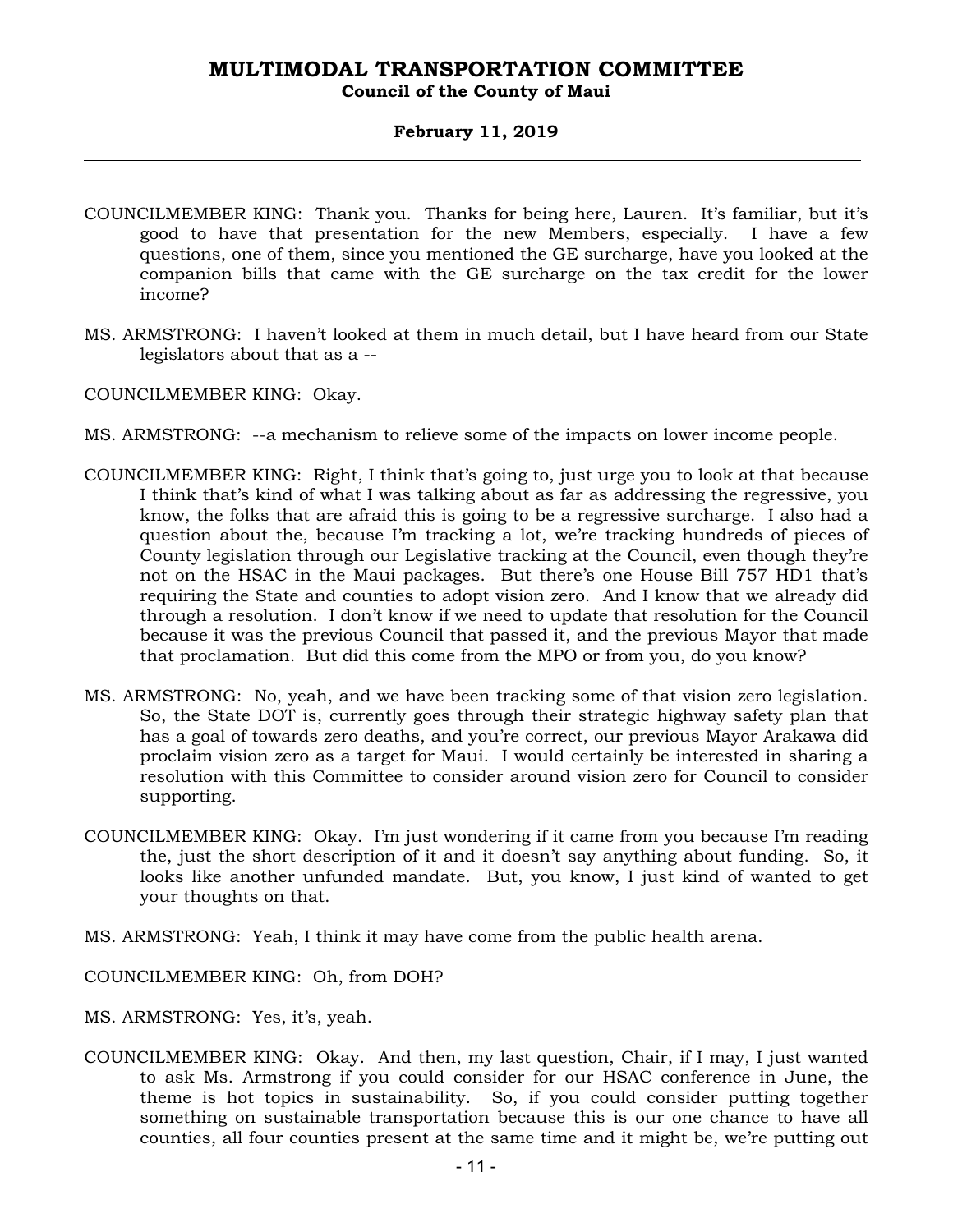**Council of the County of Maui** 

#### **February 11, 2019**

a call for presentations this week. So, I'm just, I wanted to kind of put that in front of you.

MS. ARMSTRONG: Thank you.

COUNCILMEMBER KING: And other than that --

CHAIR SUGIMURA: So, who's…

- COUNCILMEMBER KING: --thank you for your presentation. I will say that the one salient piece that jumps out at me is the, on the multimodal options slide that 72 percent of our people are driving to work alone, you know. And I think this is maybe even a low percentage because I know when I first got involved in renewable energy I started looking around at every time I had to stop at a stop light and I'd look around and pretty much nine out of ten people, if not ten out of ten people were in their cars alone going somewhere. So, I think that is a real issue on our island and why we have, you know, not just the traffic problems but also, we haven't been addressing our responsibility in reducing greenhouse gas emissions. So, thank you for noting that.
- MS. ARMSTRONG: Thank you.
- CHAIR SUGIMURA: Thank you, Ms. King. Alice, Ms. Lee, or, Tamara Paltin, do you have a question?
- COUNCILMEMBER LEE: I just had a really quick one.

CHAIR SUGIMURA: Go ahead, Ms. Lee.

COUNCILMEMBER LEE: That meeting that you talked about on February  $23<sup>rd</sup>$ , could you send me an e-mail --

MS. ARMSTRONG: Yes.

COUNCILMEMBER LEE: --about that? Because I'd like to share it with our Waikapu Community Association on whom I'm meeting with tonight.

MS. ARMSTRONG: Great, thank you, I will.

COUNCILMEMBER LEE: Thank you.

CHAIR SUGIMURA: Thank you. Ms. Armstrong, can you share that with all of the Members?

MS. ARMSTRONG: Yes, I can.

CHAIR SUGIMURA: We can send it to my Committee and then we can post it. Ms. Paltin, do you have any questions?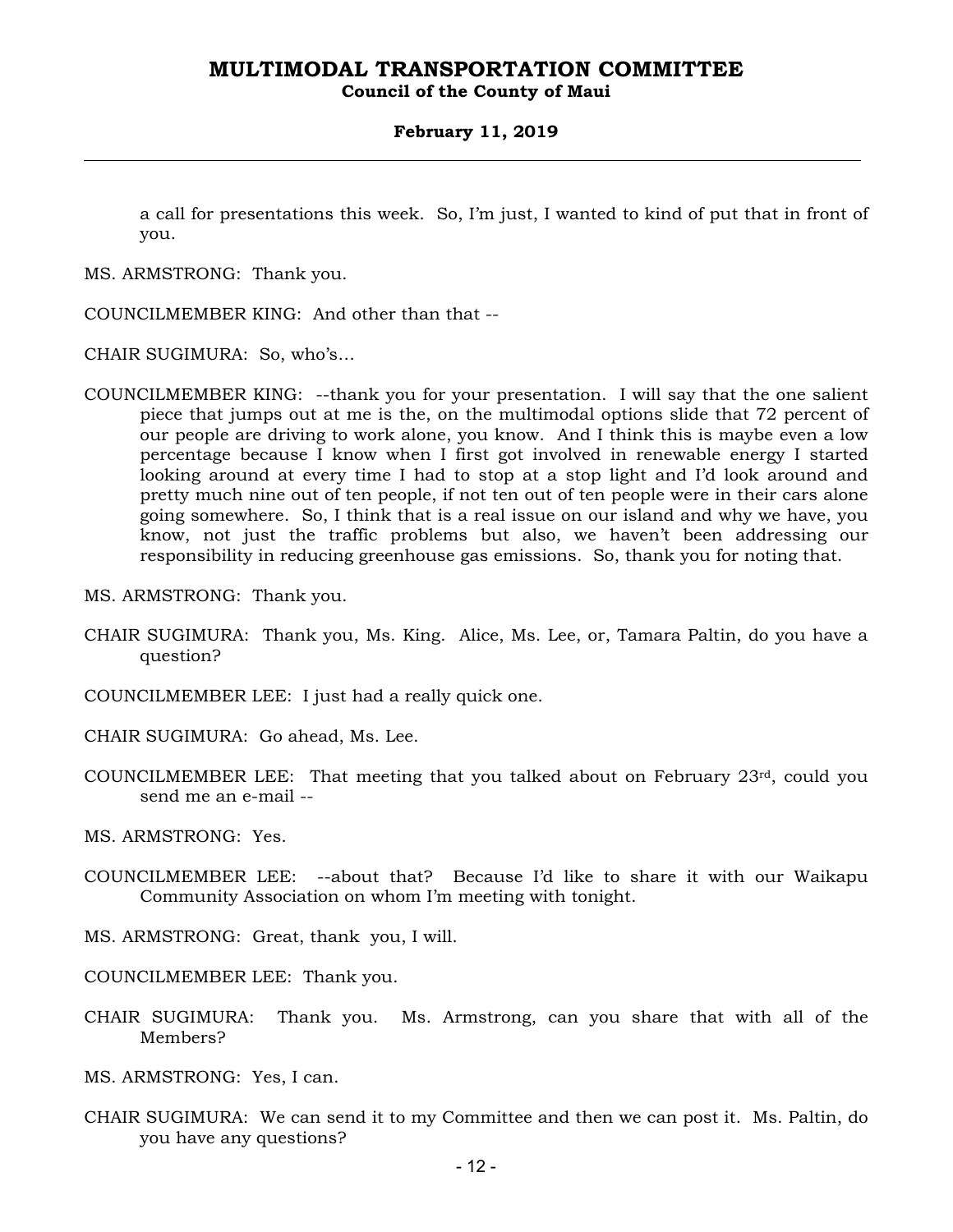### **Council of the County of Maui**

### **February 11, 2019**

- COUNCILMEMBER PALTIN: Just a couple. Is the rental car surcharge aimed at supporting the overall reduction of cars on the road or it's just to get money?
- MS. ARMSTRONG: Well, the bill that was passed last year indicated that the revenues are directed toward State highway capacity projects. So, I think it does seem a bit counterintuitive to tax something that you would like to see less of, or it's not going to generate as much revenue if we're trying to reduce the number of rental cars. However, our current reality is that we have over 20,000 rental cars on Maui and that's a significant revenue opportunity.

COUNCILMEMBER PALTIN: Is there any possibility we could cap it at what it is currently?

MS. ARMSTRONG: To cap the surcharge?

COUNCILMEMBER PALTIN: The number of rental cars on Maui currently.

MS. ARMSTRONG: Oh, oh.

COUNCILMEMBER KAMA: Amen.

MS. ARMSTRONG: I would have to --

CHAIR SUGIMURA: That sounds like a private…

MS. ARMSTRONG: --look into that and let you know. I don't think so. But I can research.

CHAIR SUGIMURA: That would be interfering with business. But…

COUNCILMEMBER PALTIN: Or maybe like some triggers, like, you know, 'cause of the capacity that we have now, cap it until we increase the capacity by building these roads such as the northern bypass is finished, or the realignment of the highway is finished.

MS. ARMSTRONG: Well, I think…

COUNCILMEMBER PALTIN: Like the infrastructure come before the addition of too much --

MS. ARMSTRONG: Yeah, I can --

COUNCILMEMBER PALTIN: --that we can handle.

MS. ARMSTRONG: --appreciate your concern about that. I think the MPO's approach has been trying to create better options for visitors. So, if there were, so for example, Representative Hashimoto introduced a bill that would use part of the TAT revenues to run shuttles from the airport to resort areas. So, this kind of idea where you're, you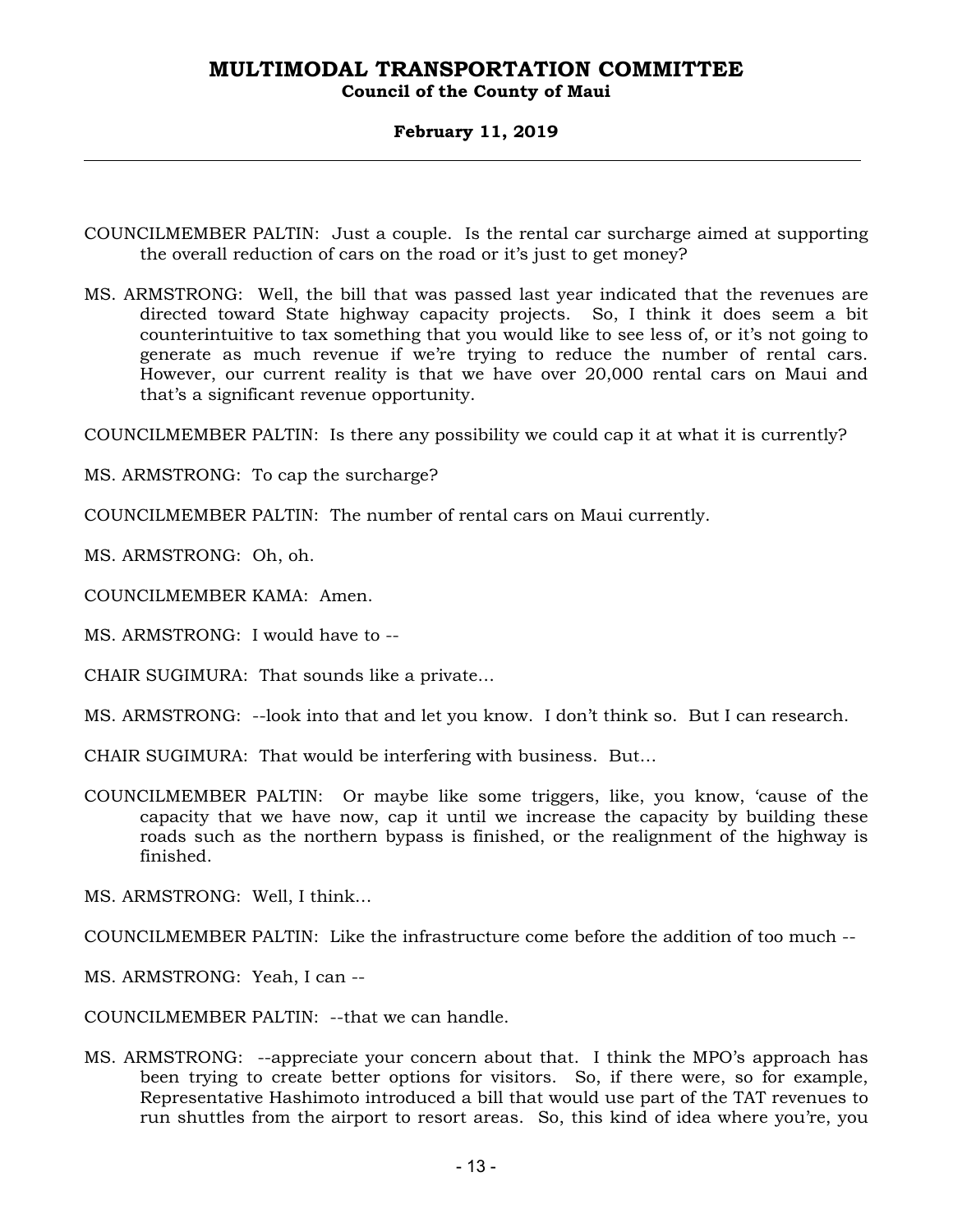### **Council of the County of Maui**

### **February 11, 2019**

know, offering people a convenient alternative I think can help reduce the number of rental cars.

COUNCILMEMBER PALTIN: And then, you know, I don't know if you can answer the question, but I was wondering ultimately, how are the controversial decisions made like, you know, I think there's several discussions about which route for the Paia relief, or, you know, when we start discussing the route for the Honoapiilani realignment there may be more than one option. So, ultimately, what is the process when these decisions are controversial, how it can be made with public input and transparency and looking to the long-term effects?

### CHAIR SUGIMURA: Ms. Armstrong?

MS. ARMSTRONG: Sure, so, ultimately the decision is made through environmental review process by the agency that will be constructing the facility. But I do think that there is an important role for Planning to make sure that that environmental review process is considering everyone who is affected by the project, you know, giving a chance to understand the critical information. So, for example, the Honoapiilani Highway realignment, we need to consider erosion, sea level rise data, cultural sites, land ownership, all of these factors that would be considered through environmental review. And that is the opportunity for community to understand those factors and give their input.

COUNCILMEMBER PALTIN: Thank you, Chair.

CHAIR SUGIMURA: Thank you.

COUNCILMEMBER PALTIN: Thank you, Ms. Armstrong.

CHAIR SUGIMURA: I think the, just a comment on that, one of the things that Lauren Armstrong and the MPO has done a great job on is community outreach. And by going through the last two years being on the MPO along with Ms. King, and we have been able to go to these community meetings and heard from the voices in Paia for example, very frustrated about the transportation needs. And we had DOT there, Lauren Armstrong, Public Works was there, and just hearing what the community is saying. And I will tell you that that tax, oh that is a \$2 tax, I think it was proposed to be a \$4 tax, the rental car tax, and the way that the bill was written and passed for \$2 per rental car, it is for expansion of existing roads, for road expansion. So, it's to address things like the Lahaina Bypass, as well as the Paia Bypass. I think those were the major ones that they were hoping to generate more funding. It is started, it started January right, this new tax started in January. So, it sounds like you're having more discussions on it. There is a bill also proposed in the Legislature that is adding, suggesting a \$1 tax more on rental cars. And that would be for roads as well as, but it looks like they're, or for beautification and the way it's written is for abandoned cars, so removal of abandoned cars. So, creatively, the Legislature is looking at the problems we're having in the community and trying to figure out how to solve some of these problems. But anyone else have any more, oh I'm sorry, Ms. Kama?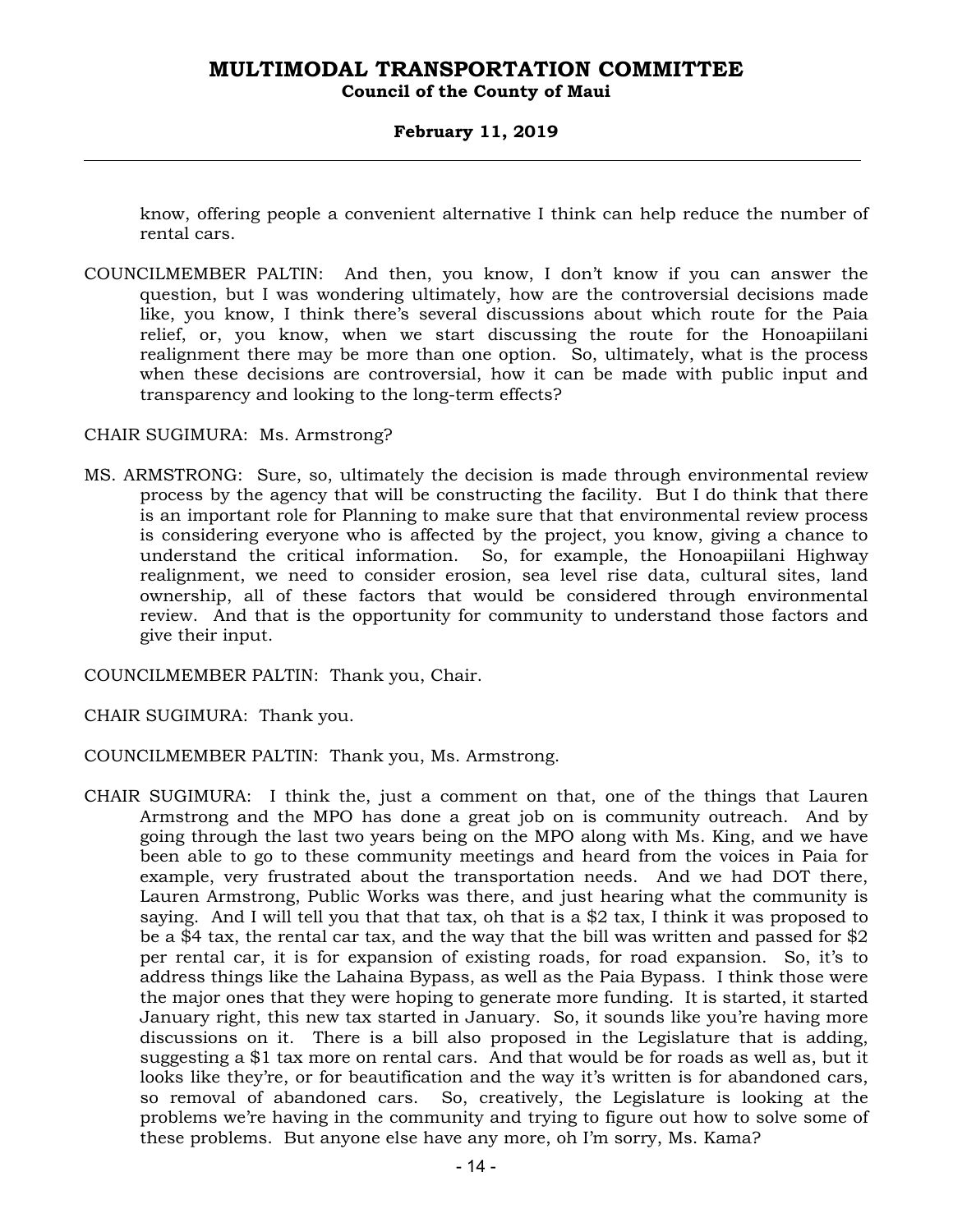**Council of the County of Maui** 

### **February 11, 2019**

COUNCILMEMBER KAMA: So, I just wanted to continue the discussion where Councilmember Paltin left off about maybe putting a cap on rental cars but also when you're trying to figure out who in this country does stuff like that? I mean, I thought Martha's Vineyard actually had some kind of provision, I'm not sure of if and how they control the population and how they control their visitors. But I'm not sure, but that would be some place to check. But also, I was thinking about, you know, the reason why our buses don't have a lot of riders is because we don't offer a lot of routes maybe, but also because the ridership is not there. But I think if you got rid of rental cars you'd force some of our people to actually ride the bus. I mean, I know my car breaks down and I have to rent a car I'll go rent a car. But if there was a bus I'd probably, if there wasn't that many rental cars to rent, and there's been times when we've gone on neighbor islands, no more car for rent right? So, we got to get on a shuttle or call somebody. But I think sometimes you have to almost force people to do things they would not normally do so that we can get the results that we want. I mean, that's not a nice thing to do. But when you come into a crunch sometimes, you know, you just got to do what you got to do. And I'm not sure if it's legal to do that, but that's why we have our Corp. Counsel. But when we have those controversies I mean, but the thing that you spoke about that actually brought my attention was that the amount of money people spend commuting and the availability of housing near where they work plays a major role in affordability. So, you're talking about the affordability of the riding of the transportation, or you're talking about the affordability of the housing?

MS. ARMSTRONG: Both.

COUNCILMEMBER KAMA: Both? Okay.

- MS. ARMSTRONG: Yeah, cost of living. So, it's housing and transportation are some of the biggest costs that people face. So, I think having housing that you can afford close to where you work as an option is really important for affordability.
- COUNCILMEMBER KAMA: Right, so when we start to plan, we would like our housing to be developed, we also should be looking then you're saying is how we're going to also develop our transportation roadways and pathways, right?

MS. ARMSTRONG: Correct.

COUNCILMEMBER KAMA: So, those two things almost have to lineup, right --

MS. ARMSTRONG: Right.

COUNCILMEMBER KAMA: --for the next 40, 20 years --

MS. ARMSTRONG: Yeah.

COUNCILMEMBER KAMA: --right?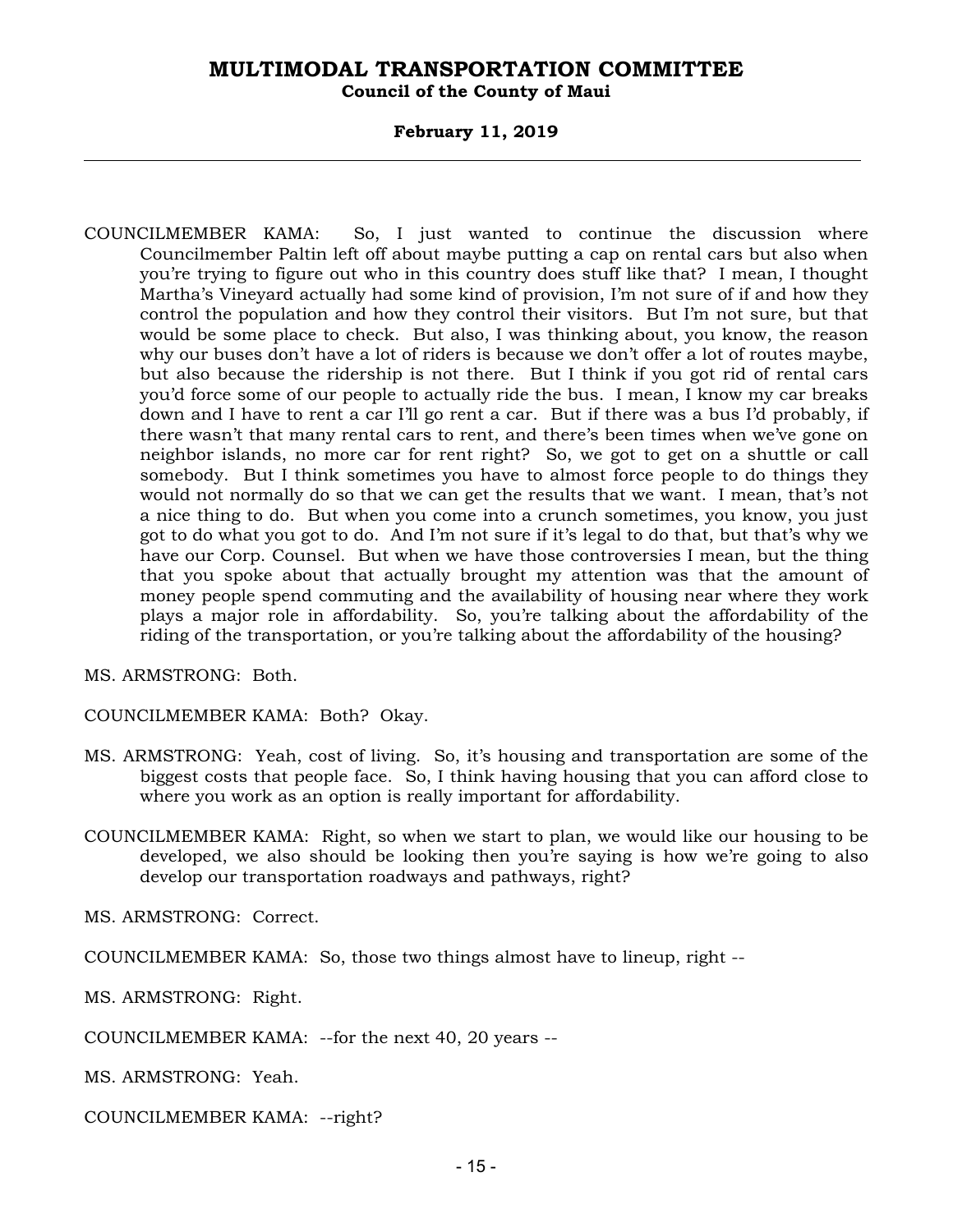### **February 11, 2019**

MS. ARMSTRONG: And like we talked about with the transit-oriented development, so, for Maui, how could we invest in our bus network so that it's attractive to have housing along that network. You know, it would be really nice for people to have a walkable community focused around the bus transportation.

COUNCILMEMBER KAMA: Right, right. Thank you, Chair.

- CHAIR SUGIMURA: Thank you, Ms. Kama. Yes, Ms. King?
- COUNCILMEMBER KING: Thank you, Chair. So, I wanted to thank you for your comments, Ms. Armstrong. I wanted to kind of go back to the idea of the \$2 fee and what, and the expansion of roads. And I know that we've had some wonderful presentations in the MPO and what I keep hearing is, you expand the roads you encourage more cars. So, maybe expansion of roads is not the right terminology, or not the right focus. But I would really love to see that money go towards more shuttles because I think that's the way to get cars off the road and not just expand the road to accommodate more cars. That's part of I think the concern of capping rental cars. I had a conversation with then DOT Director Ford Fuchigami back when they were building, they started building that, you know, expanding on the, in the airport rental facility. And my comment to him was, if we're sitting here trying to figure out how to get more cars off the road, why are we building a facility that looks like it would hold twice as many rental cars? And so, he promised to me that that was not their goal. Their goal was not to add more rental cars. It was supposed to be more parking space and some offices and things. So, I don't think that was necessarily the goal. And I don't know if you can legally, if we can do this in the County, legally cap the number of rental cars. But I think we can address it through other ways. And one of them is this parking code that we just passed which was a little distressing to me. And I voted against it in committee because we're increasing the requirement for hotels for parking spaces, which basically is to accommodate more cars. And what I'd like to see is, going forward is addressing maybe even just leaving it like it is. It used to be one parking space for every three units. Then it went to two units, and now it's one for one. And maybe what we need to do is have a, an exemption for hotels that create that shuttle, the airport shuttle, or come up with some creative ways to get them to, you know, to allow them to have less parking spaces if they can encourage those types of multimodal transportation. But we need to figure out some way, as Ms. Kama said, if people aren't doing, you know, aren't taking the bus or aren't looking for multimodal ways or, you know, there's twofold. There's one is the traffic issues, and another one is the greenhouse gas emissions. And then, you know, one of my favorite quotes from the sustainable design architect William McDonough is regulation is the sign of failure. So, if people don't do the right thing, then you have to regulate it, and that's where all these laws and rules come into play. So, what I would like to see, and I know you've been doing a great job of public, doing those public meetings, but a bigger push on advertising and PR for the bus system. Because a lot of people don't think about taking it because it's not right in front of them all the time and they don't have the schedule out there all the time. I do know that when gas prices, I mean, that's probably what affects the bus ridership the most. Because when gas prices soared, the ridership increased, and people who were appreciating ridership, even though they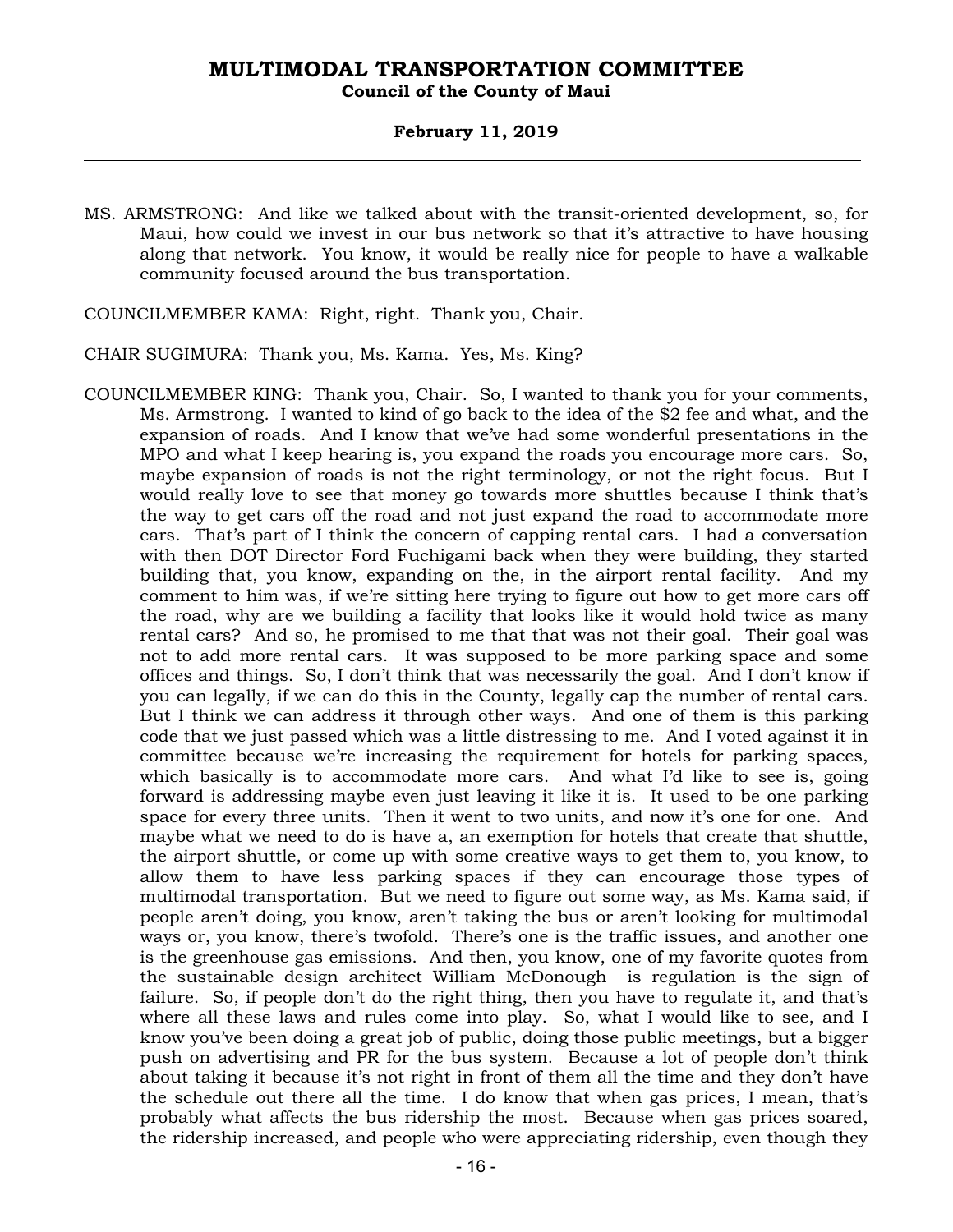### **Council of the County of Maui**

### **February 11, 2019**

weren't riding the bus themselves, were actually creating events to appreciate the people who rode the bus. I mean, they would go to the bus stop and give cookies to people getting off the bus just to thank them for riding the bus because the, and this goes to our tax dollars too. This is why it's so important to fund the bus system, or even if you don't ride it, every person on that bus is one person who's not driving a car right next to you and part of that traffic issue. So, I think we have to look for really creative ways to promote the bus system, promote the multimodal agenda and talk about how it benefits all of us, not just the people riding the bus. And that's why we need to support it as well if we're not taking the bus ourselves. So, I appreciate all your efforts in this area, and I look forward to having some new members on the MPO and in moving forward with the whole, you know, multimodal agenda. Thank you. Thank you, Chair.

### CHAIR SUGIMURA: Thank you. Ms. Kama?

- COUNCILMEMBER KAMA: One last thing, I was just thinking about when I used to live on Oahu, I used to have to catch the bus a lot because I didn't drive. But one of the things that I was, always impressed me was that I'm not sure, it probably wasn't, but, you know, the bus drivers when they drive, they would actually share history, they would talk about the culture, they'd just talk, you know. And the tourist on the bus would get so enthralled and they get so excited, then they start having conversations. I think when you ride a bus and you have those kinds of conversations, hey, that makes you want to continue to ride the bus. So, I think sometimes I just wish that I don't know if you all ride the bus and what that bus ride is like, but don't you think the bus rides are so much more exciting when people on the bus are talking and the bus driver is giving you a tour, or giving you some cultural history or background? I mean, those are the kinds of things when I think about when I go to the mainland, I ride a bus I'm talking to the bus driver, I'm not even sure if he can even talk back to me. But I'm thinking, God, what a wasted opportunity not to share our culture and our history 'cause isn't that why tourists come here, you know, to get that kind of stuff? And how much more better to get it than from a bus driver, a local bus driver born and raised here, you know, and telling all about his tutu man and tutu lady, and what that used to be before they all started to come. But nonetheless, I just think sometimes we have to be creative about what we do in our jobs. Thank you.
- CHAIR SUGIMURA: Thank you. So, that sounds like, Ms. Kama, you went on a Robert's tour for visitors where you got to talk to the bus driver. I've had that experience through a visitor perspective, but not necessarily when I rode TheBus in Honolulu.
- COUNCILMEMBER KAMA: It was in Washington D.C., and the bus company was owned by an Indian tribe.
- CHAIR SUGIMURA: Oh, that's very interesting. Miss…oh, I'm sorry, Mr. Sinenci?
- COUNCILMEMBER SINENCI: Oh, yes, Chair. Yes, thank you, Chair. Thank you, Lauren, for coming and for visiting us out in East Maui, too. I appreciate the community outreach. For us, yeah, we probably out in rural East Maui we probably get most of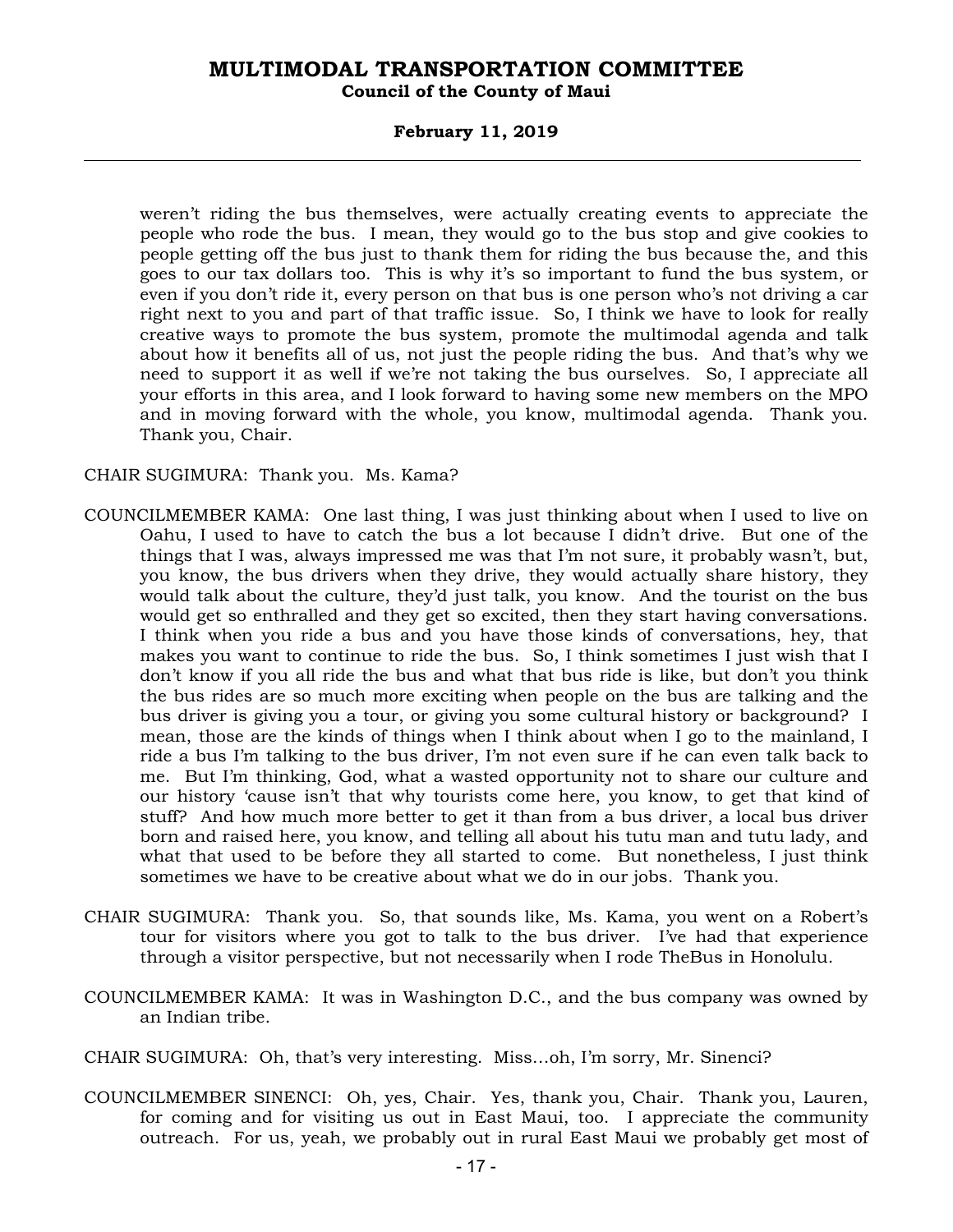### **Council of the County of Maui**

### **February 11, 2019**

the rental cars that come out there. And so, for us that drive the road daily, commute daily, you know, there's certain times that we need to drive just to avoid those rental cars. I think if there was just a few and not major changes, but you know, just extra signage for parking, I know a lot of the tourist stop in places where it's either dangerous or there's no parking available. We tried to get some extra signage for turnouts, you know, 'cause, because the road is just a two-lane road for 50-some miles, you know, there's no places to turn out. So, for those slower traffic, you know, that sometimes they get caught with some of the local traffic that wants to get home after work, so, you know, there's a little bit of road rage sometimes just to try and pass. And at times it actually gets dangerous when locals pass on areas that are unsafe. So, there's only a few places I think that are safe for locals to pass. But I think if there were more turnouts and more signage then that way then we can, you know, there's, you talked about the quality of life, so, you know, then we can be more sympathetic to our visitors that just want to enjoy the ride. I had a couple other questions. You mentioned 11 miles affected by sea level rise. Would that be in West Maui?

MS. ARMSTRONG: Also, on North Shore like Kahului Beach Road is vulnerable --

COUNCILMEMBER SINENCI: Oh, okay.

- MS. ARMSTRONG: --portions of Hana, yeah.
- COUNCILMEMBER SINENCI: Alright, and then…
- MS. ARMSTRONG: And South Maui.
- COUNCILMEMBER SINENCI: And South Maui? You also mentioned that, or the question was, does the State determine where the Federal portion of the funding comes from? I mean, it will go to?
- MS. ARMSTRONG: So, it has to come from both sides. The State, in their budget process, will put the State match, the 20 percent, and then the MPO would have to program the Federal funds so it…
- COUNCILMEMBER SINENCI: And so, does the State determine where the Federal funding is, goes to, or what projects that goes to?
- MS. ARMSTRONG: It has to be coordinated, yeah.
- COUNCILMEMBER SINENCI: Okay. Alright, thank you.

MS. ARMSTRONG: Thank you.

CHAIR SUGIMURA: Thank you, Mr. Sinenci. Anyone else have any questions? So, I have some questions that we'll have Staff follow up on. Your comment regarding the turnouts or signage on Hana Highway, I'm going to have Staff ask, I think that's a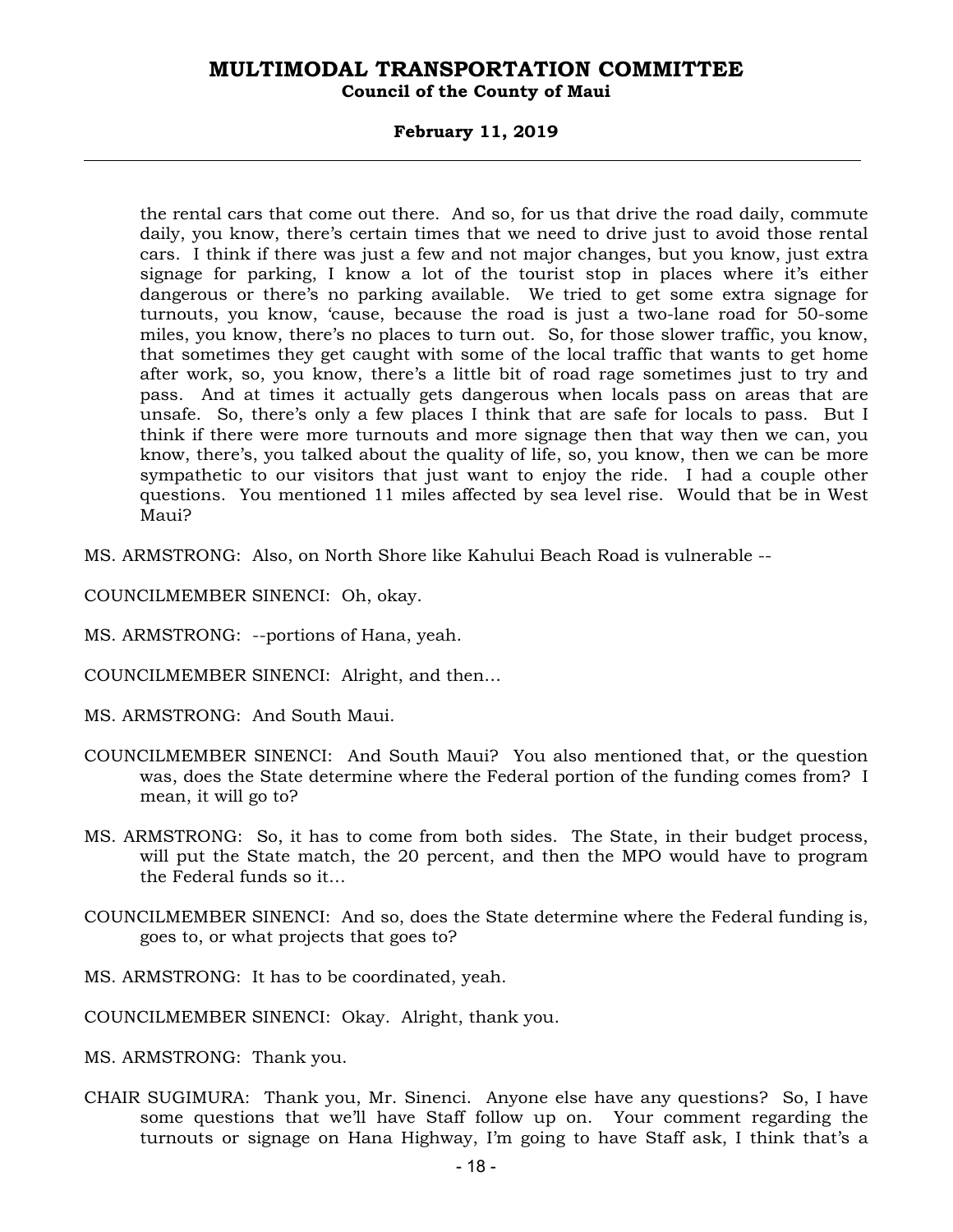### **Council of the County of Maui**

### **February 11, 2019**

DOT is State highway, I mean, that is a State highway, right, DOT, not necessarily us? But we can ask that question.

- MS. ARMSTRONG: Yeah, between, yeah, from here…
- COUNCILMEMBER SINENCI: So, from between Hana and Ulupalakua would be County, and then, you know, even some of the students in other states like Washington along Highway 30 going out to the Olympic Peninsula, they actually have a law where it's illegal to hold up five or more cars. You need to pull over if you have five or more cars behind you.
- CHAIR SUGIMURA: Wow, I know people who drive that Hana Highway are pretty good at maneuvering, as well as we have some Staff members who are pretty good at that. When we go to your Budget hearing meetings.
- COUNCILMEMBER SINENCI: Yeah, we're going to drive during Budget.
- CHAIR SUGIMURA: Yes. We're going to ask for information regarding the new Department of Transportation airport structure. So, you can get information on capacity. Staff, if you could do that just for our information. The question on capping the number of rental cars, James, we have to research that. I think we'll run it through some legislation that we need to think about. Bus advertising, so, that comment regarding advertising more our bus schedules, we have Michael Du Pont here from Department of Transportation with our buses. But we'll send a question to you on what is existing, and what more can you possibly see that we could do. I do know that in Kula when I asked Don Medeiros that question a year ago about advertising the Kula bus schedule because it rides so infrequently, he said that's kind of true, right, he said the best advertising for the bus is the bus as it goes up and down the, you know, Kula highways. And, but that's one form of advertising that's pretty evident. But we may ask for more information on that. And I want to make a note that the County has a responsibility for MPO to, right now, the last Budget cycle we put in \$62,500. So, as a budget item, that's the amount that we would need to continue with our MPO administrative responsibilities. Is there anything else budget-wise that you see? I think you mentioned 13 million, or was it 2.5 that we put in? I mean, that's for projects.
- MS. ARMSTRONG: So, the Department of Public Works will include in their budget request the amount needed to match the County's Federal projects.

CHAIR SUGIMURA: Okay. So, they'll tell us what that is?

MS. ARMSTRONG: Yeah, they will tell you.

CHAIR SUGIMURA: I see Rowena in the back nodding.

MS. ARMSTRONG: Yes.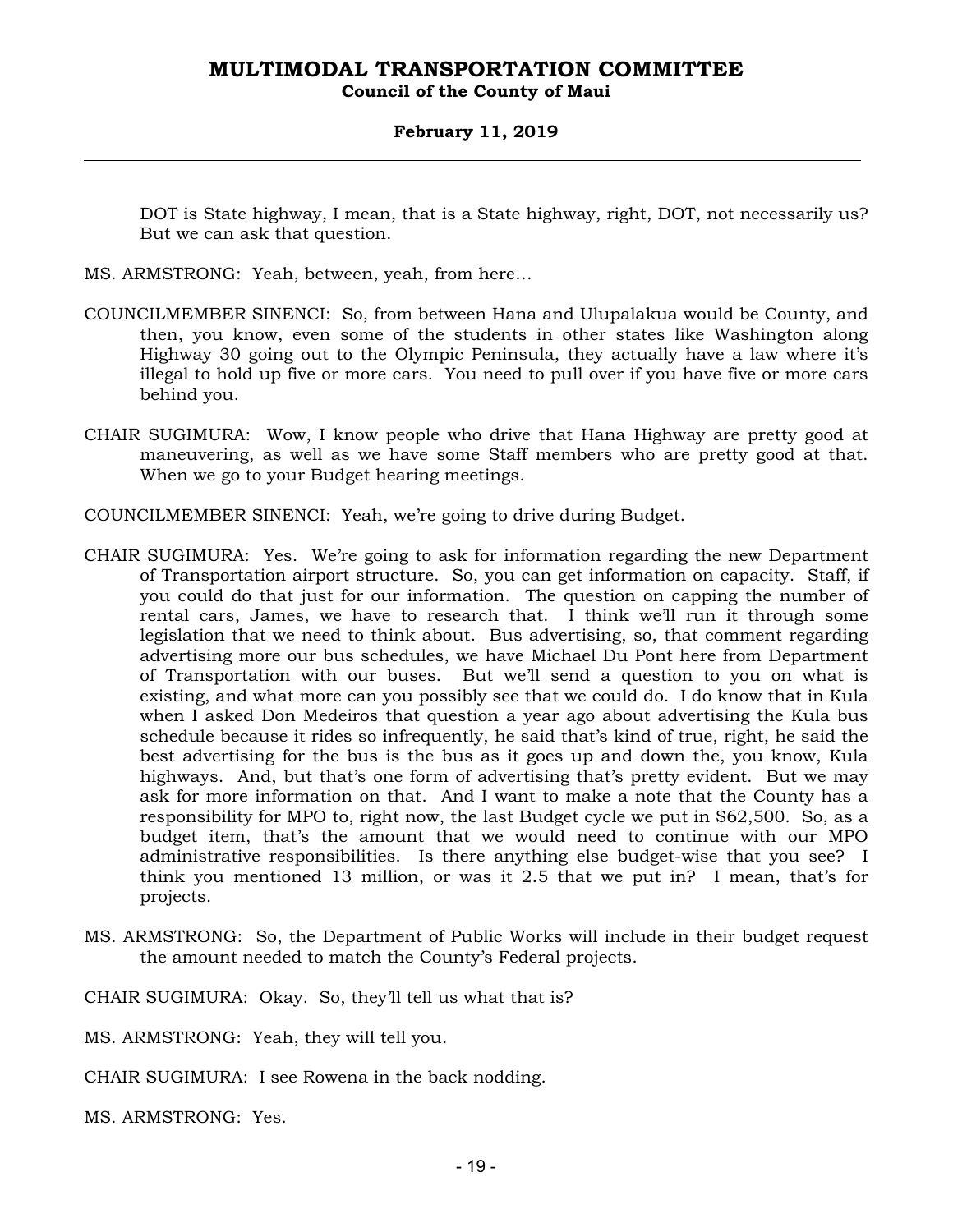### **Council of the County of Maui**

### **February 11, 2019**

- CHAIR SUGIMURA: And sea level rise, 11 miles of vulnerable areas for sea level rise, you mentioned Kahului Beach Road, can you mention the other areas?
- MS. ARMSTRONG: So, South Kihei Road, as well as North Kihei Road. There is an online map, the PacIOS [*sic*]. I'd be happy to e-mail that link --
- CHAIR SUGIMURA: Could you?
- MS. ARMSTRONG: --to this Committee.
- CHAIR SUGIMURA: Could you share it with us?
- MS. ARMSTRONG: 'Cause it's really nice. You can see at 3.2 feet of sea level rise, you can see which roads would be inundated.
- CHAIR SUGIMURA: Thank you. Thank you for that information. And let's see, and then we can look into Martha's Vineyard. I'll have Staff look into Martha's Vineyard, Ms. Kama, just so that we can see what maybe other municipalities are doing regarding bus ridership, or…yes, Ms. Paltin?
- COUNCILMEMBER PALTIN: Even I think Catalina Island, they don't allow cars either. Everybody drives around on golf carts I heard.
- CHAIR SUGIMURA: It must be a different kind of community. But, okay, we can, thank you for that.
- COUNCILMEMBER SINENCI: Chair?
- CHAIR SUGIMURA: I will…yes, Mr. Sinenci?
- COUNCILMEMBER SINENCI: Kauai, I believe Kauai down \_\_\_\_\_ side, at one point they turned around some cars where there was just too much traffic. The area couldn't handle the traffic.
- CHAIR SUGIMURA: Thank you, Mr. Sinenci. I will tell you that all these comments are perfect for this multimodal transportation, and that's exactly what we're looking at. So, it's nice to hear that all of you are kind of in the same mindset, trying to address some of our problems. An item that I have in, that will come to this Committee is, or did come to the Committee is a Regional Transportation Plan for Central Maui to look at what our transportation, our cars are and what our bike lanes are. We're trying to look at things more comprehensively so that we know what our current situation is, as well as that so when we look at development projects that come before us, we know what kind of challenges we have to face as a community. Ms. Kama?
- COUNCILMEMBER KAMA: So, while we're looking at the Regional Transportation Plan and we're looking at bike lanes and cars, what do we do for people who are on their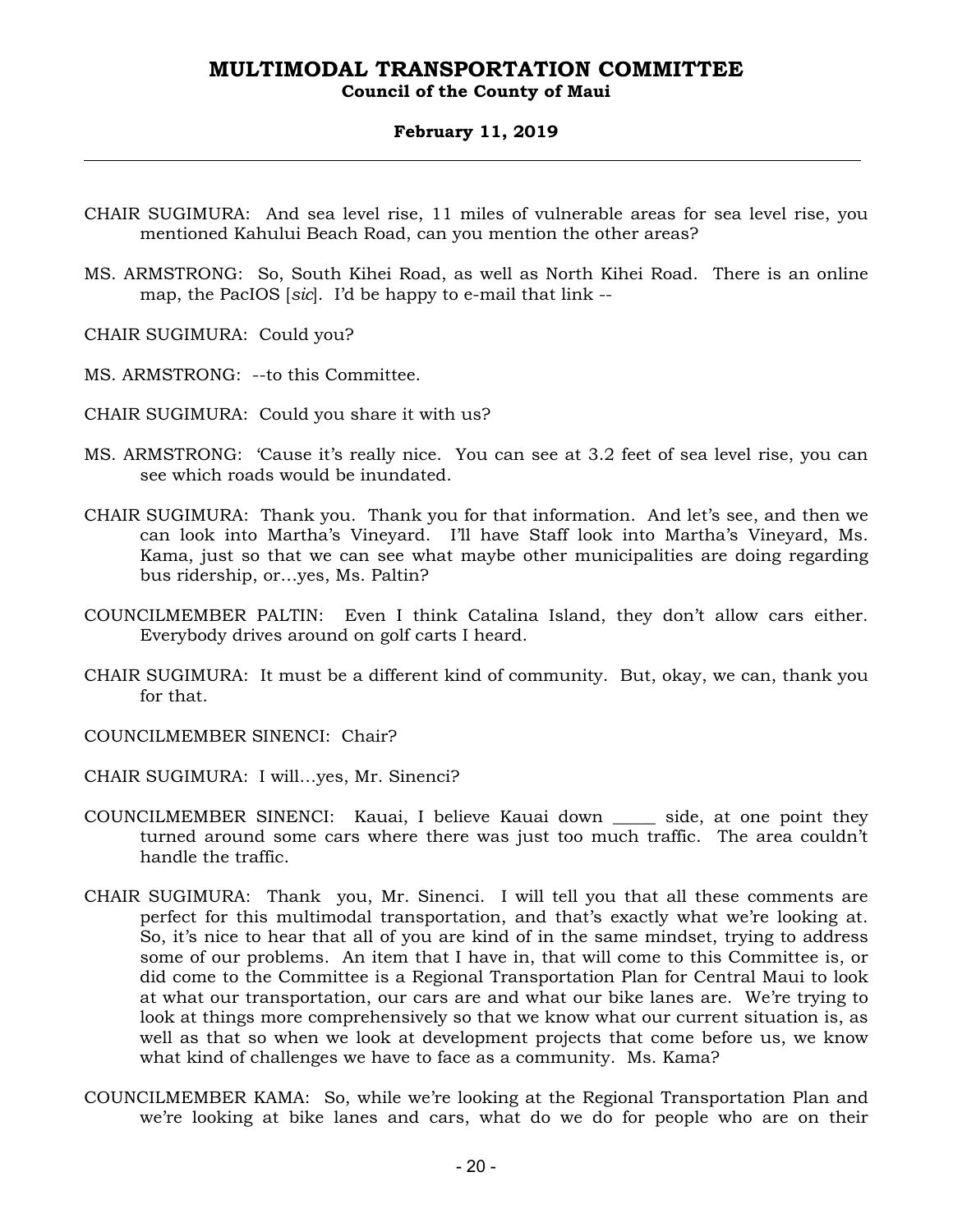### **Council of the County of Maui**

### **February 11, 2019**

scooters, you know? Not the, I mean, handicapped, or the physically challenged who are riding their --

- CHAIR SUGIMURA: Oh, handicap.
- COUNCILMEMBER KAMA: --wheelchair scooters, or whatever you want to call it. I'm not sure what you call them.
- CHAIR SUGIMURA: The electric wheelchairs.
- COUNCILMEMBER KAMA: Yeah, there you go, electric wheelchairs. Do we have something like that in…
- CHAIR SUGIMURA: Do you have information on that? We can send you a question.
- MS. ARMSTRONG: Sure, I can just comment briefly that when the County and State do improvements to a facility, they'll make sure it's ADA accessible, and in terms of planning, I think that engaging those stakeholders who are limited in mobility is really important. So, hearing from them where are the most key places they need to reach, what are the obstacles that they see, and make sure that we include that in the planning process. Yeah.
- CHAIR SUGIMURA: Very good question. Ms. King?
- COUNCILMEMBER KING: Chair, thank you. So, I'm going to re-pitch my previous idea that I've been talking to you about. But I think we really need some public education on rules of the road because those questions are going to come up, you know, if you see a scooter on the sidewalk is that legal, and why is that legal and not legal to have a bicycle on the sidewalk and, you know, the, I think people don't, still don't understand that pedestrians are supposed to walk against the traffic, you know, bicycles are supposed to go with the traffic, things like that. And I see a lot of confusion about the sharrows and, versus the bike path. And so, I think there's a real need for public education on what all these things mean, what, there's now, you know, where, what's legal for a skateboard, where, you know, what avenues are legal for that versus skating, versus all these other types of mobility methods that people have. I think my kids when they were little at one time got asked by a police officer to get off the sidewalk when they were roller skating. And I said, you're supposed to roller skate in the street? You know, I mean, I just don't know what the legal rules of the road are. And I think there's a lot, whole population out there that also doesn't know. But it also would be a way to bring together more of the bicycling community with the motorist community and try to get a better sense of how we all share our roadways and our sidewalks and things like that. So, thank you.
- CHAIR SUGIMURA: Thank you. That's a really good point. So, you're talking about education. So, next on our agenda we have Public Works and Police will be here. So, maybe that's really, we can find out what, as part of the discussion, so, we're in Sunshine maybe that they can tell us if they already have that. Members, any other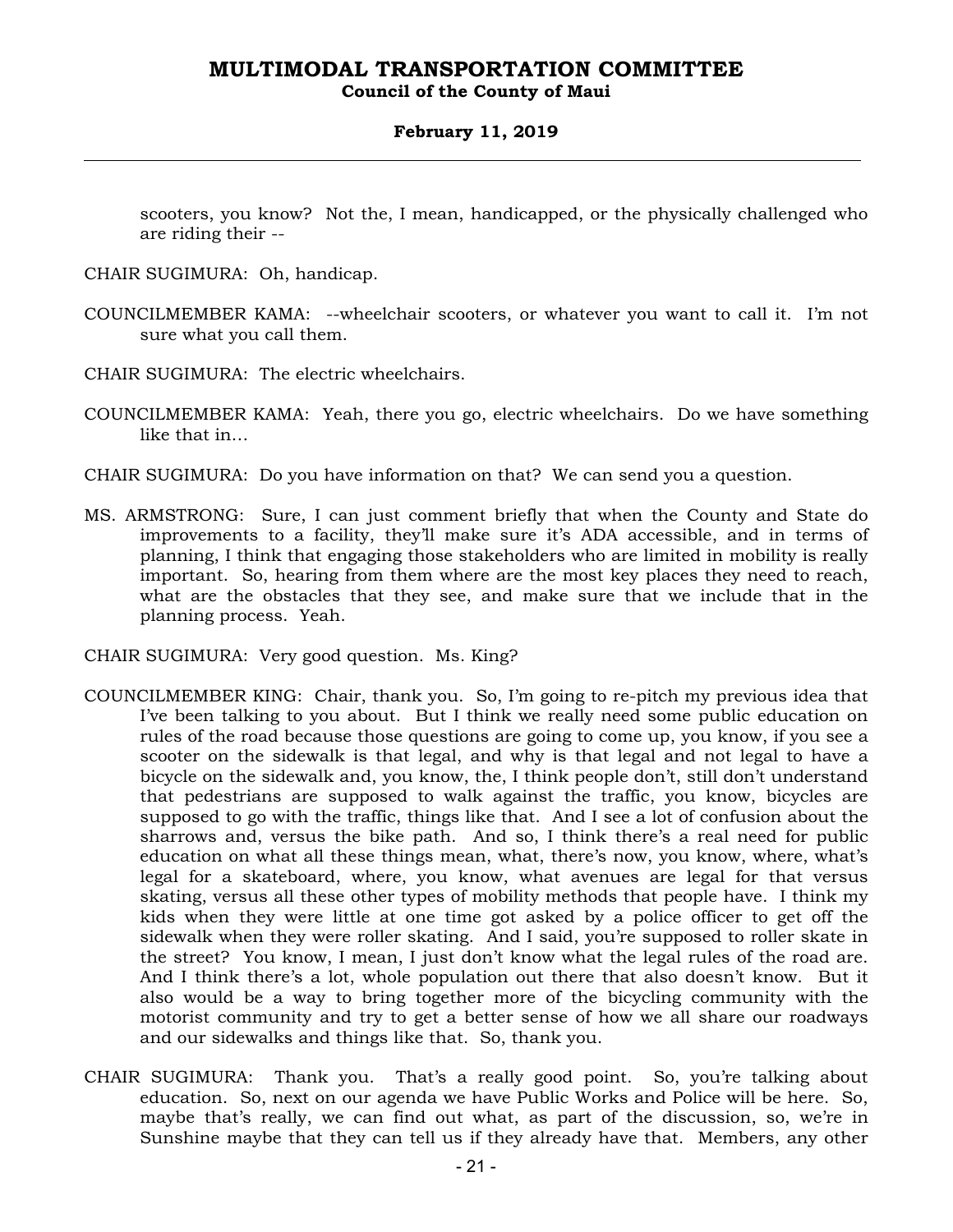### **Council of the County of Maui**

### **February 11, 2019**

questions? Seeing none, I'm going to…thank you, I'm going to move on to the next item. Thank you, Ms. Armstrong.

COUNCILMEMBER LEE: Madam Chair?

CHAIR SUGIMURA: Yes, Ms. Lee?

COUNCILMEMBER LEE: On the next item, another item, could we recognize a former Councilmember Rick Medina right behind me?

CHAIR SUGIMURA: Oh, Mr. Medina, hello, Mr. Medina, nice seeing you.

MR. MEDINA: Can I have a parking pass?

COUNCILMEMBER LEE: No.

CHAIR SUGIMURA: No. He's still the same, isn't he?

COUNCILMEMBER LEE: Yeah, Madam Chair, I just want to share a very short story with you when in my first year as a Councilmember, my colleagues included Rick Medina --

CHAIR SUGIMURA: Thank you, Lauren.

- COUNCILMEMBER LEE: --and Wayne Nishiki, and they were constantly fighting, constantly. They sat next to each other and they were constantly, and they were so annoying. And then, so what I did was, as a new Member without asking anybody, I moved my chair between them and to keep them apart. And from then on, they behaved. So, thank you very much.
- CHAIR SUGIMURA: Okay. With that story, we, Members, with your permission I'd like to defer this item MT-10(3). Lauren Armstrong, thank you for being here. So, we can close this item out and we will continue with, at another time. Thank you.

### **COUNCILMEMBERS VOICED NO OBJECTIONS.** (Excused RH)

### **ACTION: DEFER.**

CHAIR SUGIMURA: Thank you. I'm going to take a short recess so we can change out. Thank you. . . . *(gavel)* . . .

 **RECESS: 10:04 a.m.** 

 **RECONVENE: 10:15 a.m.**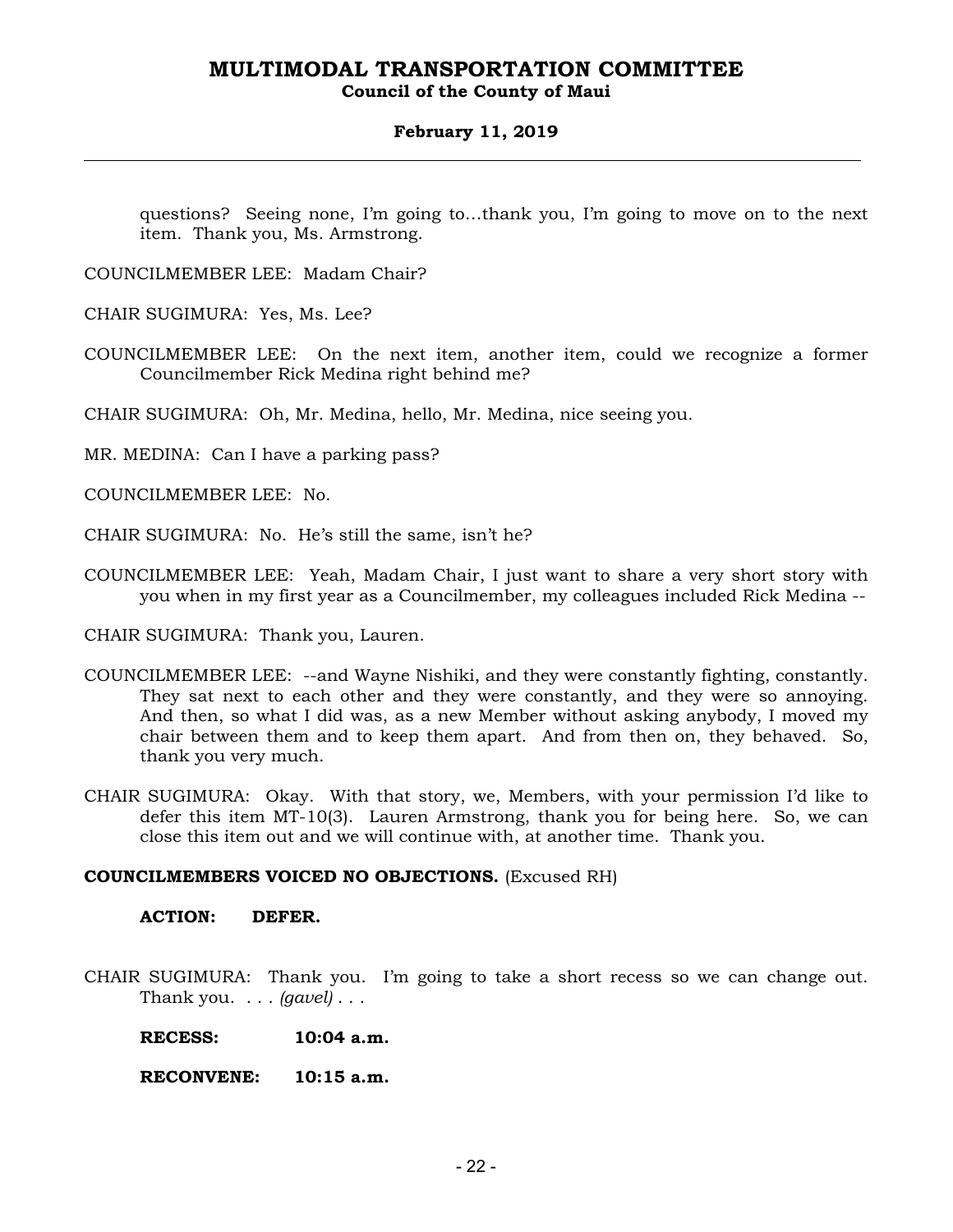### **Council of the County of Maui**

### **February 11, 2019**

### **MT-6 AMENDING SECTION 10.48.030, MAUI COUNTY CODE, RELATING TO PROHIBITIONS IN CERTAIN PLACES (CC 17-474)**

- CHAIR SUGIMURA: . . . *(gavel)* . . . Multimodal Transportation Committee will come back to order. Thank you, everybody. I'd like to welcome Mike Molina.
- COUNCILMEMBER MOLINA: Good morning, Madam Chair.
- CHAIR SUGIMURA: Good morning. You are visiting, and not a voting Member. But thank you for being interested in this discussion. So, the next item on our agenda, Members, is Amending Section 10.48.030, Maui County Code, Relating to the Prohibitions of Certain Places. It is MT-6 on the agenda. And a bill for an ordinance amending what I just read, and I wanted to welcome Rowena Dagdag, our Deputy Director for being here. And I will turn over the discussion to her. Thank you, Kurt Watanabe, engineering, you are an IV, Engineering [*sic*] IV with Department of Public Works, as well as we have Sergeant Hopkins [*sic*], Hodgkins [*sic*] here from the Police Department. Thank you. So, at this time, Ms. Dagdag, would you, could you open this discussion because this relates to the next two items? Can you tell our Committee a little bit about the makeup of the Public Works Commission, who is it made up of, and what it does, how you get information, how the decisions are made basically, until you come to this point where you're before the Council? Thank you.
- MS. DAGDAG-ANDAYA: Thank you very much, Chair. And thank you, and aloha and good morning, Councilmembers. My name again is Rowena Dagdag-Andaya. I'm with the Department of Public Works. I'm the Deputy Director. And I want to thank you for having these two items, Chair, scheduled for your agenda this morning. The items that the Public Works Department, whenever we get requests for traffic ordinance changes or safety items relating to traffic come before us, we generally send them to the Public Works Commission for a review and recommendation to the County Council. As some of you may know, back in 2012, I believe 2011 to 2012, there was a study done by the Cost of Government Commission. And in that study, they identified the, several commissions that may benefit from having, from consolidating all of them. So, at one point we had Traffic Safety Council; the Commission on Naming Streets, Parks, and Facilities; the Subdivision Engineering Standards Committee; and the Outdoor Lighting Standards Committee all in separate commissions that were under Public Works. But in the early part of I guess 2011, 2012 the Cost of Government Commission identified, you know, maybe it would be beneficial if you combined all of these commissions together. That way, you have one body doing the function of several. And so, in 2013, we sought an ordinance creating the Public Works Commission and making sure that all of those, the functions of those different committees were under that one body. So, the Public Works Commission consists of nine members, and two alternates. All of the members are appointed by the Mayor and confirmed by the Maui County Council, and no less than three members are, shall be registered as professional engineers, and one member also needs to be knowledgeable in the Hawaiian language. This is to assist us with the naming of streets, parks, and facilities. We also require that there be one member who is a resident of Lanai, and another member, a resident of Molokai. So, we've had this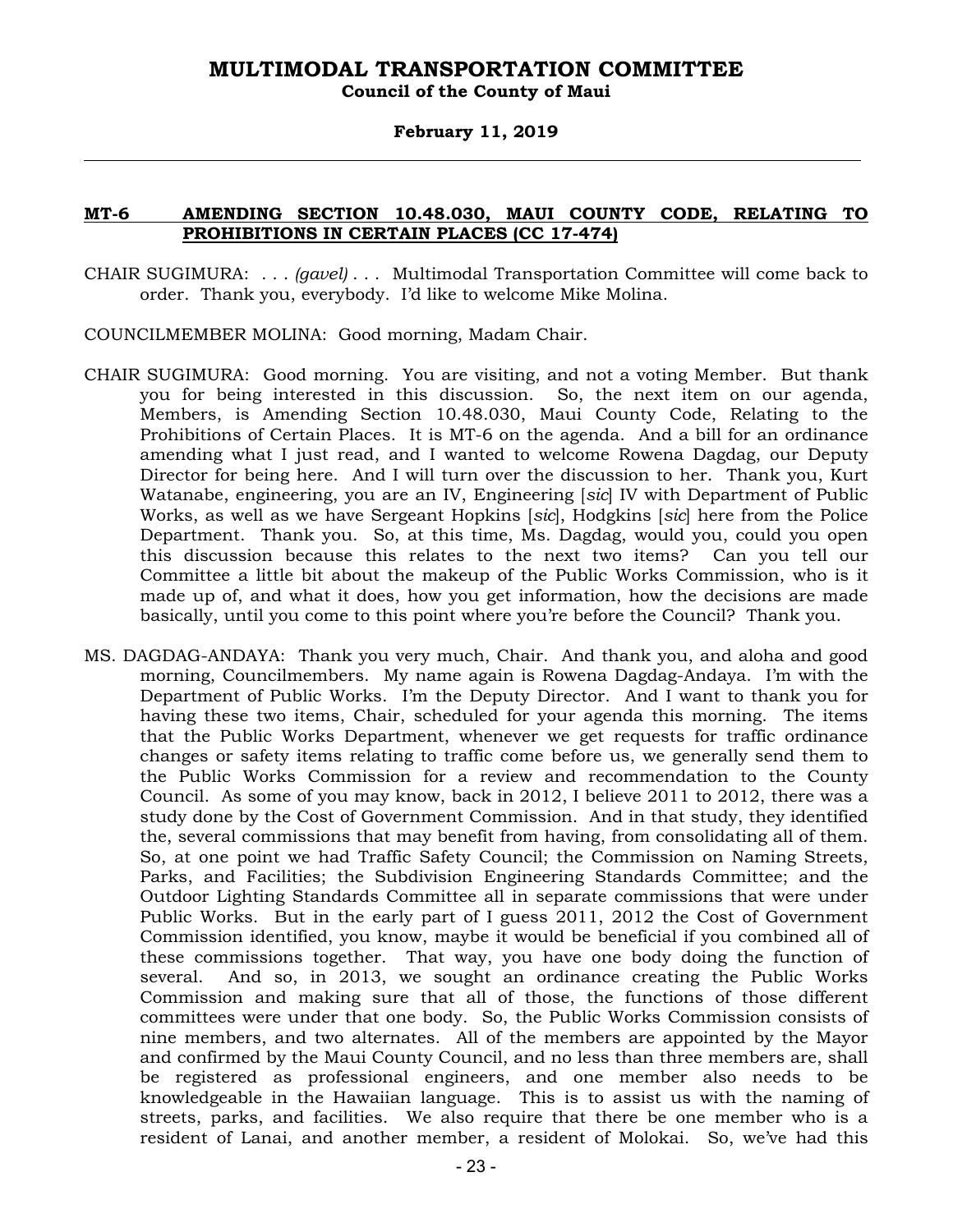### **Council of the County of Maui**

### **February 11, 2019**

commission I believe since 2014 and we've been working with the County Council on passing resolutions and ordinances relating to traffic safety. We've also had outdoor lighting ordinances come before them, as well as several street naming, and park naming facility requests. So, that's a, just a brief overview of what the commission does, Chair.

- CHAIR SUGIMURA: Thank you. So, before you move on, so, if a member of the community would like, or has a complaint from what we're seeing today, a complaint about their street and they would like to have no parking on one side or better signage, then they would send the request to Department of Public Works, to David Goode and yourself, Rowena Dagdag. And then, you would refer it to the, this Public Works Commission, is that correct?
- MS. DAGDAG-ANDAYA: Yes, Chair. So, we do receive requests from the Councilmembers as well. And whenever we receive either a request from you or a constituent, we'll have our engineering staff do an investigation, do some research, and work with our Police Department to identify if there have been any issues in the past. And from there, we'll either work with both the Prosecutor's Office and with Corporation Counsel to develop an ordinance. Once that ordinance, that draft ordinance is developed, then we'll have the Public Works Commission review and recommend either approval or denial. And then, we transmit that recommendation to the County Council and it then becomes or gets referred to Committee.

CHAIR SUGIMURA: Thank you. Ms. Paltin?

COUNCILMEMBER PALTIN: Does that include the flashing crosswalk signs?

MS. DAGDAG-ANDAYA: Chair?

CHAIR SUGIMURA: Yes?

- MS. DAGDAG-ANDAYA: Typically, those, they do get reviewed by our Department. It's, and then, when we do make a request for the flashing crosswalk signs it becomes a budget item. So, in, I guess in about a month or so when you see our budget request, there will be an item in there for the flashing crosswalks at several areas. However, you know, prior to that, we will be, we generally work with the public either, you know, a community group or with a Councilmember's office to, you know, to identify if there are any issues at the crosswalk and, you know, run some studies to ensure that, you know, this is an appropriate location before we bring it to the Council for review.
- COUNCILMEMBER PALTIN: Like if the County bus runs somebody over, then a flashing crosswalk sign could happen?
- MS. DAGDAG-ANDAYA: I'm sorry, can you repeat that again?
- COUNCILMEMBER PALTIN: If the County bus ran somebody over in a crosswalk area, then that would warrant a flashing crosswalk sign?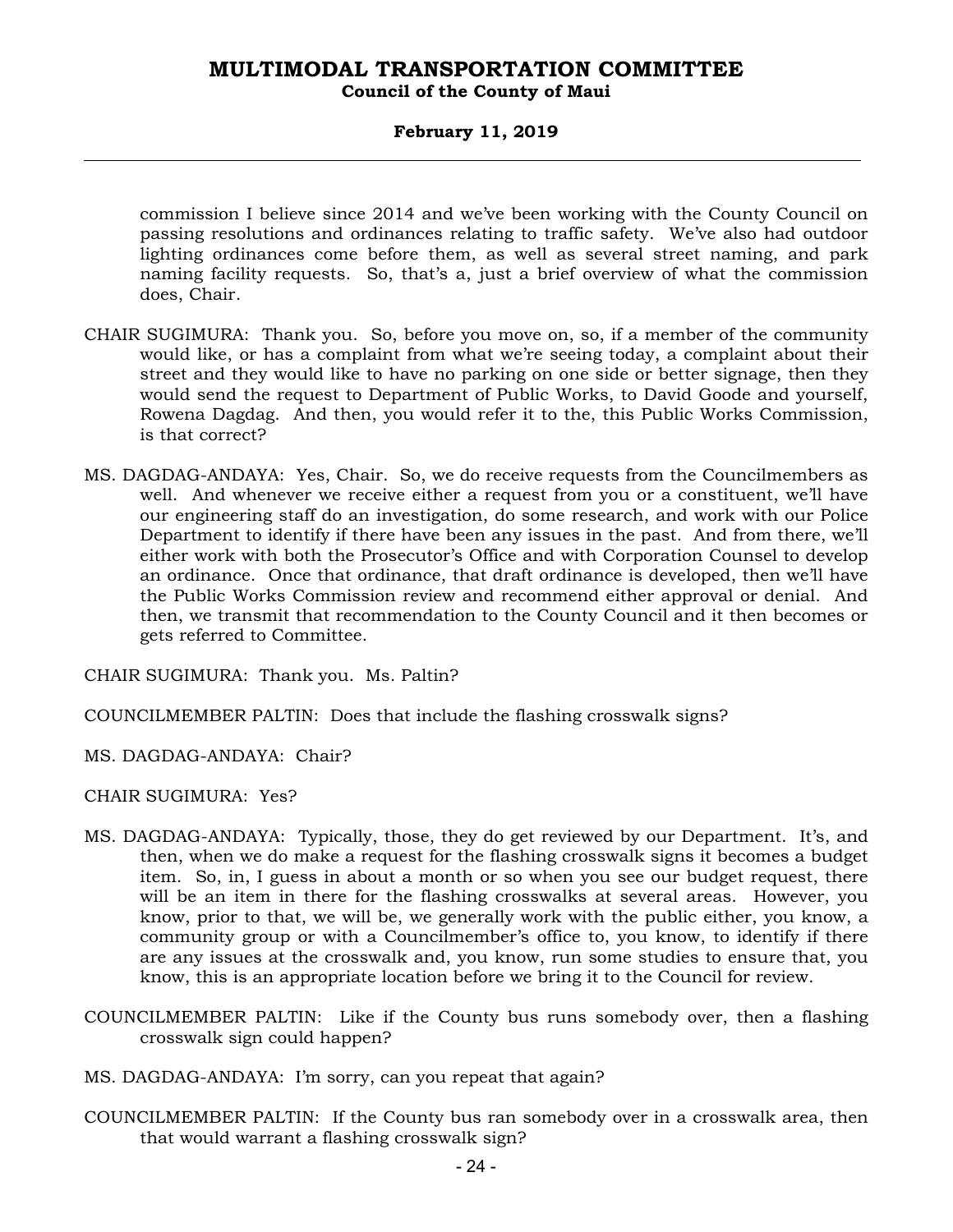### **Council of the County of Maui**

### **February 11, 2019**

MS. DAGDAG-ANDAYA: You know, I think there's several factors that go into, you know, ensuring that this is an appropriate location for a flashing crosswalk. But maybe I can defer that to our, Kurt from our engineering staff.

CHAIR SUGIMURA: Kurt, Mr. Matsumoto, Watanabe, I'm sorry.

MR. WATANABE: Hello? Okay. Hi, good morning. So, regarding the flashing crosswalk signs, you know, if there's a request that comes in, then we'll take a look at it and see if, you know, that is the proper mediation, I guess, or solution for that problem. So, you know, if, in the case of, you know, say the Maui Bus hit, ran somebody over in a crosswalk, you know, we'll also look at lighting and kind of even the accident report on, you know, whether the person was, kind of who was at fault, you know, yeah. So, it's not a, it's not the first solution that we'll go to. But we'll have to look into it, and if, you know, we feel that it is a good location for it then we'll put it in.

CHAIR SUGIMURA: Thank you. Ms. Andaya?

- MS. DAGDAG-ANDAYA: And, Chair, thank you, and just to add on to what Kurt had mentioned, you know, there are other solutions that we can look at besides a flashing crosswalk, you know, and he mentioned one of them being lighting. There's also other things like chicanes or what we call bulb outs, you know when we extend the curb out to reduce the length of the crosswalk. So, there's several different engineering elements that can be added to an intersection to make it safer. And just, yeah, sometimes the flashing crosswalk is good, it depends though on what the location, where that location is.
- CHAIR SUGIMURA: Ms. King?
- COUNCILMEMBER KING: Chair, yeah, I think the question was, so that doesn't go to the Commission?
- MS. DAGDAG-ANDAYA: Chair?
- CHAIR SUGIMURA: Yes?
- COUNCILMEMBER KING: So, was that what you were, was that your answer?
- MS. DAGDAG-ANDAYA: Yes --
- COUNCILMEMBER KING: It does not?
- MS. DAGDAG-ANDAYA: --it generally doesn't. No, if it requires an ordinance change, then we would bring it before the --

COUNCILMEMBER KING: Okay.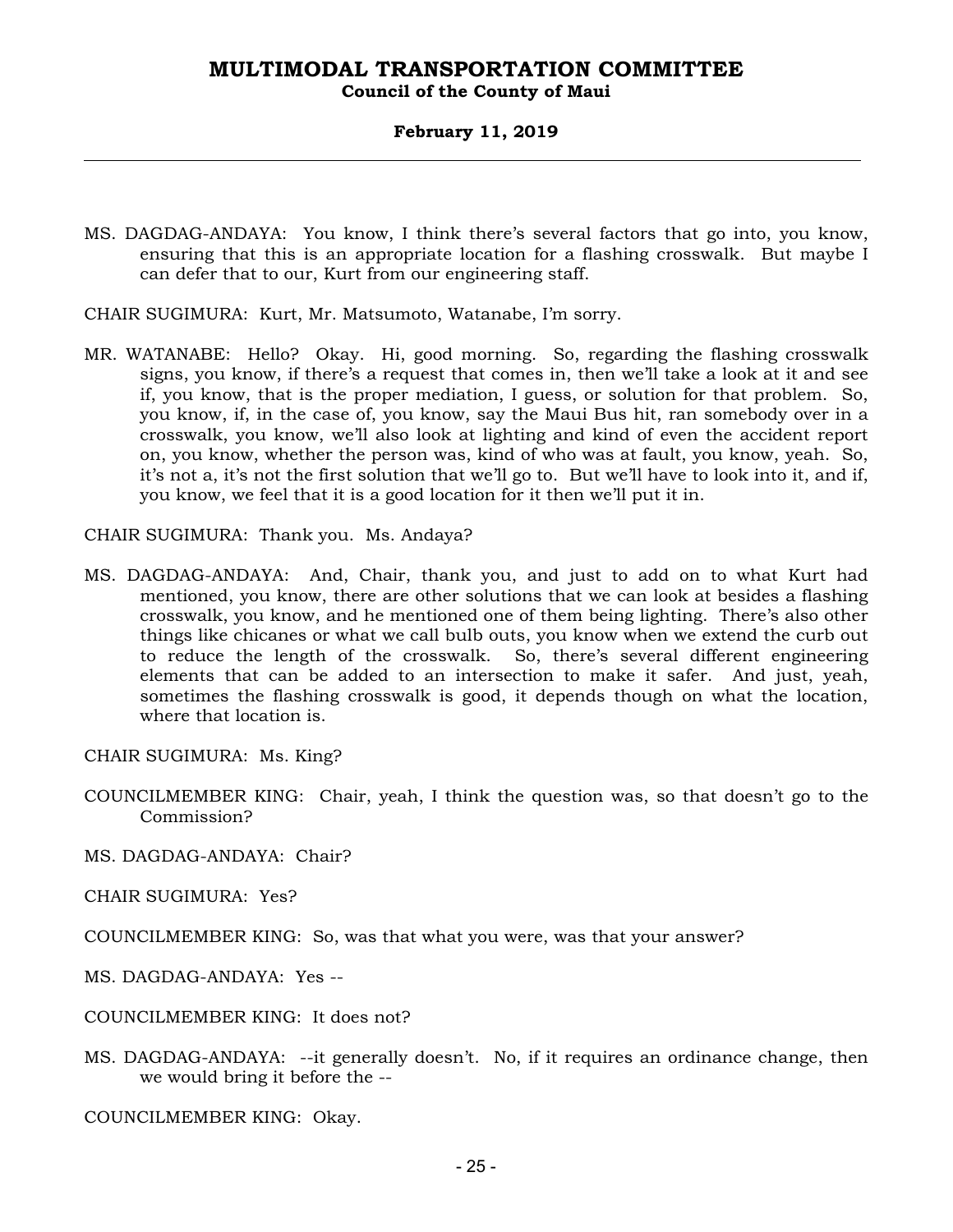### **February 11, 2019**

MS. DAGDAG-ANDAYA: --the Public Works Commission.

COUNCILMEMBER KING: So, anything that requires an ordinance change. Okay. And then, my other question about the Commission is, do we have other residency requirements or efforts to make sure that it's geographically balanced so that there's somebody from South Maui, someone from West Maui on that Commission, and someone from East Maui, I mean, along with Lanai, and Molokai requirements?

MS. DAGDAG-ANDAYA: Chair?

CHAIR SUGIMURA: Miss…yes.

MS. DAGDAG-ANDAYA: I believe at this time we don't have any other residency requirements. But when the Mayor's Office does accept applications, my understanding is that they typically look for a balance, geographical balance. It would depend on the number of applicants that come in, the interest in the board. So, I think generally speaking, we do have a pretty good balance of community members from different places. I think we have one person from Upcountry, and as I mentioned, one from Molokai, one from Lanai. I think we might need to staff the Commission with someone from West Maui and Hana. But we also understand too, that getting to the Commission meetings might be a challenge for some individuals. I have one example, our member from Molokai and Lanai, our members there, they have to either catch the boat or the plane, and sometimes transportation isn't reliable. So, they'll get to the Commission meeting at 10:30 in the morning, or they'll plan to get there early in the morning but, say their flight is delayed. So, with that delay, they either end up not coming, or by the time they get there, there's only five minutes left to the meeting. So, it's sort of, you know, we try to get that balance. But for most people, sometimes they have a difficult time trying to get to the meeting on time.

COUNCILMEMBER KING: Chair, just to --

- CHAIR SUGIMURA: Thank you. If I could…
- COUNCILMEMBER KING: --I just wanted to follow up with that thought if I can?
- CHAIR SUGIMURA: I would like to maybe have Mike Molina speak on this, because he handled the boards and commissions.
- COUNCILMEMBER KING: Right, but I, can I follow up on my question, Chair?
- CHAIR SUGIMURA: Okay. What is your question?
- COUNCILMEMBER KING: I still have the floor. Well, you know, I would just urge you to look for ways to get that balance instead of excuses for why it can't happen because there's interactive communication, you can change your meeting time so that, you know, the other members from the neighboring islands can make it. I would, you know, I'm hoping that there's somebody from South Maui. I don't know if there is,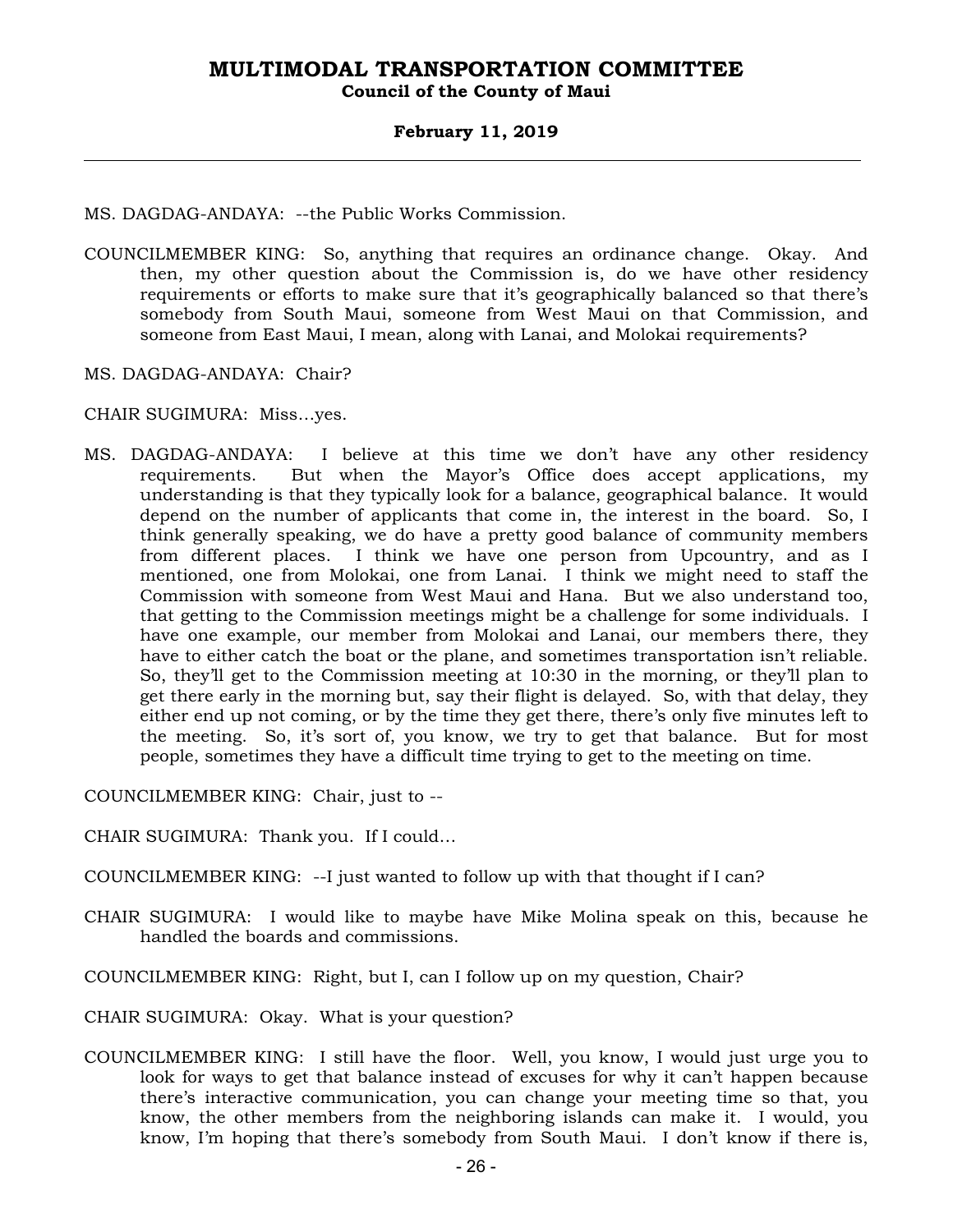### **February 11, 2019**

West Maui, Hana, Upcountry, and just look for, you know. There are ways to make it happen and make it available with interactive communication if we really want to have that balance. So, let's try to look for ways to solve the problem, instead of reasons why it doesn't work. I'd just appreciate that.

MS. DAGDAG-ANDAYA: Sure. And just for your information, Chair. There is a member from South Maui on the Committee.

CHAIR SUGIMURA: Thank you. Mr. Molina, you have the floor.

COUNCILMEMBER MOLINA: Thank you very much, Madam Chair, and I appreciate you allowing me to speak on this as a non-Member. But just to add further clarification to Council Chair King's question and the response from Ms. Dagdag from Public Works, my experience as the boards and commissions person for the previous Administration, correct, it was stated that there is no geographical requirement for this particular board or commission, just a requirement for Molokai and Lanai, and also for a member to be knowledgeable in Olelo, or the Hawaiian language. However, it does not prohibit any one of us from working with the new Administration to offer a suggestion to have someone from our district. So, that's one way, and I can tell you from the, my past experience, this was one of the commissions that didn't generate as much interest as say, the Planning Commission or Liquor Commission. So, it does sometimes, some commissions can be a challenge, and, but any way to get the word out is certainly helpful. So, it's not only incumbent upon the Mayor, but also us to work with the Mayor, because it is the Mayor's prerogative as to who he wants to put in there, and then, of course, it's up to us to confirm or deny. So, I just wanted to add that. So, I believe Mayor Victorino is, would be very open to hear from any one of us to get someone from our districts on this commission if there is no representation. And if I'm correct, this is a seven-member committee, Ms. Dagdag? I believe so.

CHAIR SUGIMURA: Ms. Dagdag?

MS. DAGDAG-ANDAYA: Chair, there's a, it's a nine-member committee --

COUNCILMEMBER MOLINA: There's nine. Okay.

CHAIR SUGIMURA: Nine member?

MS. DAGDAG-ANDAYA: --with two alternates. So --

COUNCILMEMBER MOLINA: With the two alternates?

MS. DAGDAG-ANDAYA: --in total, there are 11.

COUNCILMEMBER MOLINA: Eleven? Okay. Thank you.

CHAIR SUGIMURA: Great.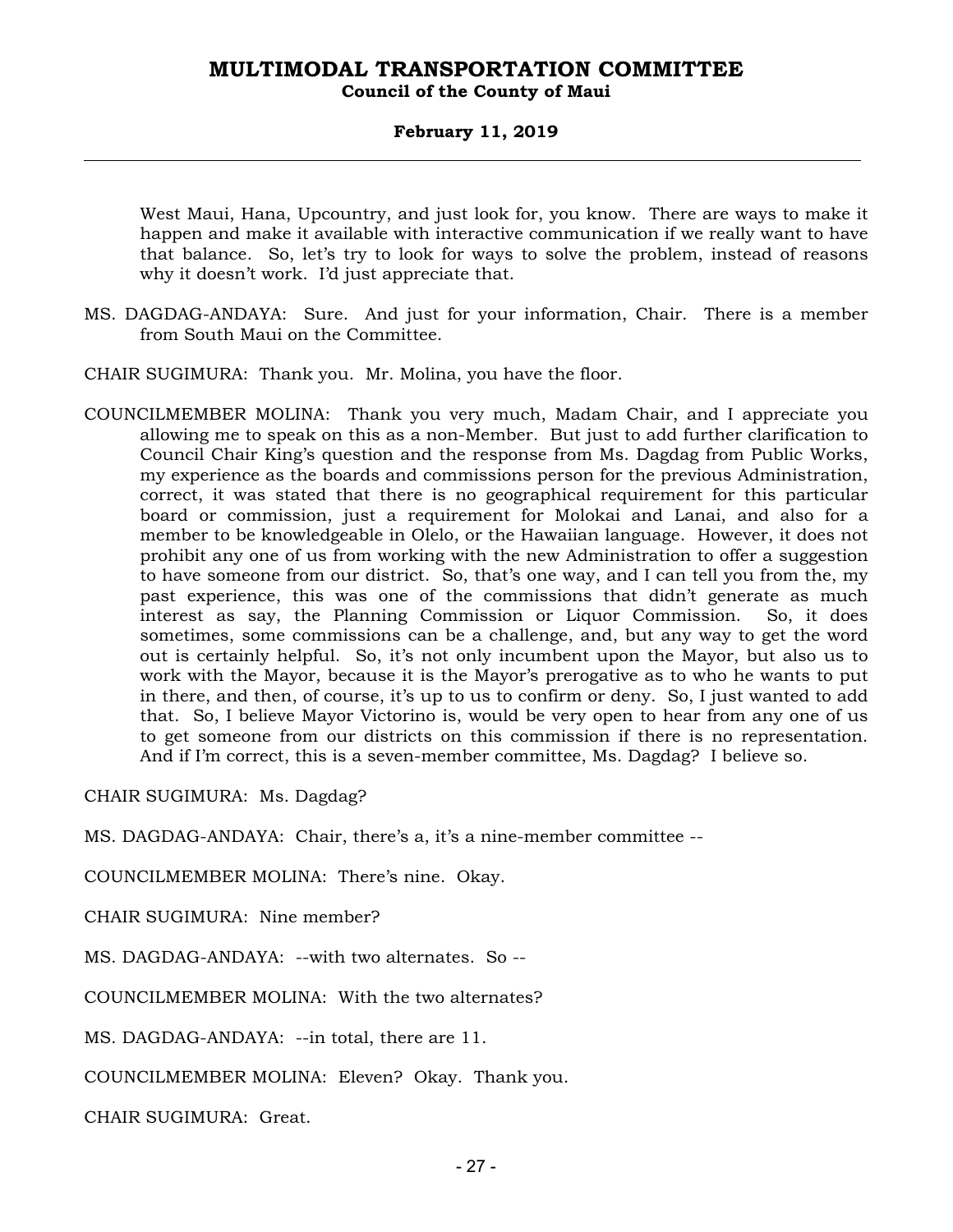### **February 11, 2019**

COUNCILMEMBER MOLINA: Thank you, Madam Chair.

- CHAIR SUGIMURA: Thank you. And I knew you were going to be taking this up in your Committee. Thank you, Members, for letting us get a little bit, more education just about this Public Works Commission just for our information. So, that now, we can go into the next two items. So, Ms. Dagdag, if you would talk about the, a Bill for an Ordinance Amending Section 10.48.030, Maui County Code, Relating to the Prohibitions of Certain Places. The next item is about streets so, in places, could you talk to us about this? The ordinance change, Members, on Granicus is there, and if you look on item number 19, it's talking about in a medial strip. So, if you could talk to us about this. Thank you.
- MS. DAGDAG-ANDAYA: Thank you very much, Chair. So, the impetus for this bill comes from various issues experienced at grassy or curbed medians throughout Maui County. Our office received calls from members of the public who reported safety issues and requesting enforcement. The Department worked with the Maui Police Department regarding these issues and discovered that no Code exists at this time that would prevent motorists from parking on medians or median strips. And for your information, a medial strip is defined in Section 10.48, as a strip or area lying along the middle and between the paved portions of a highway, which is designed to divide vehicular traffic on such highway into two opposite directions. The term shall not include traffic lines painted on a highway. So, in drafting this ordinance, we did also reach out to the Prosecutor's Office for some guidance. And after the ordinance was drafted, you know, we also consulted with our Corp. Counsel, and both sets of attorneys found the ordinance to be sufficient. So, the following changes are recommended. So, the first one is to omit gender references. In Section 10.480.030 part 3, we're requesting the deletion of the word "he," and replacing with the words, "the driver." Another similar change can be found in Section B of same ordinance. And number two, there is an addition of number 19, to include the words, "in a medial strip." So, this ordinance applies only to vehicular traffic, and the Public Works Commission heard this item at their meeting on October 25, 2017. At that meeting, they voted unanimously to recommend approval of the proposed amendment. As such, the matter was forwarded to the County Council on November 13, 2017 and is now before you today for review and action.
- CHAIR SUGIMURA: Before I turn the floor over to the Members, Mr. Watanabe, do you have any comments you would like to add? No? Police Department, from the Police, Mister…how do you say your last name?
- MR. HODGENS: Hodgens.
- CHAIR SUGIMURA: Hodgens, Hodgens, Officer Hodgens. It's good, so, it's something that you would be able to enforce? Yes? The one place I think that we did see people parking on the medial strip was at the new Maui Lani Park on weekends. So, is that something that we can enforce? Is that owned by us or is that private, do you know?

MS. DAGDAG-ANDAYA: Chair?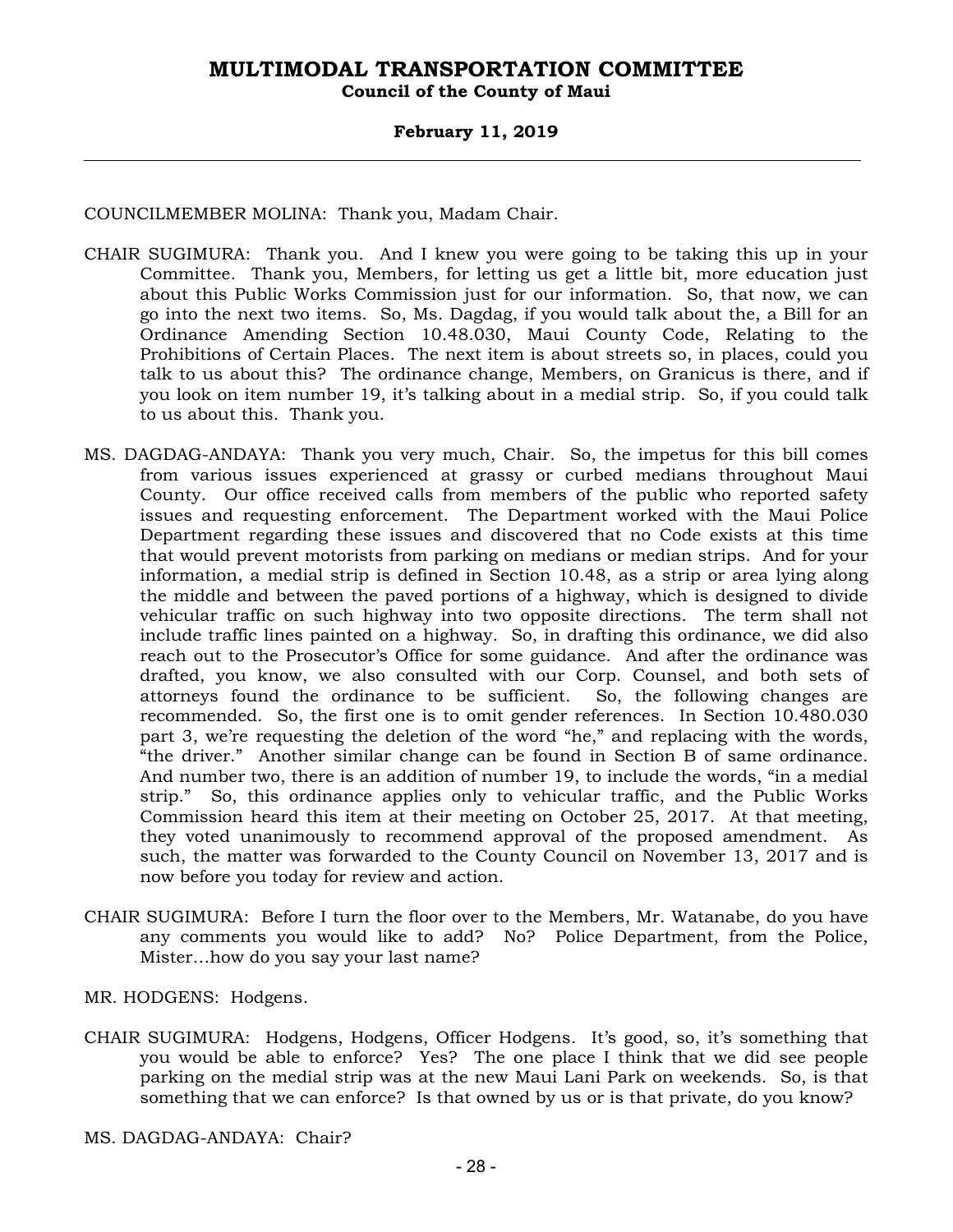### **Council of the County of Maui**

### **February 11, 2019**

CHAIR SUGIMURA: Ms. Andaya, yes?

- MS. DAGDAG-ANDAYA: So, the Maui Lani Parkway is part of our road system. That road was dedicated to the County, I can't remember, I think in 2015 or 2016. So, we do have oversight of that road.
- CHAIR SUGIMURA: So, we would have enforcement ability?

MS. DAGDAG-ANDAYA: Yes.

- CHAIR SUGIMURA: Okay. Thank you. Ms. King?
- COUNCILMEMBER KING: Thank you, Chair. I feel like part of this, some of this is my fault with the sunflowers because we did have people parking on the median strip. But because that is on a State roadway, is that being enforced by the DOT? Because it was the DOT that actually approached my husband and said, we have to put up no parking signs and you have to put up no trespassing signs. But how does that work when, I'm assuming this addresses State highways, or is it just public, County roadways?
- MS. DAGDAG-ANDAYA: Chair?
- CHAIR SUGIMURA: Ms. Andaya?
- MS. DAGDAG-ANDAYA: My understanding is, so, there's Hawaii Revised Statutes that apply to both County and State roads. But I think for this, and I might want to defer to Corp. Counsel on this, but it would only be for County.
- COUNCILMEMBER KING: County median strips? Okay. And then, just maybe you can address this to Mr. Hopper, is that I think you said earlier that it was just vehicles. But the introductory paragraphs refers to no person shall stop, stand, or park a vehicle. So, that means if you were standing in the median that that would also be illegal?

CHAIR SUGIMURA: Mr. Hopper?

MR. HOPPER: I think they are all, I'm sorry, Madam Chair, I believe that they all refer to a vehicle, because I mean, the first prohibition is on a sidewalk. And so, that's clearly not telling people that they can't stop, stand, or park on a sidewalk. So, this is referring to where you have vehicles. So, they're not talking about people. It's a bit confusing the way it says. But it's, no person shall stop, stand, or park a vehicle. So, I think that's stopping a vehicle, standing a vehicle, which is a bit awkward, and probably has some historic significance, or park a vehicle. Because if you read, you know, a sidewalk, people are allowed to stand on sidewalks.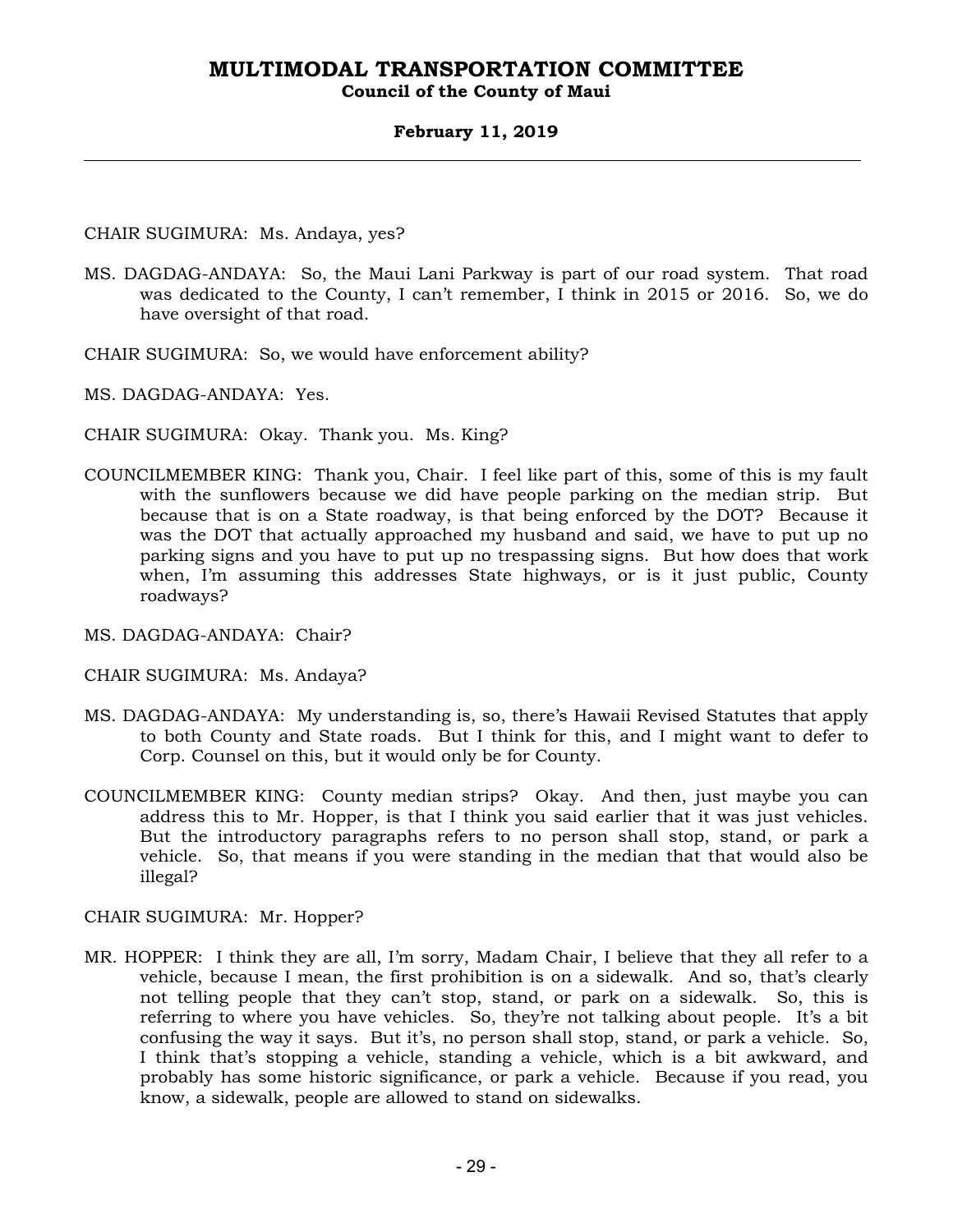### **Council of the County of Maui**

#### **February 11, 2019**

- COUNCILMEMBER KING: Right, so, why do we have those two words in there, the stop and stand?
- MR. HOPPER: That was before my time, Madam Chair. I'm not sure of that. I think it's probably traditional language that's been used there. But that's a…
- COUNCILMEMBER KING: Okay. Would it be just as effective if we took those two words out?
- MR. HOPPER: Probably, but before doing that, I would want to look at a bit about the history of why this is in there --

COUNCILMEMBER KING: Okay.

- MR. HOPPER: --and also, I'm not certain that's really, it's a bit broader of a scope of the ordinance as originally posted. So, I'm not comfortable doing that right now. But that's something, that's certainly something worth taking a look at --
- COUNCILMEMBER KING: Okay.

MR. HOPPER: --to clarify.

COUNCILMEMBER KING: Okay. Thank you.

CHAIR SUGIMURA: Thank you.

COUNCILMEMBER KING: But other than that, it's just basically, Ms. Dagdag we're just adding the medial strip to the existing ordinance? Is, 'cause when I first read this, I thought it was addressed, it was addressing a sit, lie law.

CHAIR SUGIMURA: No, it's not.

- COUNCILMEMBER KING: But I, when I reread it, it just looked like it's just adding the medial strip to this ordinance.
- MS. DAGDAG-ANDAYA: Yes, Chair, that's, or yes, the stopping a vehicle in a medial strip  $or -$

COUNCILMEMBER KING: Okay.

MS. DAGDAG-ANDAYA: --parking a vehicle as well.

COUNCILMEMBER KING: Okay.

COUNCILMEMBER KAMA: Questions, Chair?

CHAIR SUGIMURA: Yes, Ms. Kama?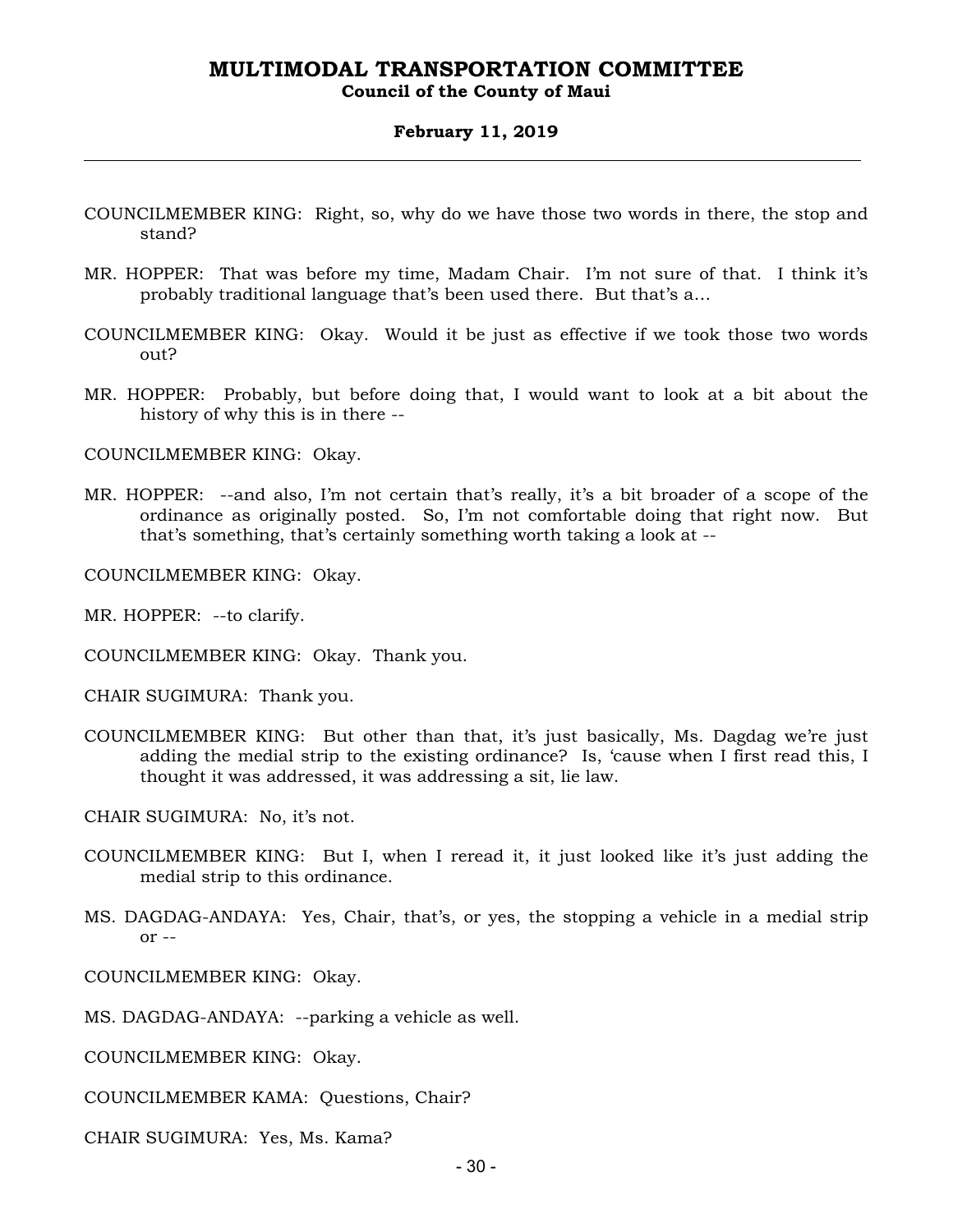### **Council of the County of Maui**

### **February 11, 2019**

- COUNCILMEMBER KAMA: So, I, I'm sorry, so, I understand that if you read the sentence correctly, it would say no person shall stop, or park a vehicle, no person shall stand or park a vehicle? I mean, if you left out those two words, so, what are we really saying is you cannot park a vehicle on the medial, is that what we're saying?
- CHAIR SUGIMURA: Mr. Hopper?
- COUNCILMEMBER KAMA: That you cannot park? Is that what we're, I just want to be real clear about what we're saying in this language because who's going to read this? Us, or you, or our public? And whatever it is that we do, we need to make sure that the public understands, 'cause they're the guys that's going to get into trouble if they don't understand what they're reading. And then, we end up in court because I think it's says this, you think it says that. We don't want to do that, we want to make it clear to our citizens who went to school just like all of us. They didn't have to go to college to understand that. But it says, you cannot park a vehicle on a medial strip. Is that what we're saying?

CHAIR SUGIMURA: Mr. Hopper?

COUNCILMEMBER KAMA: Thank you.

MR. HOPPER: That's correct, and you cannot stop a vehicle on one either. So, that would be the prohibition, as you cannot park on a, park your vehicle or stop your vehicle unless, and the exceptions are listed here --

COUNCILMEMBER KAMA: Right.

MR. HOPPER: --unless except when necessary to avoid conflict --

COUNCILMEMBER KAMA: Yeah.

MR. HOPPER: --with other traffic…

COUNCILMEMBER KAMA: But can we stand a parked vehicle? That's what I'm getting at is that can we stand a parked vehicle?

MR. HOPPER: To…

COUNCILMEMBER KAMA: 'Cause that's what it says, it says, no person shall stop, stand, or park a vehicle. I understand you're not supposed to stop a parked vehicle or park a vehicle. But how do you stand a parked vehicle?

MR. HOPPER: I think the idea…

COUNCILMEMBER KAMA: That's what I'm saying.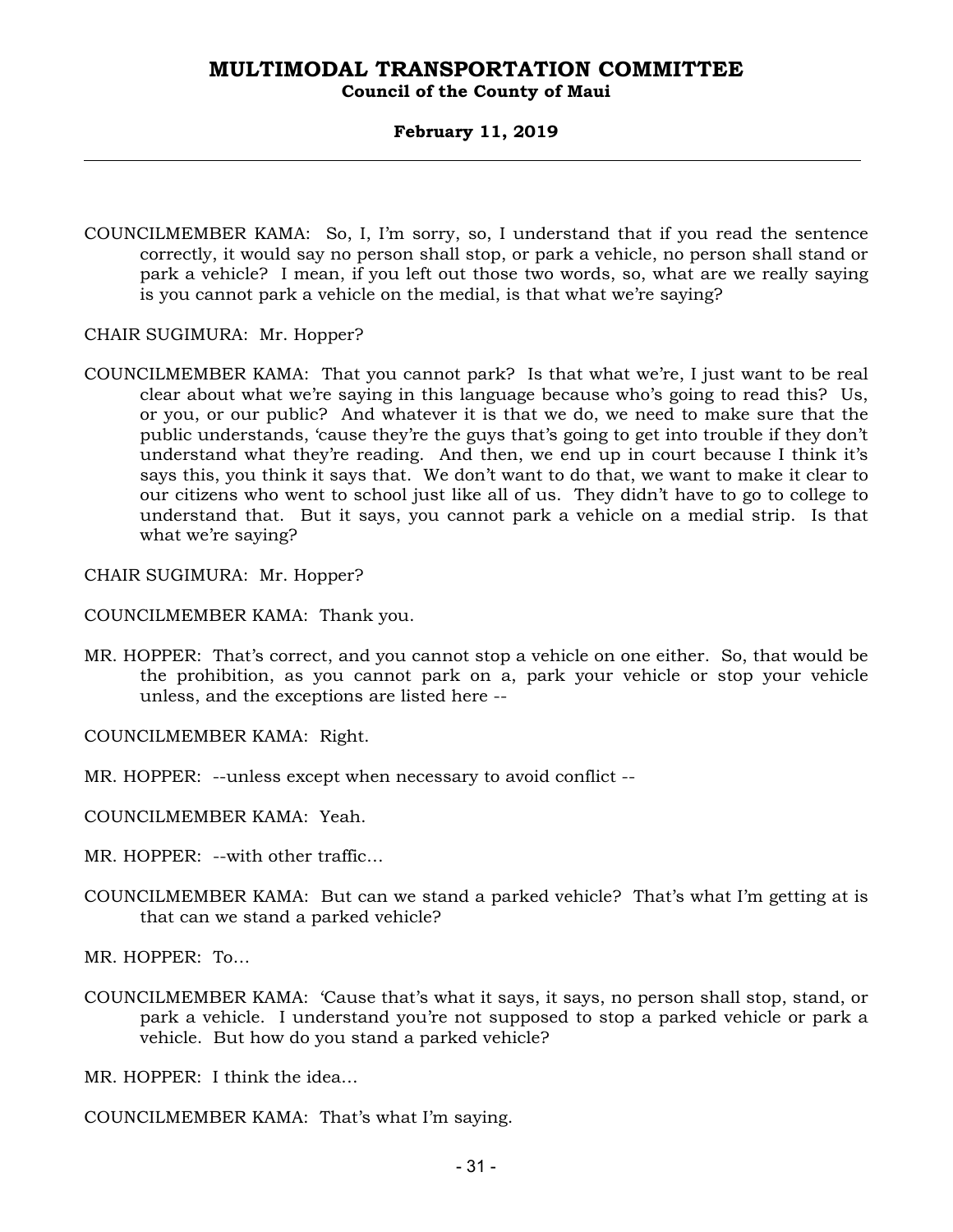### **Council of the County of Maui**

### **February 11, 2019**

- MR. HOPPER: Yeah, Madam Chair --
- COUNCILMEMBER KAMA: Thank you.
- MR. HOPPER: --I think the idea behind standing may refer to if you essentially have your vehicle running, maybe not parked, but it's, you're still in the vehicle, it's still running, you haven't left. So, you haven't really parked.
- COUNCILMEMBER KAMA: That's considered standing, if it's running and you're sitting in the car?
- MR. HOPPER: I think that is a way of referring to having your car running on the vehicle. And again, Councilmembers, if this is an issue where you'd want to, for this item add additional clarification we certainly can because we're here with the legislation now. But as currently phrased, you cannot stop a vehicle on a median, you cannot park a vehicle on a median, or stand, which I believe refers to having your vehicle there, being in your vehicle, and so, someone can't come and say, oh I'm not really, I'm not parking, I'm just kind of, I'm not sure what you would be doing there --

CHAIR SUGIMURA: Hanging out.

- MR. HOPPER: --but I think it's to keep that median clear for safety purposes so that you would not have any safety issues there.
- COUNCILMEMBER KAMA: So, just say that. Thank you, Chair.
- CHAIR SUGIMURA: Thank you. I would love to hear, if I could, hear from the Police Department because you're the one that has to do enforcement. So, with this discussion, what would the Police Department do, Officer Hodgens, on this issue?
- MR. HODGENS: *. . .(inaudible). . .* Good morning, Chair, Councilmembers. That area actually has no parking signs established. So, when we do issue citations, we're using the Section 13 which is a kind of a general catch-all. It says any place where official signs prohibit stopping. But by adding Section 19 there, it would allow us to add the standing, which basically means, people who like pull up, they'll unload a vehicle real quick and they run back. And we're going to cover all that and exactly he said, traditional wording, stopping, standing. But it is a little confusing. So, it would be a nice idea to clear up the wording for future use. I agree with that.

CHAIR SUGIMURA: Okay. Yes, Mr. Hopper? Thank you.

MR. HOPPER: And, Madam Chair, there's also, we have conveniently a definition of stop stopping, or standing. It States in the definition section, it means any stopping or standing of a vehicle, whether occupied or not, except when necessary to avoid conflict with other traffic or in compliance with the directions of a police officer, or traffic control sign or signal.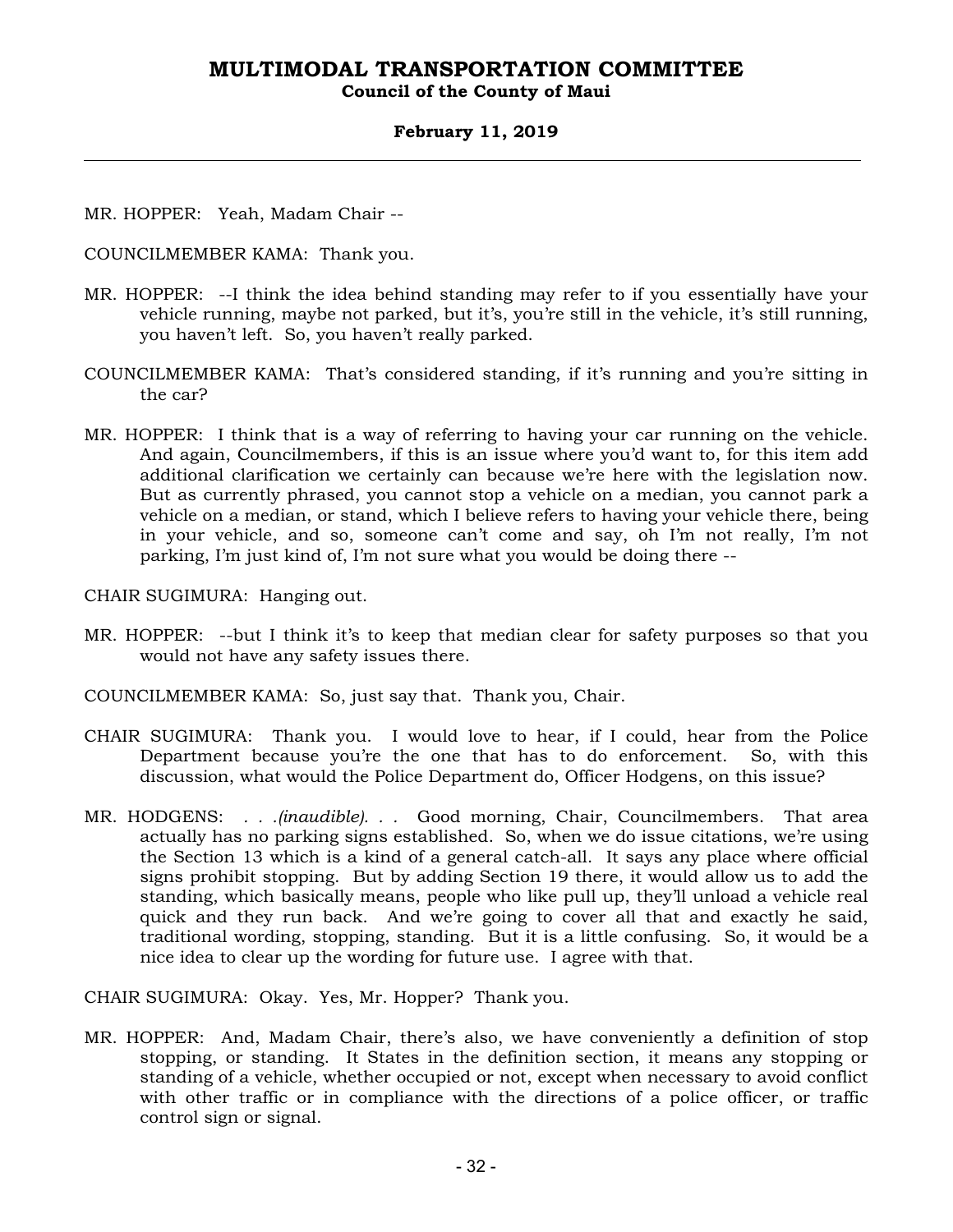### **Council of the County of Maui**

### **February 11, 2019**

CHAIR SUGIMURA: Okay.

COUNCILMEMBER SINENCI: Chair? So, that…

- CHAIR SUGIMURA: Wait, one moment. So, you're, that's within the chapter and it's not printed here, but it's part of the chapter for definitions correct?
- MR. HOPPER: Correct, Madam Chair. This is, it's printed in the Code. So, it's existing Code. So, it's not being altered by this section. But it is in Chapter 10 of the Code.

CHAIR SUGIMURA: Okay. Can you read that again? The definition?

MR. HOPPER: Stop, stopping, or standing means any stopping or standing of a vehicle, whether occupied or not, except when necessary, to avoid conflict with other traffic or in compliance with the directions of a police officer or traffic control sign or signal.

CHAIR SUGIMURA: Thank you. That's what Officer said. So, Mr. Sinenci?

- COUNCILMEMBER SINENCI: Yeah, just for clarification, Mr. Hopper. So, like for emergency purposes, if a fire truck or an ambulance is coming through, we can use the median to pull over to let emergency vehicles go? That's what you're saying?
- MR. HOPPER: Right now, it states in the current ordinance 10.48.030, except when necessary to avoid conflict with other traffic, or in compliance with the law, or the direction of a police officer, or traffic control device in any of the following places. And then, the definition of stop, stand, stopping, or standing states that similar language, or in compliance with the direction of a police officer or traffic control sign or signal. As to whether or not a emergency vehicle, I mean, if there's no other place to pull over to in that situation, I would see that as being a very difficult to cite the person for, as long as they properly, you know, leave after the emergency vehicle comes there, I think it'd be very difficult to cite that person for moving into the median, particularly if there's no other place to go. Now, I defer to Police and Prosecutor's Office as to how they would read that because they would have criminal enforcement in those cases. But my reading of that would say that's most likely a justification for stopping there, you know, not for parking there for any period of time, but for stopping there.
- COUNCILMEMBER SINENCI: Okay. Thank you for that explanation. My second question was, you know, at times, especially at the airport, when there's hardly any parking available, so, some people would park in the median and it's not on a regular basis, but say for instance there might be a funeral service or something that's going on where certain areas would, you know, attract more visitors for a couple hours. Would, I mean, I would think that, you know, most people would seek Police to, you know, extra signage or something for that purposes. But I was just thinking, you know, in those special circumstances, you know, would you still get ticketed?
- CHAIR SUGIMURA: So, if I, you're saying that if there's a situation where it's being, the traffic is being created…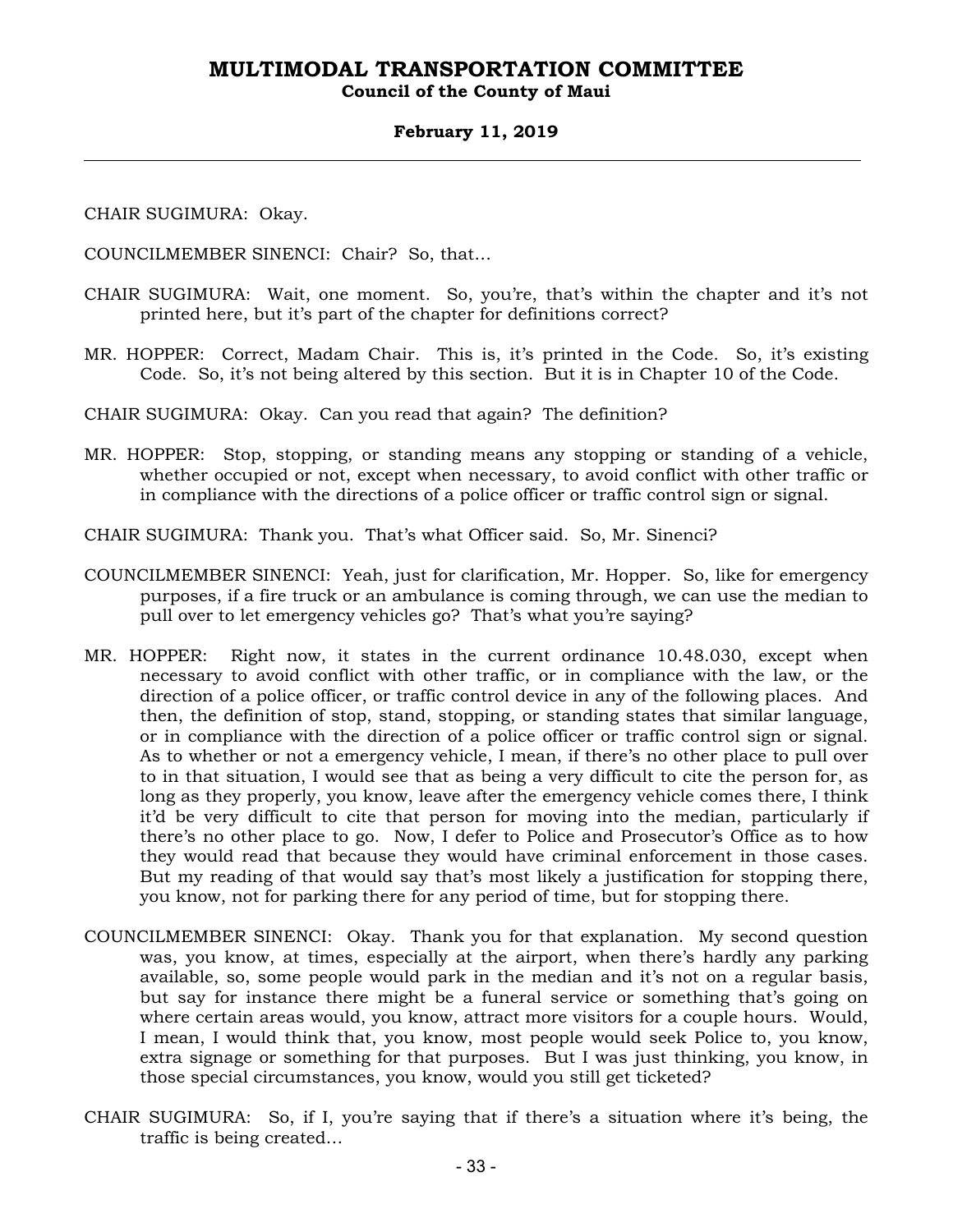### **Council of the County of Maui**

### **February 11, 2019**

- COUNCILMEMBER SINENCI: Parking is not available, and some people will actually, you know, overflow parking into some of these areas for just some special events like that.
- CHAIR SUGIMURA: So, and you're talking, okay, so, somebody would park there temporarily because of the inconvenience of not having parking. So, it sounds like they're doing something illegal. But maybe we can hear from Officer Hodgkins [*sic*]*.*

COUNCILMEMBER SINENCI: Thank you.

MR. HODGENS: Right, like the problem we're having like at Maui Lani, you have that sports complex field behind Pomaikai School. That parking lot has probably 20 stalls, and on some days, weekends, they'll have a flag football, or rugby, or some event going on. So, people, even though the signs are clearly marked no parking, you'll have 50 to 100 cars parked on the median strip 'cause there's not enough parking available. And the problem we're coming across, is you have pedestrians and kids now running across the road, and you've got numerous vehicles coming through that area. So, it is kind of a, it is more of a safety issue. So, it's, but yeah, allowing people to park there just allows them to break the law. So, we're there to enforce it. So, I remind people, hey, do not park here, and so, it is a rough area, that section.

COUNCILMEMBER SINENCI: Chair?

CHAIR SUGIMURA: Thank you. Mr. Sinenci?

- COUNCILMEMBER SINENCI: Yeah, are you talking about the, at the end of the parking and then there's grass area that continues at the very end of the parking? We were there last Friday, is that the median you're talking about?
- MR. HODGENS: Correct, I live in the immediate area, and some weekends from that dogleg where the Mormon church is, they'll park from there, all the way down to --

COUNCILMEMBER SINENCI: Oh, that median.

MR. HODGENS: --where the grass ends --

CHAIR SUGIMURA: That hill, the middle grass area.

MR. HODGENS: --I mean, that place just gets overwhelmed with vehicles.

COUNCILMEMBER SINENCI: Alright, thank you.

CHAIR SUGIMURA: Thank you. So…

COUNCILMEMBER KAMA: Chair?

CHAIR SUGIMURA: Ms. Kama?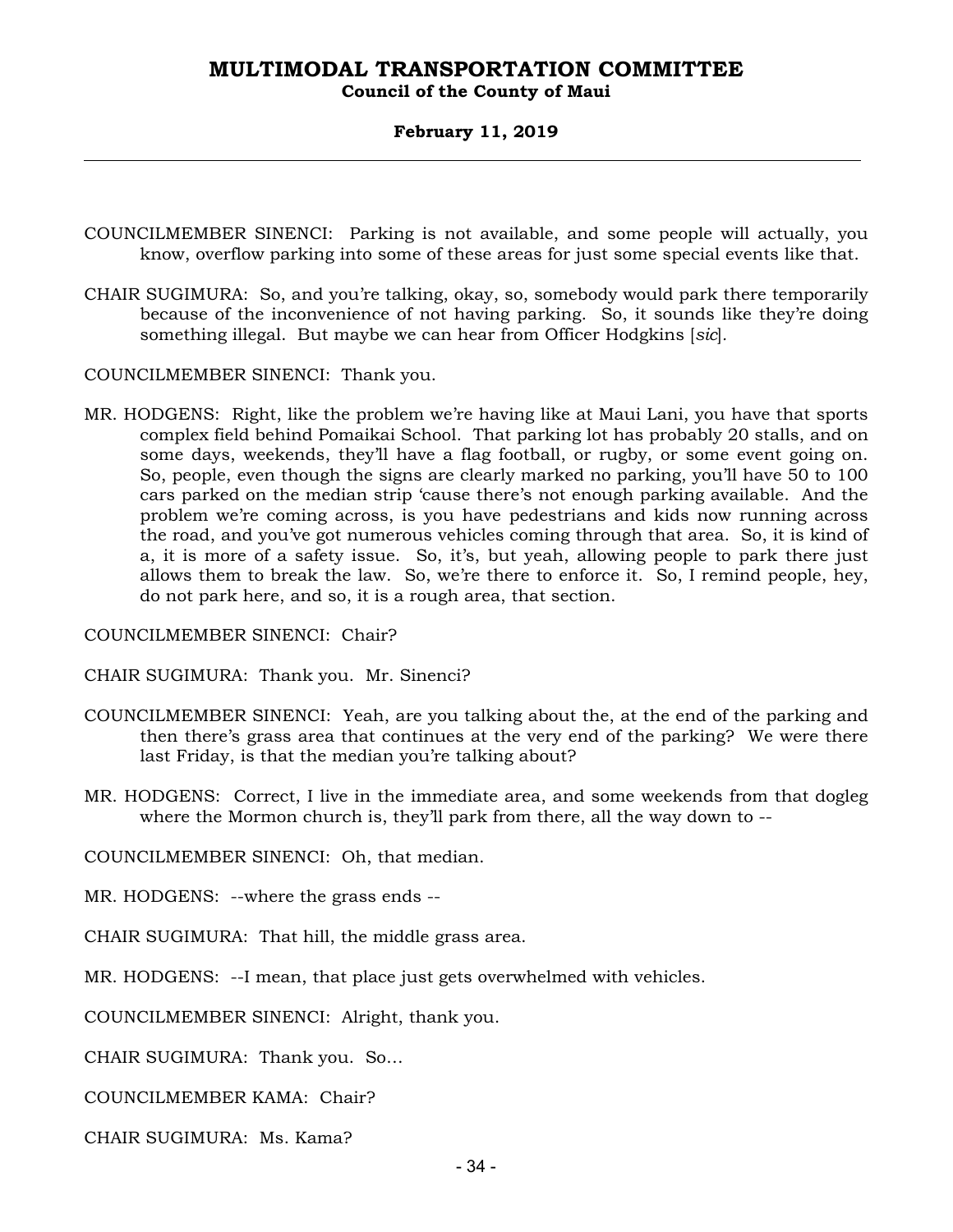### **Council of the County of Maui**

### **February 11, 2019**

COUNCILMEMBER KAMA: So, we have this huge regional park with 20 parking spaces. And then, we go ahead and put the medial strip off limits to parking. And yet, we want our kids to participate so that they can do stuff with their time and want their parents to participate so they can do the family thing. And yet, we don't create enough parking spaces? We need to do something so that they can park legally. We cannot keep telling our people you're illegal, you're illegal, you're illegal. Let's think about ways how they can be legal. So, that's our job, right? That's our job. So, let's look for how Public Works can create more parking spaces in this humongous regional park that we must've known needed at least 100 parking stalls. So, that's my whole sense of stuff. Let's not criminalize our people. I mean, they're citizens, they pay our salaries, they work hard, they want to take care their family, their kids. They want to get involved in our community. Let's give them the opportunities to participate --

CHAIR SUGIMURA: Thank you.

COUNCILMEMBER KAMA: --to the best of their ability.

CHAIR SUGIMURA: Oh, sorry.

COUNCILMEMBER KAMA: Thank you.

- CHAIR SUGIMURA: Thank you, Ms. Kama. So, before you answer, I guess this is kind of leading into other areas for need for parking at a County facility or this County park in particular. But, Ms. Andaya, would you like to make a comment?
- MS. DAGDAG-ANDAYA: Yes, thank you, Chair. So, the Department of Public Works doesn't enforce parking, and that's a park facility. So, I think when the park was being developed, we did suggest to the Department, Parks Department, to consider adding some additional stalls. You also have an ordinance that requires parking as well. So, we, we're generally focused with this ordinance on, you know, overall with respect to medians throughout the County of Maui and making sure that they're safe. I also understand too that since that issue had been happening, Parks Department had opened up some of the other areas within that park facility to allow for parking in the grassy areas. So, that kind of accommodation has been taking place. However, for today's, the purposes for today's amendment, it's to look at, in general, just the medians and how we can make them safer.

CHAIR SUGIMURA: Thank you, Ms. Andaya. Ms. King?

COUNCILMEMBER KING: Thank you, Chair. Yeah, I think, thanks for that comment because I think that, you know, we should focus on the safety issue with the medians. And if we want to refer the issue of additional parking to the committee that handles parks, or land use about the parking, you know, our parking ordinances, we should do that. But I agree that we have to, that safety comes first. And I've seen firsthand, not on the County, but I think maybe on a State highway what happens when people park in the median and then they walk across the highway. And so, I do think that we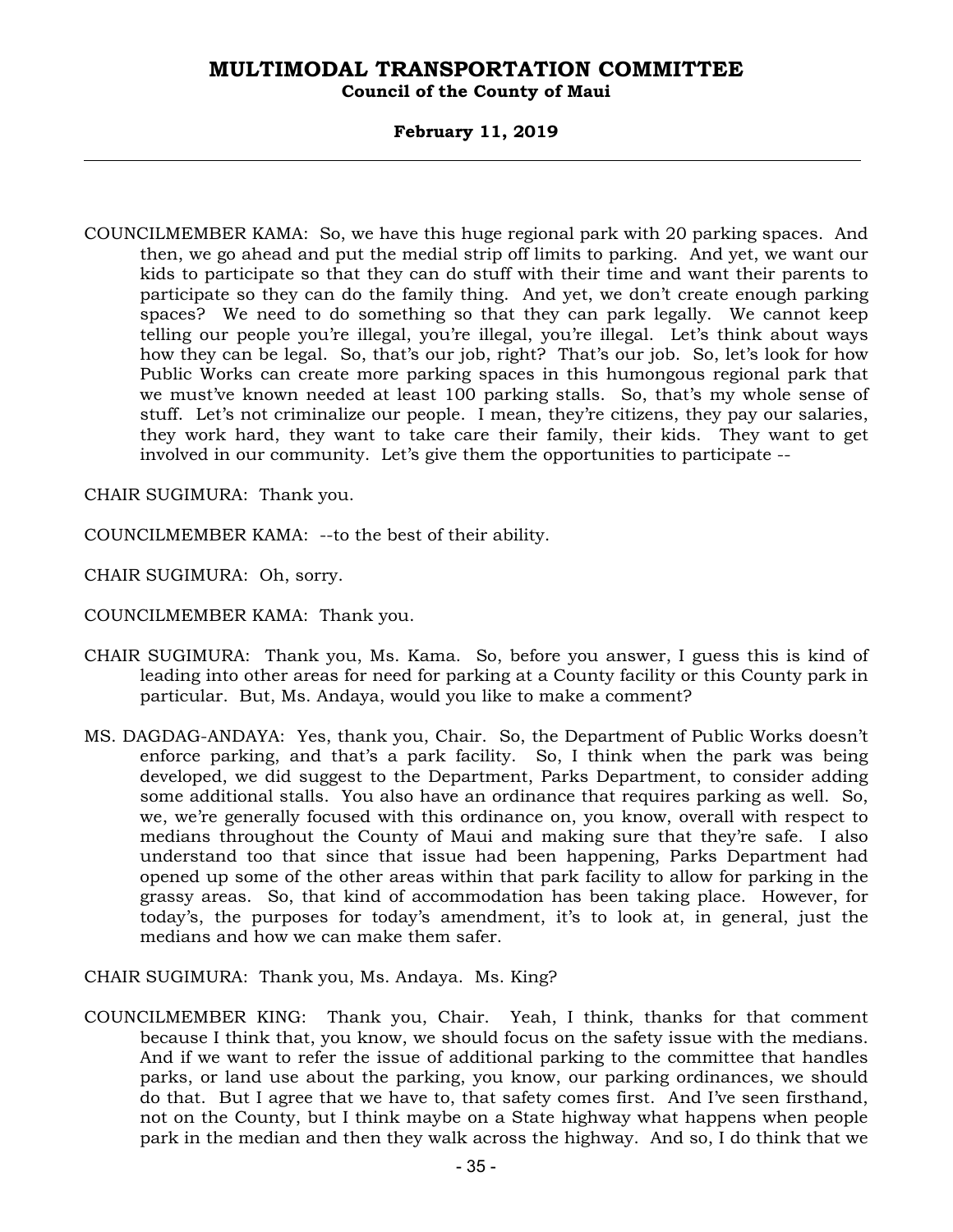### **Council of the County of Maui**

### **February 11, 2019**

need to address that in this particular issue. My only concern with this bill is it just, it doesn't make it clear that it's just about vehicles because the idea that no person shall stop, stand, or park a vehicle, I mean, if you took that word stand alone it would be like you can't stand in a median too. And some the crosswalks stop in the median and then they go across. You know, you have to stop there because the light turns red. So, that's my only concern. If it's well understood that this is a motor vehicle regulation, then I don't have as big a problem. But there's, it's just that wording.

CHAIR SUGIMURA: Thank you. Mr. Molina?

COUNCILMEMBER MOLINA: Yeah, thank you, Madam Chair. I just want to make sure all of your Members had the opportunity to ask a question before I did. First of all, I think Member Kama brings up a good point, and so does Council Chair King because I think we have to prioritize safety. But at the same time, I've gone through that area during, you know, the soccer games and have witnessed people parking in the median and it is a concern 'cause, you know, you see parents crossing and with kids. So, whenever this measure passes out and when it gets to full Council if there is a way to provide some education to all the soccer teams and everybody else. So, that way people are not totally surprised, that they're made aware maybe through our schools the word can get out. So, advanced notice that this is the new law. If I may ask, Ms. Dagdag, what are the penalties currently right now? So, should this pass, what kind of penalties is someone subject to, how much, a big fine and any other thing?

CHAIR SUGIMURA: Mr. Hopper, do you have that information?

MR. HOPPER: *. . .(inaudible). . .*

MS. DAGDAG-ANDAYA: Chair?

CHAIR SUGIMURA: Oh, I guess we'll…

MS. DAGDAG-ANDAYA: Chair, I'll defer to either --

CHAIR SUGIMURA: Corp. Counsel?

MS. DAGDAG-ANDAYA: --*. . .(inaudible). . .* Police.

MR. HODGENS: Yeah, that section's a \$35 fine.

CHAIR SUGIMURA: Thirty-five dollar fine?

COUNCILMEMBER MOLINA: Thirty-five dollar fine?

CHAIR SUGIMURA: So, go ahead.

COUNCILMEMBER MOLINA: Yeah, I'm just, wow, that's, I mean, for a violation like that to me, just my personal feeling 'cause I don't know if that'll really, that's enough to deter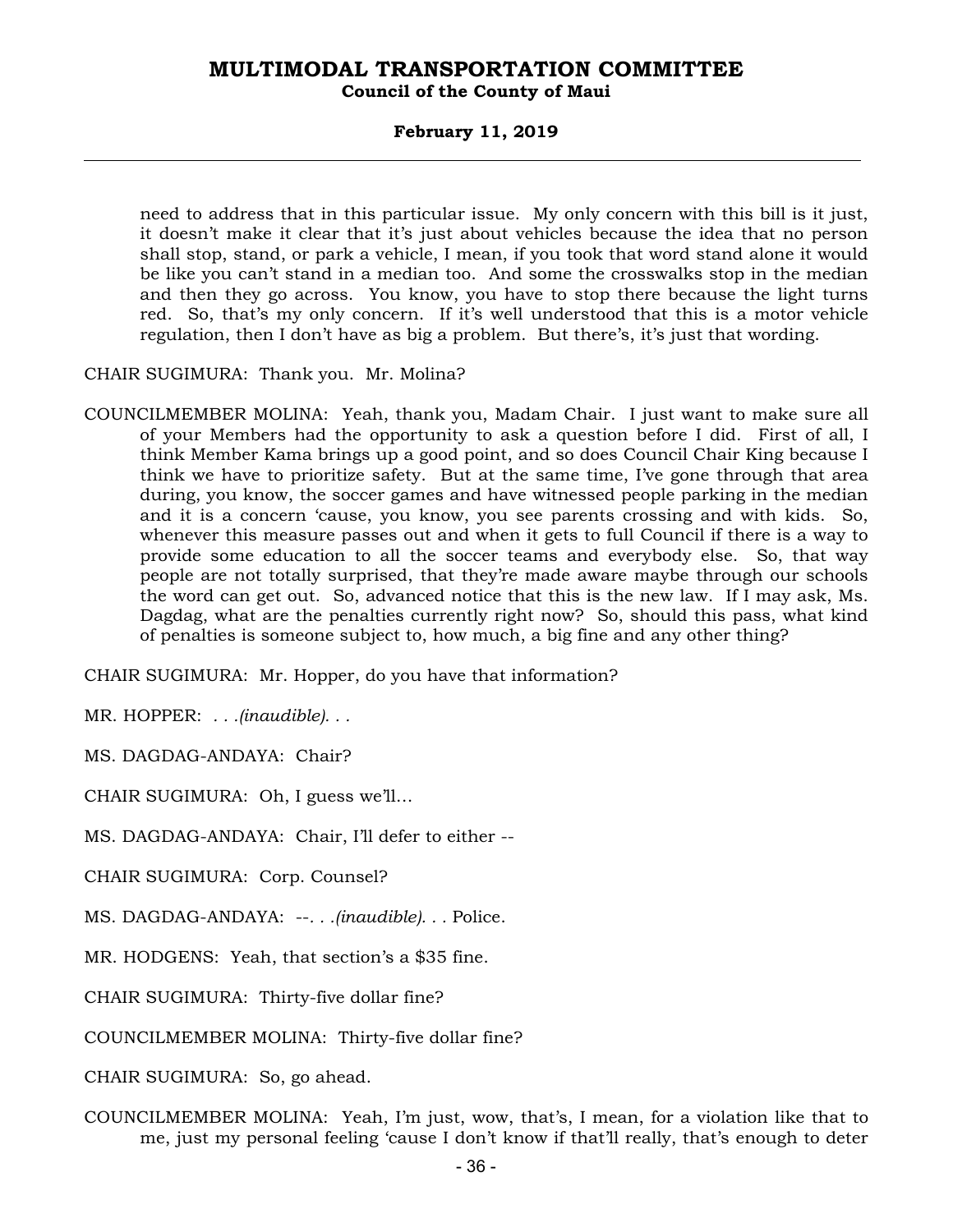### **February 11, 2019**

someone from violating the law, especially with the median issue. 'Cause, you know, if you're going to be irresponsible to take your kid, run across the street like that, you better think twice because it's a real safety issue. So, it's just \$35, I'm like, okay, so…

- CHAIR SUGIMURA: You think it's not steep enough?
- COUNCILMEMBER MOLINA: Yeah, I'll, I guess maybe leave it as is for now and see what happens. But I just hate to see a tragedy happen and someone just, you know, you have irresponsible people out there that'll just take chances, break the law, and then subject themselves and a loved one to getting into an accident. So, just my thoughts. And with regards to other counties, do they have that, this something similar to what we're proposing today, maybe either through Police, or Ms. Dagdag, or Mr. Hopper?
- CHAIR SUGIMURA: Any of the departments, do you know that, similar legislation?
- MS. DAGDAG-ANDAYA: Chair, offhand I don't know if that, there's anything similar. But we can take a look at that prior to any further meetings regarding this matter.
- COUNCILMEMBER MOLINA: Yeah, and also look if they, if other counties have that, see what their penalties are as well. So, it's under, maybe under your signature --

CHAIR SUGIMURA: So…

COUNCILMEMBER MOLINA: --Madam Chair, as a request.

CHAIR SUGIMURA: Thank you.

- MS. DAGDAG-ANDAYA: And we can look into that, too.
- CHAIR SUGIMURA: Okay. So, we will do a letter and we'll do an inquiry on that. So, on what other municipalities are doing, what the other fines are. And that would be a whole other discussion that's not part of this meeting. If we were to pass this ordinance today, I hear from Member Molina the concern about education so that people who have been going to the park, parks, or whoever was using it would know about it. Is there a period, or how long would this take before it would go into effect?
- MS. DAGDAG-ANDAYA: Chair, I believe once you pass the matter with the County Council, it takes effect immediately after signature of the Mayor.

CHAIR SUGIMURA: Okay.

MS. DAGDAG-ANDAYA: But we can also look into doing like a press release, or some sort of public service announcement --

CHAIR SUGIMURA: Okay.

MS. DAGDAG-ANDAYA: --relating to this matter.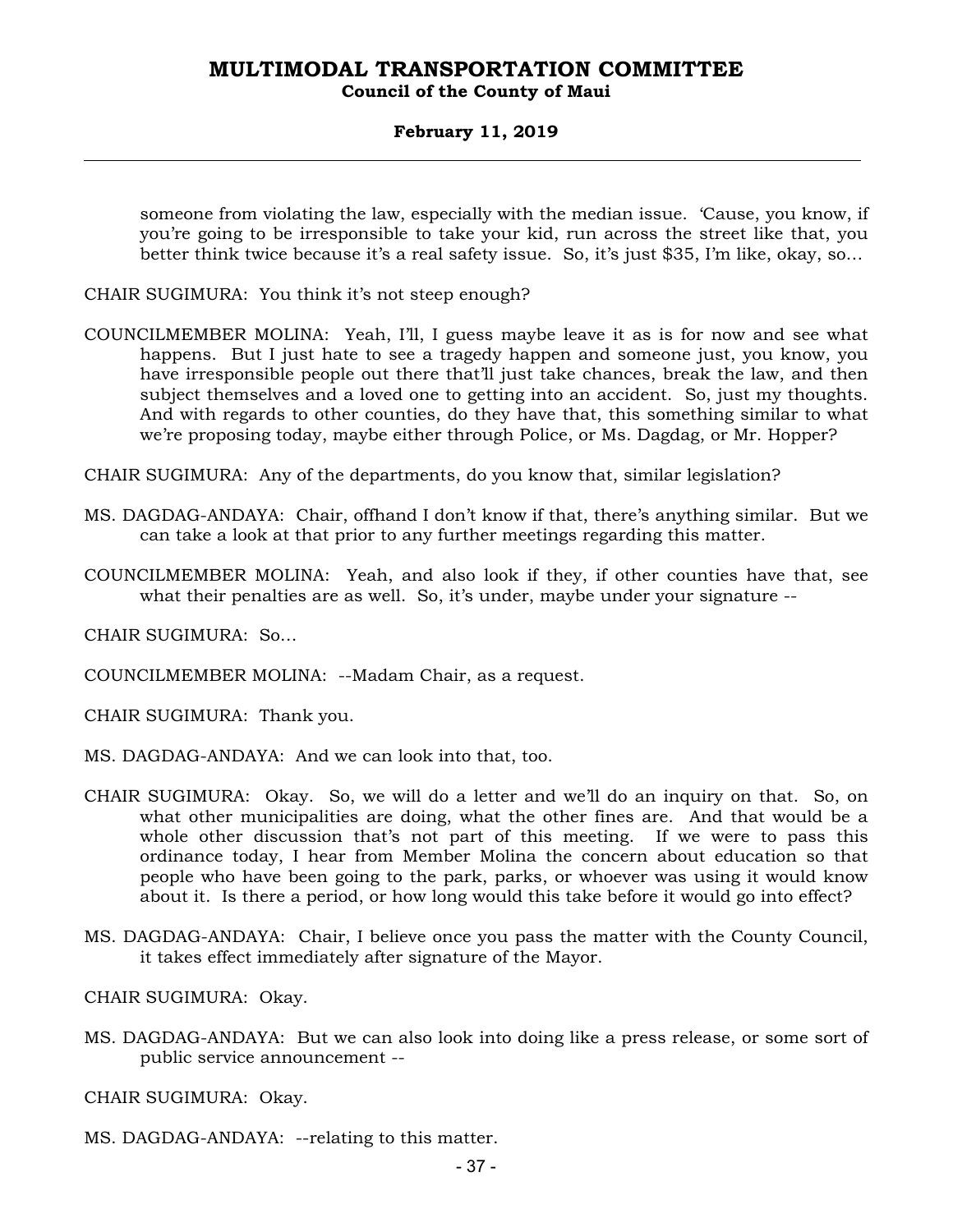### **Council of the County of Maui**

### **February 11, 2019**

CHAIR SUGIMURA: And the other item that we'll do then, is send the discussion about having additional, 'cause really what's happening is there's not enough parking stalls. We all saw it when that park went in. It's a beautiful park, but very limited parking. I think it's good that it has a restroom. I, let's send that item for discussion through another committee about parks. So, Members, today we have before you this ordinance. I would like to make a, entertain a motion to recommend passage on first reading of the proposed bill entitled, A Bill for an Ordinance Amending Section 10.48.030, Maui County Code, Relating to Prohibitions in Certain Places; and incorporating any non-substantive revisions; and the filing of County Communication 17-474.

COUNCILMEMBER LEE: So, moved.

CHAIR SUGIMURA: Thank you.

COUNCILMEMBER KING: Second.

CHAIR SUGIMURA: Thank you. Motion by Member Lee, second by Member King. Any discussions?

COUNCILMEMBER KING: Chair?

CHAIR SUGIMURA: Yes?

COUNCILMEMBER KING: I wanted to make a motion to amend this and then maybe we can have Corp. Counsel give comment on it before it gets to Council. But I'd like to move to amend it to say, no persons…under the first paragraph, "no person shall stop or park a vehicle except when necessary." So, just eliminating the comma and the word "stand" and that second comma.

CHAIR SUGIMURA: Okay. I hear…

COUNCILMEMBER LEE: Second for discussion.

CHAIR SUGIMURA: Okay. Great. So, the amendment would be then to change the 10.40…48.030 Prohibiting in Certain Places, A, no person shall stop --

COUNCILMEMBER KING: Or…

CHAIR SUGIMURA: --eliminate the comma, stand, or, and/or park a vehicle. So, we're just eliminating --

COUNCILMEMBER KING: So, it would read no--

CHAIR SUGIMURA: --the word "stand."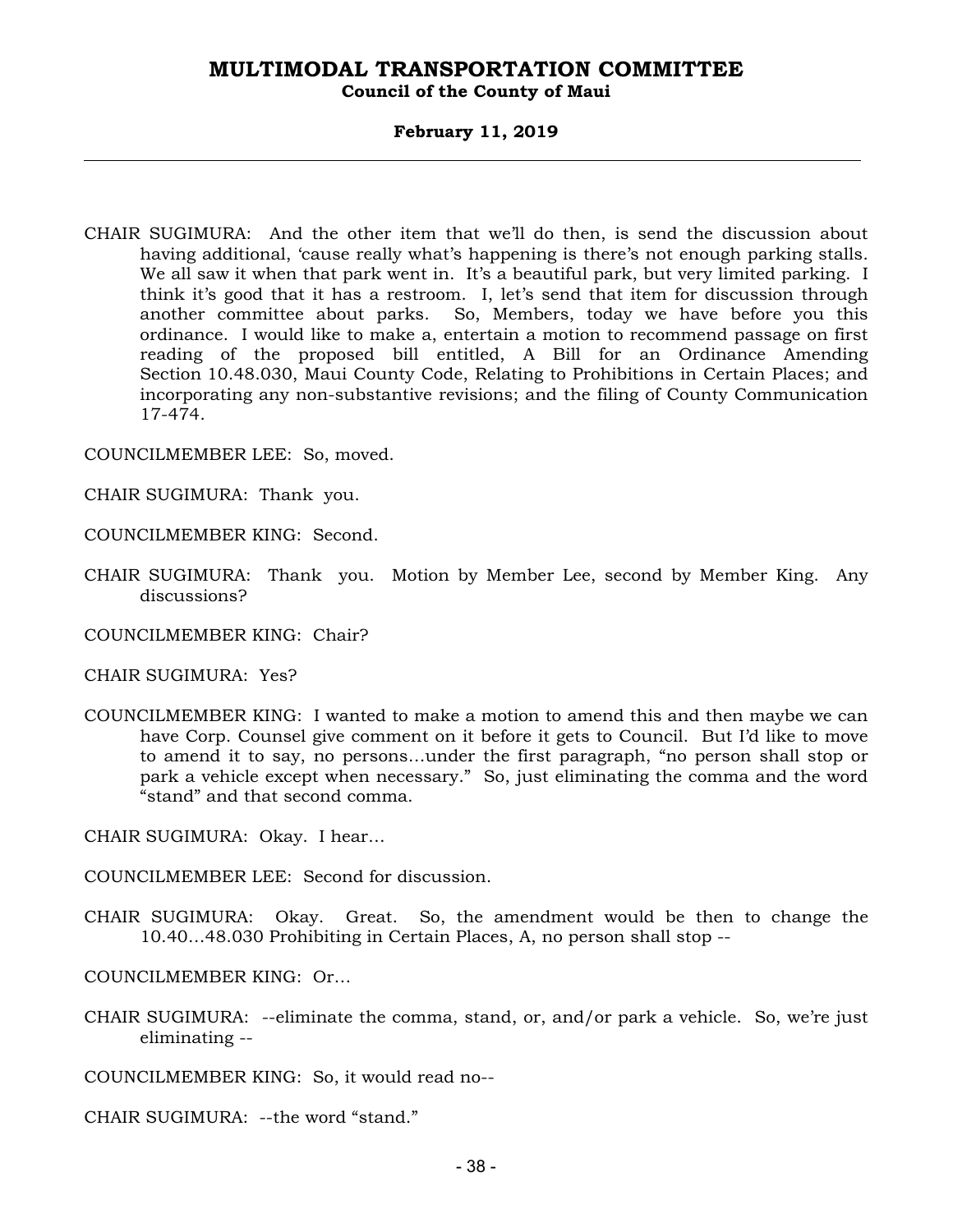### **February 11, 2019**

- COUNCILMEMBER KING: --yeah, "no person shall stop or park a vehicle except when necessary to avoid conflict." And for me, Chair, that, what that does is it also makes it clear that it's just about vehicle, you know, the, and not persons stopping or standing in any of these areas, just for clarity.
- CHAIR SUGIMURA: Mr. Hopper?
- MR. HOPPER: Thank you, Madam Chair.
- CHAIR SUGIMURA: Would that be consistent?
- MR. HOPPER: Just a couple of issues with that, one, we take this language…after doing a bit of research sort of on the fly here. We do, we take our, the language from this section from State law 291C-111 refers to stopping, standing, and parking. And that's where we get some of our authority to regulate this issue and it uses the phrase "standing." And that section makes clear perhaps more so than the County's section. Although I think the County's section is most likely clear here. But that makes clear that they're talking about stopping, standing, or parking of vehicles. It only refers to vehicles. But I think the phrase, "stand," and we can do again more research on this because it appears to be a historic term, may prohibit some activities that the County may want to continue to prohibit. And by deleting the word "stand" from this section, that would not only allow someone to stand a vehicle, based on that historic word, in a medial strip but it would also allow standing of a vehicle in all of the other prohibitions in the Code section. So, without researching that a bit more I'm a bit hesitant to have that change as applied to all of this. If there's other language to make clear we're talking only about vehicles though, we can certainly look to add that --

UNIDENTIFIED SPEAKER: Okay.

- MR. HOPPER: --to make clear we're not talking about pedestrians. And that sounds like the goal, the ultimate goal here.
- COUNCILMEMBER KING: Right. So, can we add a, would it be more prudent then to add a reference to that description to either HRS or the County ordinance definition?
- MR. HOPPER: Something like that, or, you know, a crude way to do it perhaps would be to say stop a vehicle, stand a vehicle, or park a vehicle, or something along those lines --

COUNCILMEMBER KING: Okay.

MR. HOPPER: --to have any of that confusion taken away, or look at other language, or you could say pursuant to, you know, the State law section if that's --

COUNCILMEMBER KING: Okay.

MR. HOPPER: --that's a potential way to do that.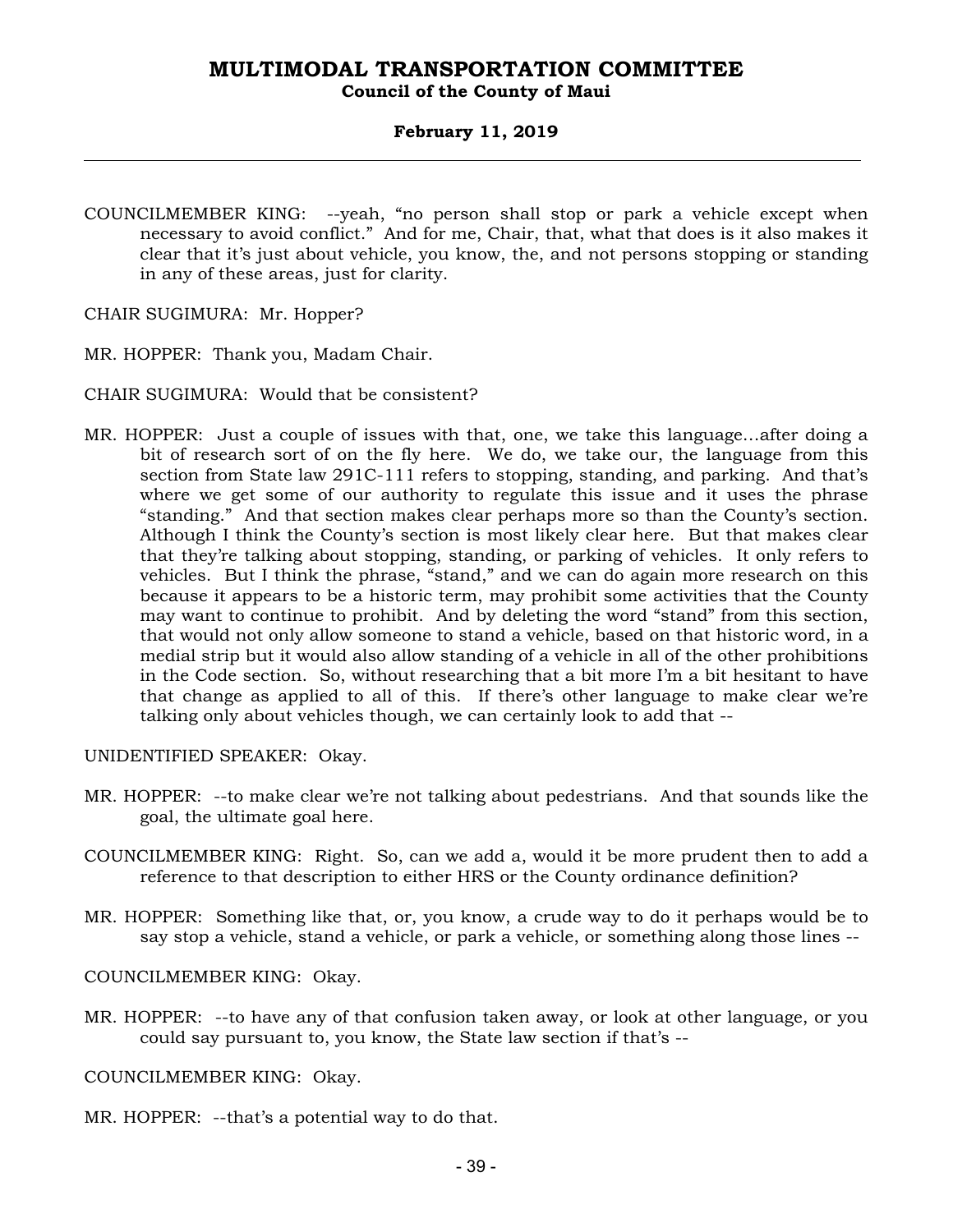### **Council of the County of Maui**

### **February 11, 2019**

- COUNCILMEMBER KING: Yeah, that's just my main thing is I just don't want it to get confused with people standing in a median themselves, you know. So, what would be the best way to do that? Do you…
- CHAIR SUGIMURA: Mr. Hopper, are you recommending then from what I'm hearing, that we do not eliminate that word, but your suggestion would be, shall stop a vehicle, stand a vehicle, or park a vehicle, just to make it clearer to the Members, but not eliminate the word is what you're suggesting because of the reference to HRS 2.91.111 [*sic*]?
- MR. HOPPER: Essentially because if you delete stop, and that has a unique meaning, or I'm sorry, if you delete stand --

CHAIR SUGIMURA: Stand.

MR. HOPPER: --and that has a unique meaning, that will be deleted from this whole section and standing would be allowed for all of the other items. So, I would recommend if the intent is just to clarify that we're talking only about --

COUNCILMEMBER KING: Just…okay.

- MR. HOPPER: --vehicles, to clarify that. And the wording I suggested would be I think potentially one way to do that.
- COUNCILMEMBER KING: Okay. So, I guess I withdraw my motion --

CHAIR SUGIMURA: Thank you.

- COUNCILMEMBER KING: --and make a motion to amend to say, no person shall stop a vehicle, stand a vehicle, or park a vehicle. That makes it clear that it's about vehicular, it's addressing just the…
- CHAIR SUGIMURA: Okay. Ms. Lee?
- COUNCILMEMBER LEE: I will withdraw my previous second and add a second to this motion.
- COUNCILMEMBER KING: Thank you.
- CHAIR SUGIMURA: Very efficient. Mr. Hopper, is that okay with you, if we amend that first paragraph?
- MR. HOPPER: I think that that would be sufficient if that's the intent. The acting Deputy Director had suggested perhaps changing the order of the words to saying, no person shall park, stop, or stand a vehicle, to make clear that stand refers to the vehicle as well, which is another way, so you don't have to repeat vehicle three times.

COUNCILMEMBER KING: Okay.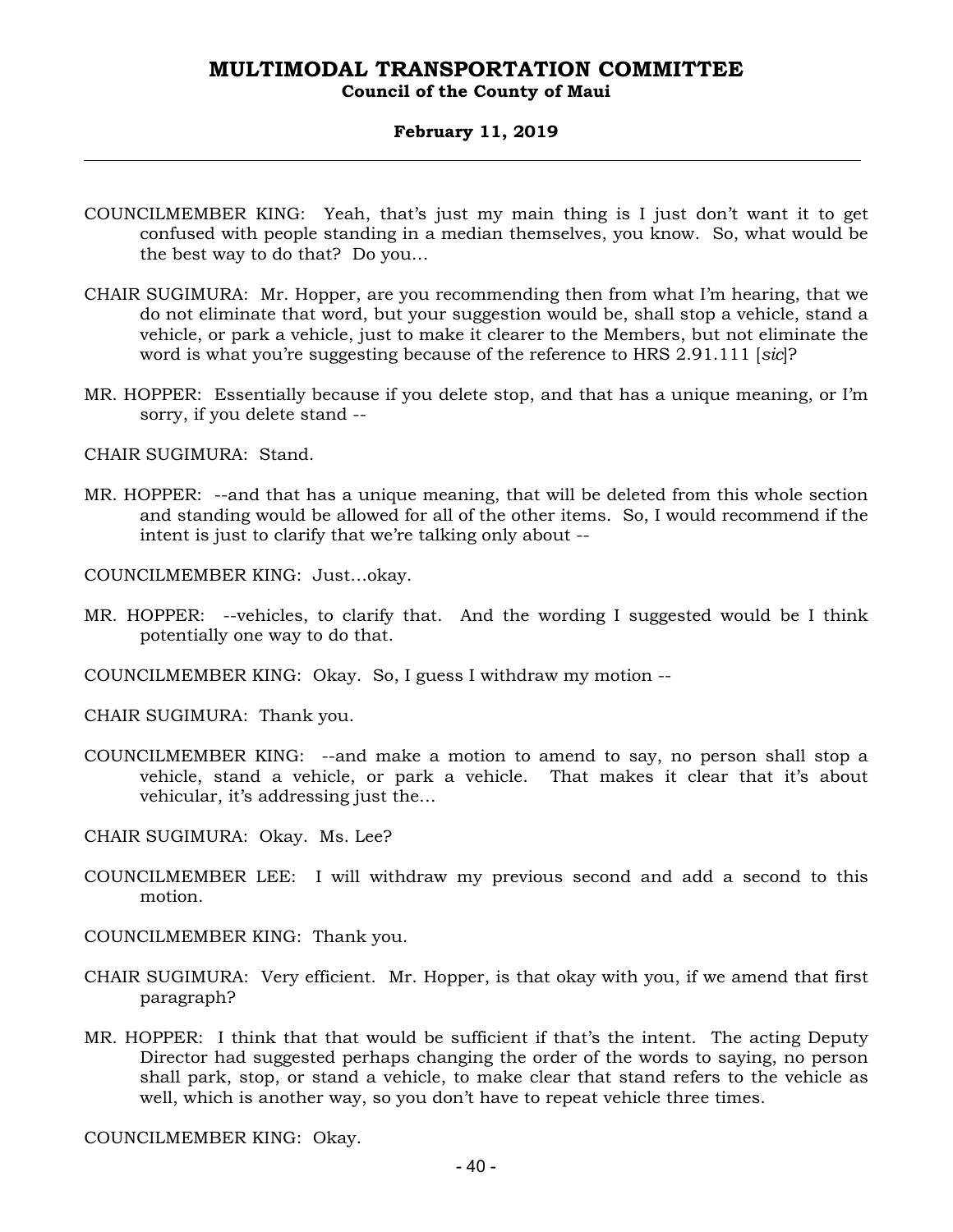### **Council of the County of Maui**

### **February 11, 2019**

MR. HOPPER: If that's sufficient as well.

- CHAIR SUGIMURA: Members, are you okay with that? We just amended the amendment. So, Mr. Hopper, I just want to make sure, just because we are focusing on the medial strip as it relates to the rest of 1 through 18, by us making the change, does it also, does it change any of the other items listed in this ordinance before we made this medial change?
- MR. HOPPER: Madam Chair, I think that if you're referring to…I don't think you're changing the way this ordinance actually applies. I think you're clarifying --

COUNCILMEMBER KING: Clarifying the language.

- MR. HOPPER: --that this refers to vehicles only. I do not think Police are currently, and they can talk about this, applying this to pedestrians. I don't think that parking on a or stopping on a sidewalk is something you can get a citation for. Maybe that's something Police can clarify if this has historically applied to pedestrians. But I do not believe pedestrians have been used, have been prohibited from standing on, in these areas.
- MR. HODGENS: Correct, this is pertaining to vehicles.

MR. HOPPER: Yes, so --

CHAIR SUGIMURA: Only vehicles.

- MR. HOPPER: --having that clarification that we're not actually changing what's, substantively what's happening but clarifying because of some of the Members' concerns what the section requires.
- CHAIR SUGIMURA: So, the amendment is going to read then, no person shall park, stop, stand a vehicle, is that what you said?
- MR. HOPPER: A person shall park, stop…
- COUNCILMEMBER KING: Chair? Chair, point of order. We have an amendment on the floor that hasn't been…
- CHAIR SUGIMURA: That's what we're trying to get clarification for.
- COUNCILMEMBER KING: Right, so, the amendment is right now, no person shall stop a vehicle, stand a vehicle, or park a vehicle. That's the amendment on the floor.

CHAIR SUGIMURA: And, okay, so, didn't you withdraw that?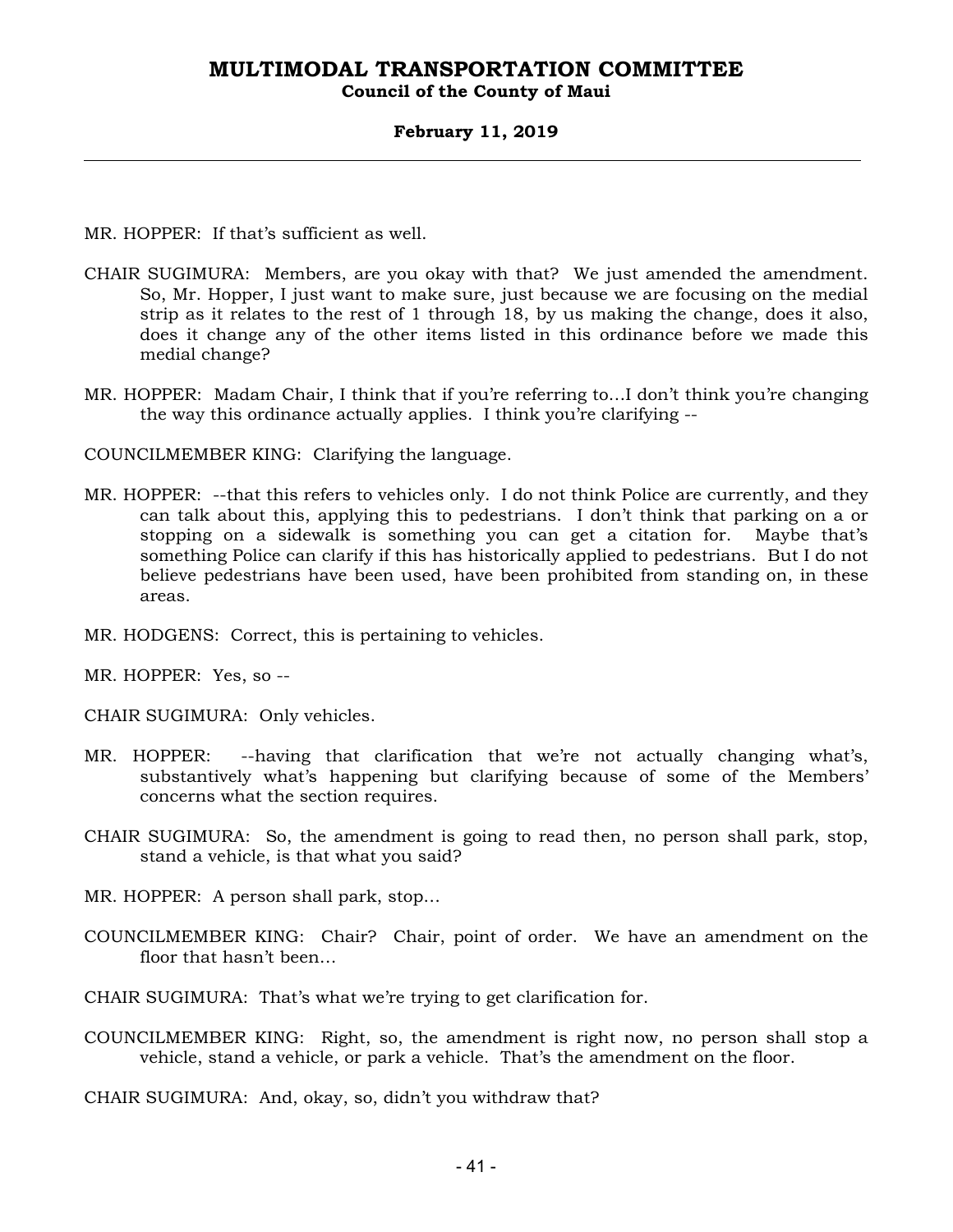### **Council of the County of Maui**

#### **February 11, 2019**

- COUNCILMEMBER KING: No, I withdrew the first amendment. But this is the second amendment.
- CHAIR SUGIMURA: Okay. And then, okay, discussion is on that then, so, you seconded that amendment? Discussion was the suggestion from Ms. Andaya was for clarification, what did you, what was it? No person shall…
- MS. DAGDAG-ANDAYA: No person shall park, stop, or stand a vehicle --

CHAIR SUGIMURA: Okay.

MS. DAGDAG-ANDAYA: --to reduce the repetition of the word, "vehicle." I'm sorry, I taught English. So, I don't like using the words --

COUNCILMEMBER KING: Okay.

MS. DAGDAG-ANDAYA: --over and over again in a sentence.

COUNCILMEMBER KING: Alright, okay, so --

CHAIR SUGIMURA: So, the…

COUNCILMEMBER KING: --I will withdraw one more time, and I will --

CHAIR SUGIMURA: And you withdraw, Ms. Lee?

COUNCILMEMBER KING: --move to amend it, because I'm also an English major, to say, no person shall park, stop, or stand a vehicle.

CHAIR SUGIMURA: Okay. I like that.

COUNCILMEMBER KING: Okay.

CHAIR SUGIMURA: You second that, right, Ms. Lee?

COUNCILMEMBER LEE: Yes.

COUNCILMEMBER KING: Okay.

CHAIR SUGIMURA: Okay. All in favor, Members, of this amended, amended motion…

COUNCILMEMBER KING: Discussion?

CHAIR SUGIMURA: So, it's going to read, no person shall park, stop, or stand a vehicle except when necessary. So, that clarifies it? Is that fine with you? Police Department will be fine and Public Works will be fine.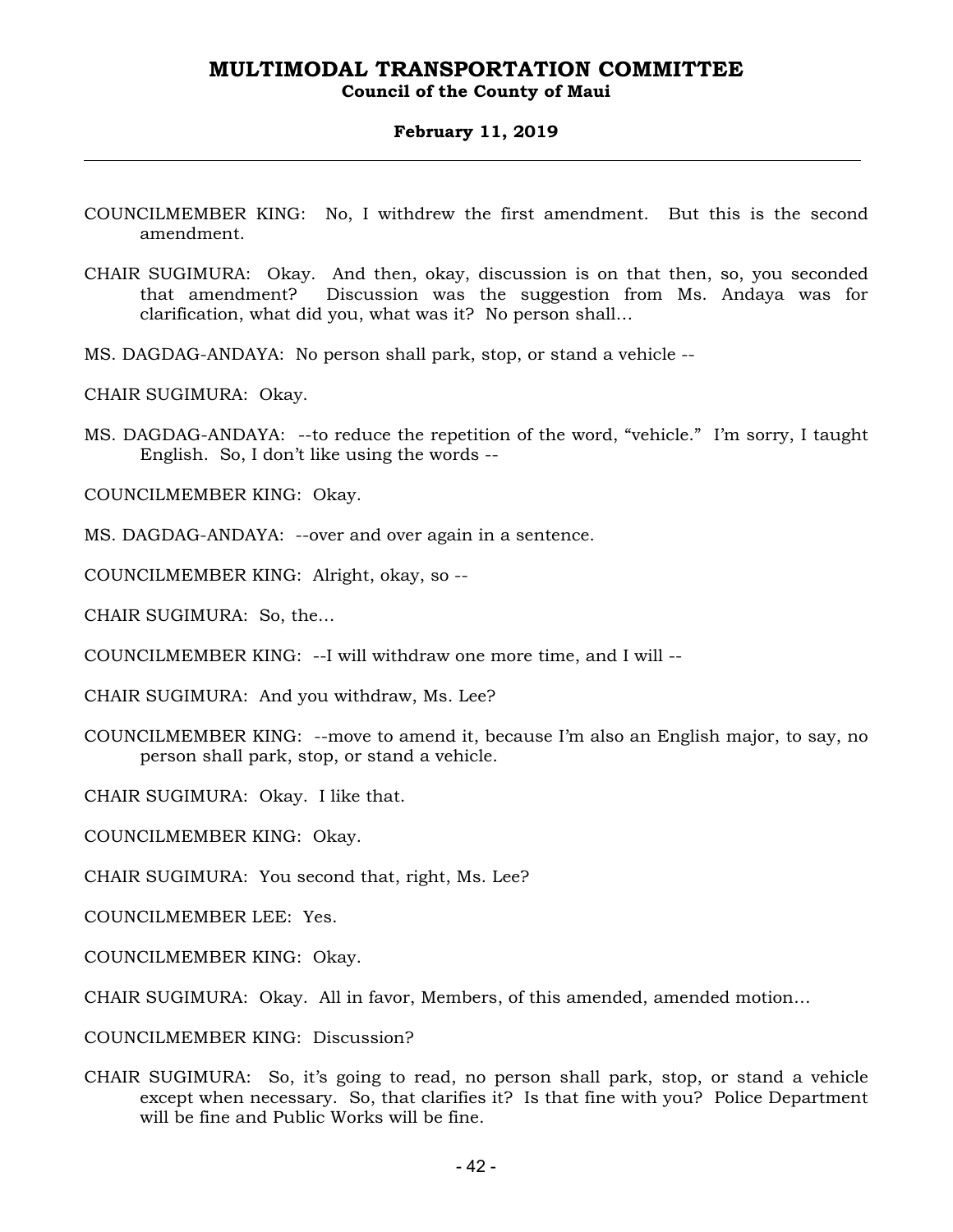### **Council of the County of Maui**

#### **February 11, 2019**

#### UNIDENTIFIED SPEAKER: Chair?

CHAIR SUGIMURA: 'Cause you have to administer all of this. And, Mr. Hopper, you're fine legally, right?

MR. HOPPER: Yes.

CHAIR SUGIMURA: Okay. Done. All in favor of that amendment say "aye".

COUNCILMEMBERS VOICED AYE.

- CHAIR SUGIMURA: Okay. That makes eight of, oh, eight, that's six of us and two excuses. Oh no, voting Members only, Mister --
- UNIDENTIFIED SPEAKER: We only have seven.
- COUNCILMEMBER KING: We only have seven on the Committee.
- CHAIR SUGIMURA: Yeah, Mr. Hokama, so, there's seven, seven of us.

UNIDENTIFIED SPEAKER: Six aye, one excused.

COUNCILMEMBER KING: Six ayes and one excused.

- CHAIR SUGIMURA: Six "ayes" and one excused. Six "ayes" and one excused. Motion passes.
	- **VOTE: AYES: Chair Sugimura, Councilmembers Kama, King, Lee, Paltin, Sinenci.** 
		- **NOES: None.**
		- **ABSTAIN: None.**
		- **ABSENT: None.** 
			- **EXC.: Vice-Chair Hokama.**

**MOTION CARRIED.** 

**ACTION: Approved Amendment.** 

CHAIR SUGIMURA: So, we are filing County Communication…oh, main motion.

COUNCILMEMBER KING: Main motion.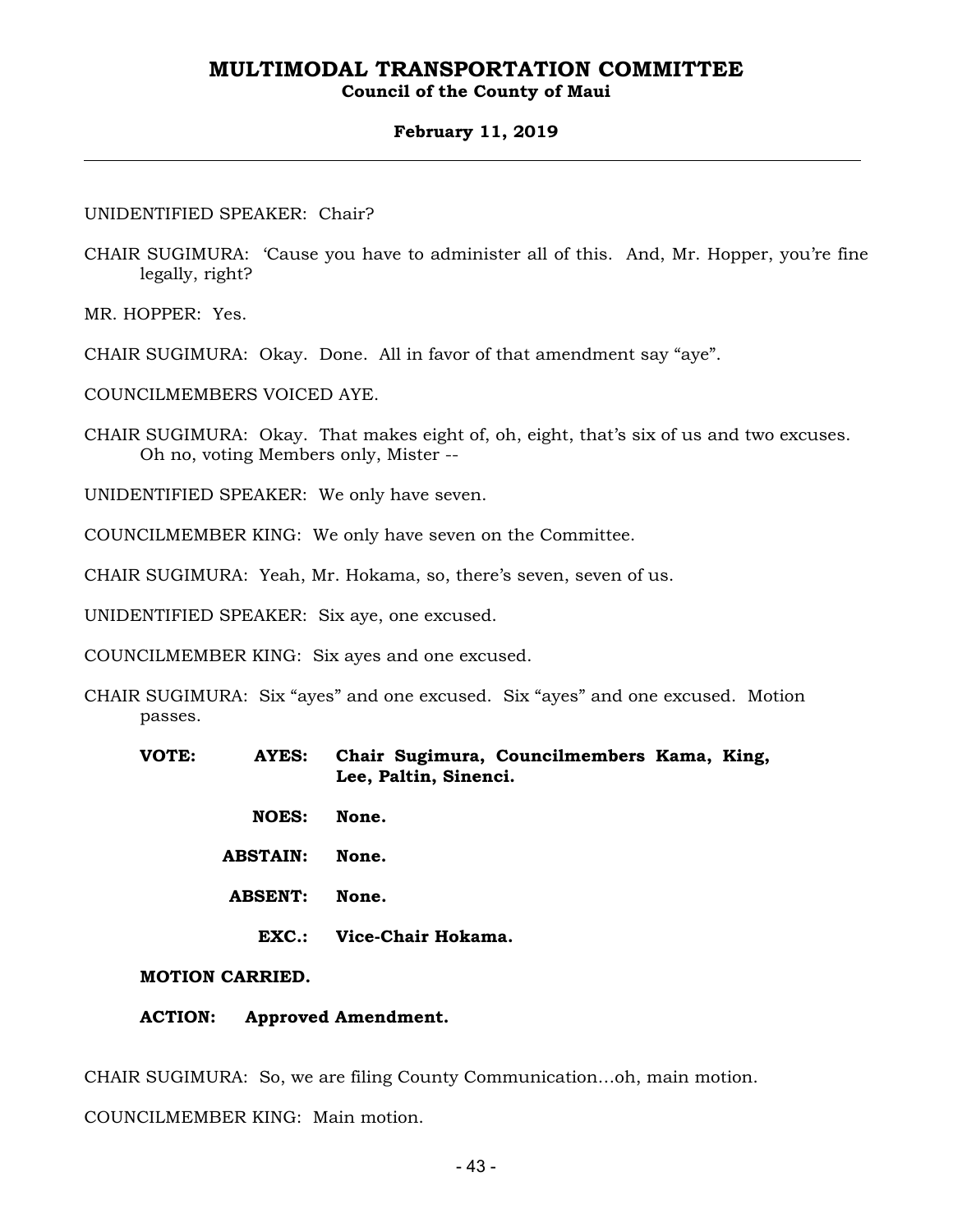### **Council of the County of Maui**

### **February 11, 2019**

CHAIR SUGIMURA: So, back to the main motion, Members, all in favor say "aye".

COUNCILMEMBERS VOICED AYE.

CHAIR SUGIMURA: Opposed? So, we have six "ayes," one excused, and we have passed this. We are also filing County Communication 17-474. Motion carries.

- **VOTE: AYES: Chair Sugimura, Councilmembers Kama, King Lee, Paltin, Sinenci.** 
	- **NOES: None.**
	- **ABSTAIN: None.**
	- **ABSENT: None.** 
		- **EXC.: Vice-Chair Hokama.**

### **MOTION CARRIED.**

### **ACTION: FIRST READING of revised bill and FILING of communication.**

CHAIR SUGIMURA: Thanks for the good discussion. Now, we have the last item.

- COUNCILMEMBER KING: Do you need a motion to file?
- CHAIR SUGIMURA: Oh, we, I did filing of County Communication 17-474. So, the motion passes. Thank you.

COUNCILMEMBER KING: That was in the original motion?

CHAIR SUGIMURA: Thank you. Okay. Next item we have on the agenda is the last item on our agenda is for MT-7, Amending Section 17.48.040, Maui County Code, Relating to Parking Prohibitions on Certain Streets on Highways. And I'm glad that Member King and Member Lee are here because the prohibitions, or these changes are within your districts. So, at this time, we, are you going to stay here for the, oh you're going to switch? Okay. I'm going to call a short recess. Members, stay here. We're just going to switch out Maui Police Department. . . *(gavel)* . . .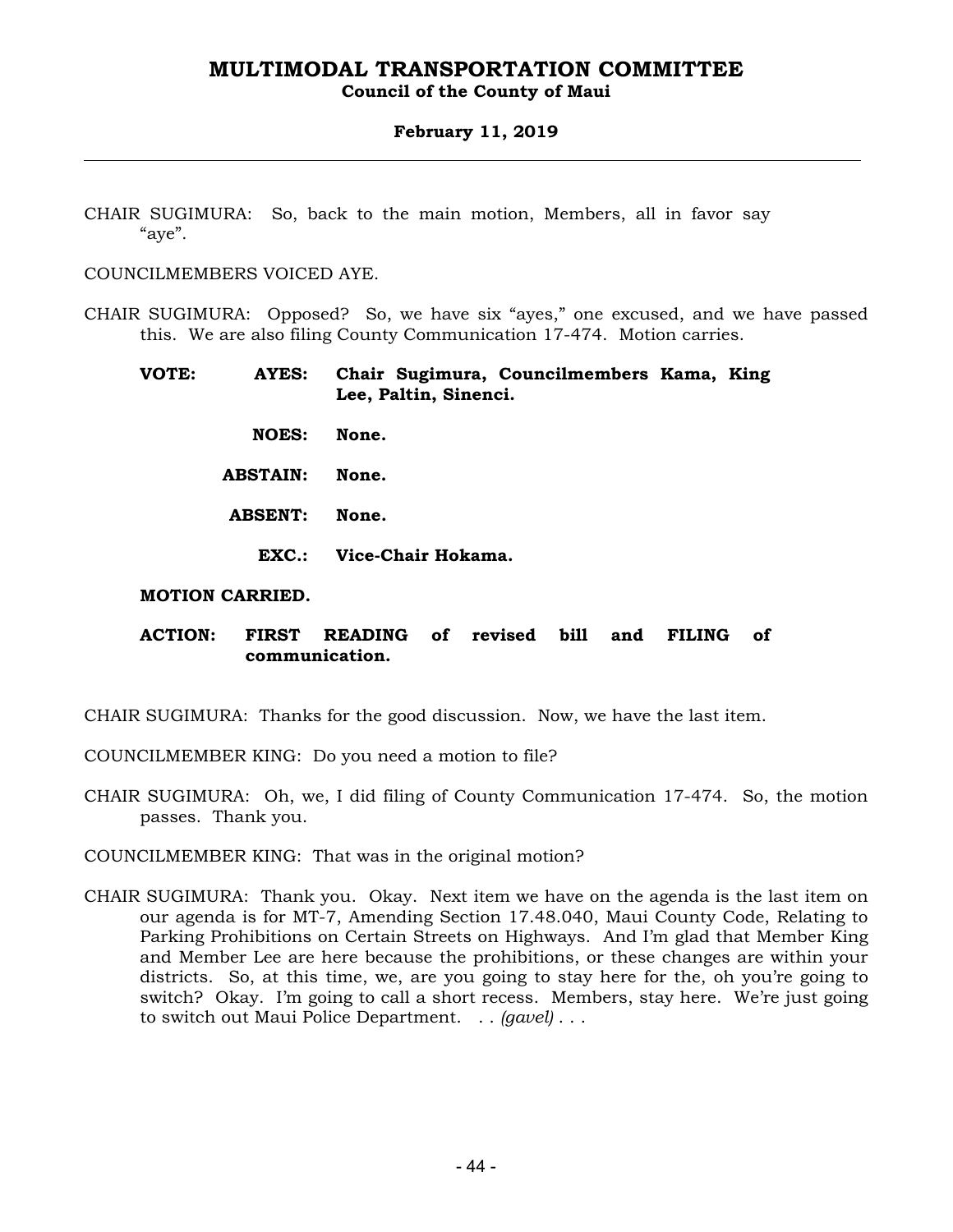#### **Council of the County of Maui**

### **February 11, 2019**

 **RECESS: 11:04 a.m.** 

#### **RECONVENE: 11:06 a.m.**

CHAIR SUGIMURA: . . . *(gavel)* . . . Okay. Calling back to order the Multimodal Transportation Committee. We're on the last item, and we're actually going to be talking about roads that are being impacted with changes. So, we have, Wailuku has one road, and Kihei has three.

### **MT-7 AMENDING SECTION 10.48.040, MAUI COUNTY CODE, RELATING TO THE PARKING PROHIBITIONS ON CERTAIN STREETS AND HIGHWAYS (CC 18-394)**

CHAIR SUGIMURA: So, at this time, Ms. Andaya, would you like to open up this discussion?

MS. DAGDAG-ANDAYA: Thank you very much, Chair. So, the, this bill proposes amendments to Section 10.48.040 of the Maui County Code. And it does two things, the first thing is it prohibits parking in a number of areas. So, if you, let's see, I think we can take a look at 10.48.04 --

CHAIR SUGIMURA: Zero.

- MS. DAGDAG-ANDAYA: --0, number 47, on the north side of Onaha Street, beginning approximately 265 feet south east from the intersection of Makamua Street extending a distance of approximately 145 feet towards Haiki Place. If you look at the map here where the icon, the little hand is located, this is the intersection of Makamua Street. And then, beginning approximately 235 south east would be right around here. And it would extend a distance of approximately 145 feet towards Haiki Place, which is this cul-de-sac at this location. One of the issues here is that when cars are parked on both sides, it limits site distance. So, if you look at the next slide, so, this is Onaha Street, and this area here fronting this residence with this white car, this is generally where the no parking signs will be installed. And here's a different view continuing on towards Haiki Place.
- CHAIR SUGIMURA: Thank you.
- MS. DAGDAG-ANDAYA: Okay. So, that's the first item.
- CHAIR SUGIMURA: Wait, one moment. Ms. Lee, this is your district.
- COUNCILMEMBER LEE: Thank you, Madam Chair. I need to leave in about five minutes because I have the distinct honor of saying the opening words for the blessing of the first kiosk for DMV at Safeway. So, and that's the reason why I have to leave. So, I am familiar with this road, and I would hope that the Members do support the recommendation of Public Works.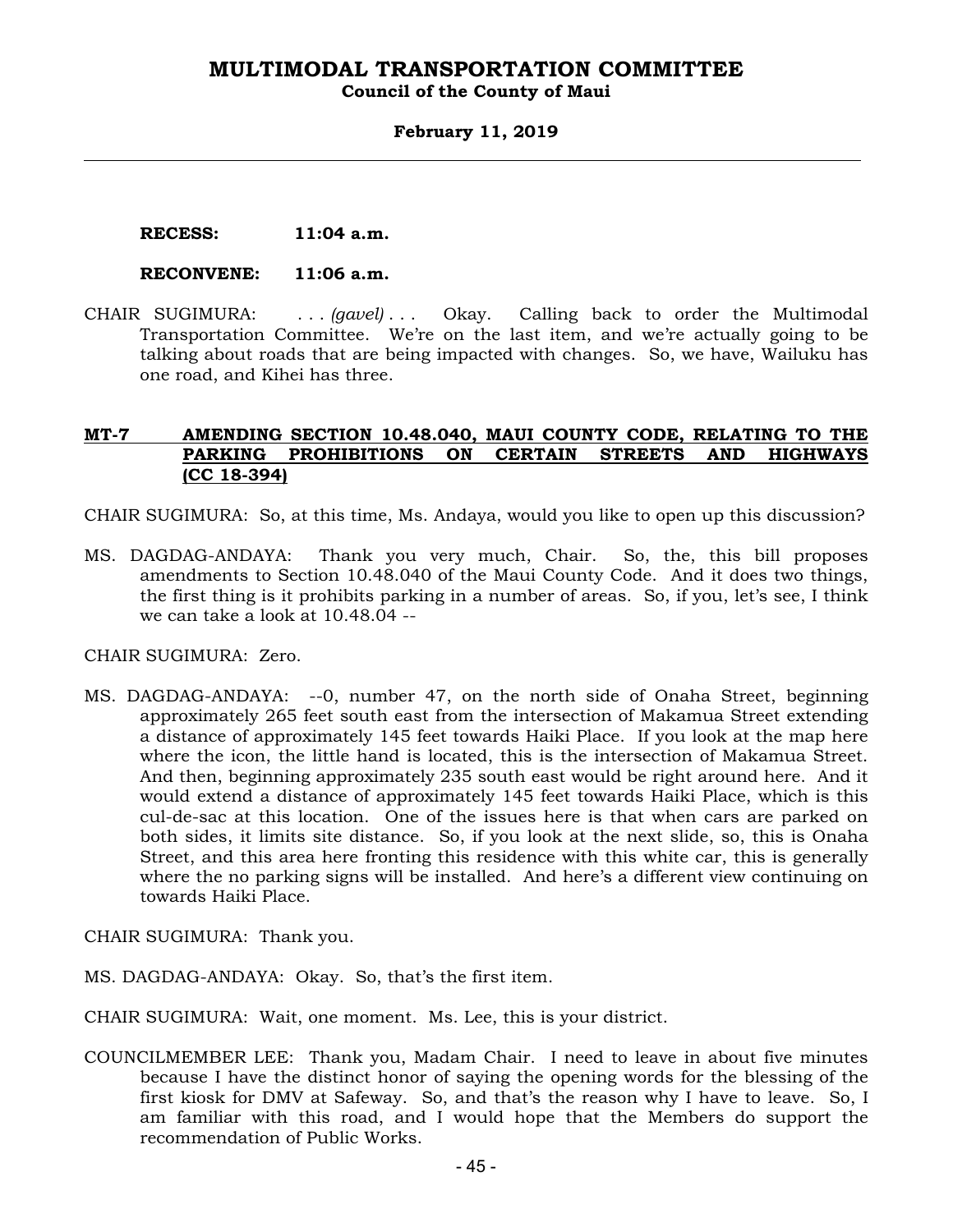### **Council of the County of Maui**

### **February 11, 2019**

CHAIR SUGIMURA: Okay.

- COUNCILMEMBER LEE: It's pretty obvious that site distance is impaired at that corner. And for safety reasons, we need to support the ordinance. Thank you.
- CHAIR SUGIMURA: Okay. Thank you. So, we're going to take up the vote probably after you leave. But I appreciate your input on that. And thanks for doing that dedication of that kiosk. Next item is number 48. Ms. Andaya?
- MR. DAGDAG-ANDAYA: Thank you, Chair. For number 48, this would prohibit parking on the west side of Kaiola Street in Kihei, between East Alulike Street, and Kenolio Road. So, the map on the screen shows a yellow line along Kaiola Street between East Alulike and Kenolio Road. So, it would be in this section here. Street view section would show this. You can see that when there is parking, it does reduce the travel space for vehicles. Here's another area. And just for your information, these photos are taken off of Google Street View. And this is another area towards I believe Kenolio Road.
- CHAIR SUGIMURA: So, Ms. Andaya, this ordinance change then, would, no parking would be on one side of the street?
- MS. DAGDAG-ANDAYA: Chair, yes, it would be on the west side of Kaiola Street. So, it would be on, I believe on this side, I'm trying to get the curser here, on this side of the road.
- CHAIR SUGIMURA: And currently, the residents are parking there? There's no…
- MS. DAGDAG-ANDAYA: According to these street view maps. But I can also defer to Maui Police Department for their input.

CHAIR SUGIMURA: Police, oh --

COUNCILMEMBER KING: Our Kihei…

- CHAIR SUGIMURA: --our Kihei specialist is coming down. When you come down, you can introduce yourself and talk to us about this street, and maybe you can stay here also because the three items you both can work together. Could you introduce yourself?
- MR. KAMAKAWIWO`OLE: Hi, good morning, Ms. Chair, good morning, Councilmembers. My name is Officer Taylor Kamakawiwo`ole, Kihei CPO. In addressing this situation, yeah, we would be in support of having the signage, and the fact that there's a lot of residents that park vehicles on both sides of the roadway which congests the roadway, you know, probably making it tough for emergency vehicles, and also sight distance for pedestrian traffic as well.

CHAIR SUGIMURA: Okay. Thank you. Ms. King?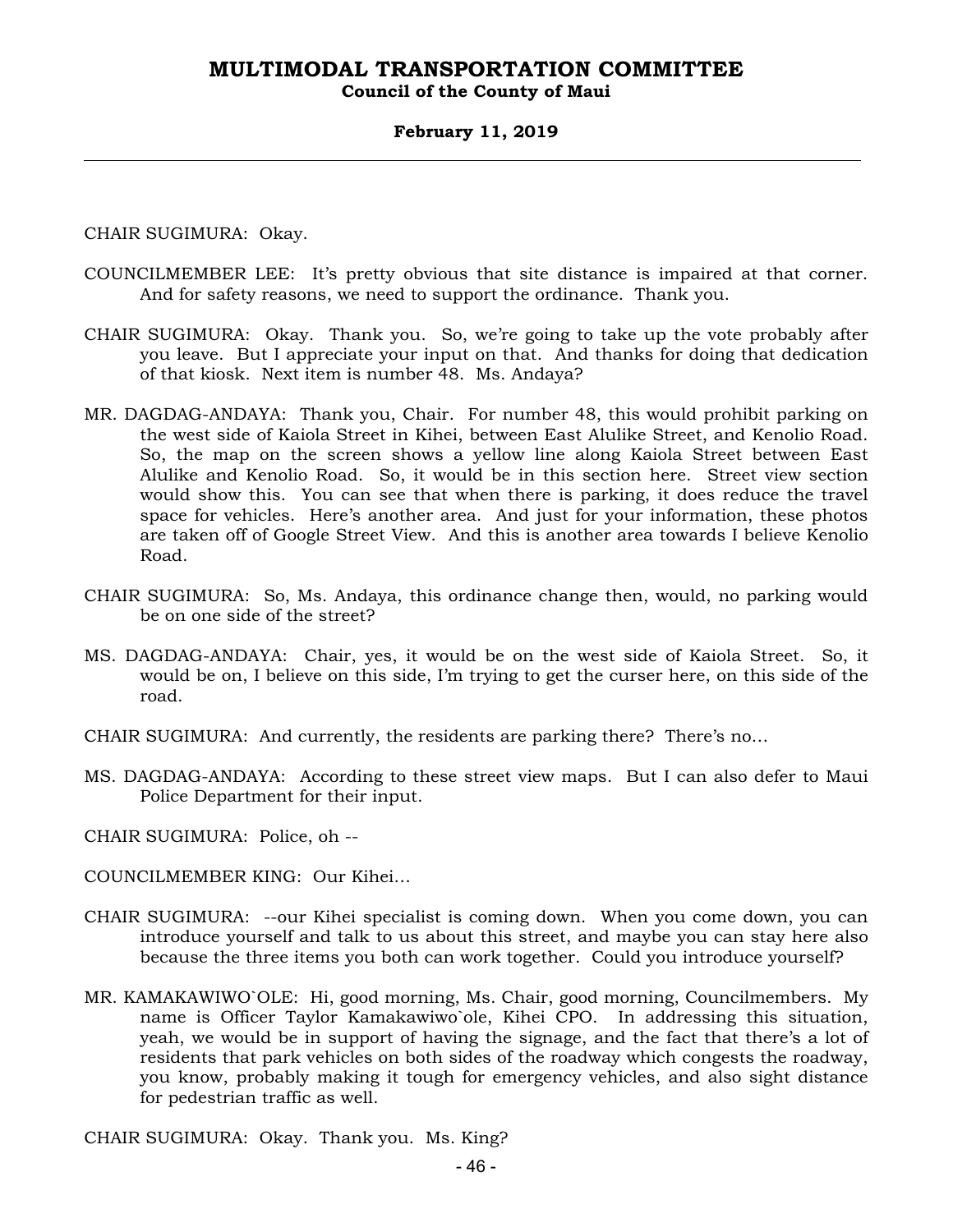### **Council of the County of Maui**

#### **February 11, 2019**

- COUNCILMEMBER KING: Thank you, Chair. Thanks for being here, Taylor. So, was this prompted by a Police concern, or by some residents' concerns?
- MR. KAMAKAWIWO`OLE: I mean, honestly, this was prompted by a community concern that was not, it didn't reach our office, in fact. It, the only way that we found out about it was, you know, this e-mail that invited us to this meeting this morning. But --

COUNCILMEMBER KING: Okay.

MR. KAMAKAWIWO`OLE: --you know, we have been conducting enforcement when the public does voice their concerns to our office and whatnot.

COUNCILMEMBER KING: Okay.

- MR. KAMAKAWIWO`OLE: And we do follow up on it.
- COUNCILMEMBER KING: Right, so, what is the, involved and then, are, is it signs on a pole, are you planning to paint the curb, how do they, or maybe that's Public Works' --

CHAIR SUGIMURA: Yeah.

COUNCILMEMBER KING: --question.

CHAIR SUGIMURA: Mr. Watanabe?

MR. WATANABE: Hi, yes, it would involve signs on a pole, or --

COUNCILMEMBER KING: Okay.

MR. WATANABE: --it is kind of against our policy to be painting curbs for no parking.

- COUNCILMEMBER KING: Okay. Just wondering because that's a little more involved I think because you have to actually install, how many would you install along that area?
- MR. WATANABE: I guess the signs would be spaced probably about 100 feet or so --

COUNCILMEMBER KING: Okay.

- MR. WATANABE: --75 to 100 feet. So, looking at this, maybe somewhere between seven to eight to ten.
- COUNCILMEMBER KING: Yeah, I think it's, Chair, I think it's a, it is a safety issue. I mean, I have it on my road. But I also think it's an education, you know, opportunity for the public because that, trying to drive a fire truck down some of the roads in Kihei that are, you know, a lot of them are this narrow, and they have parking on both sides. So,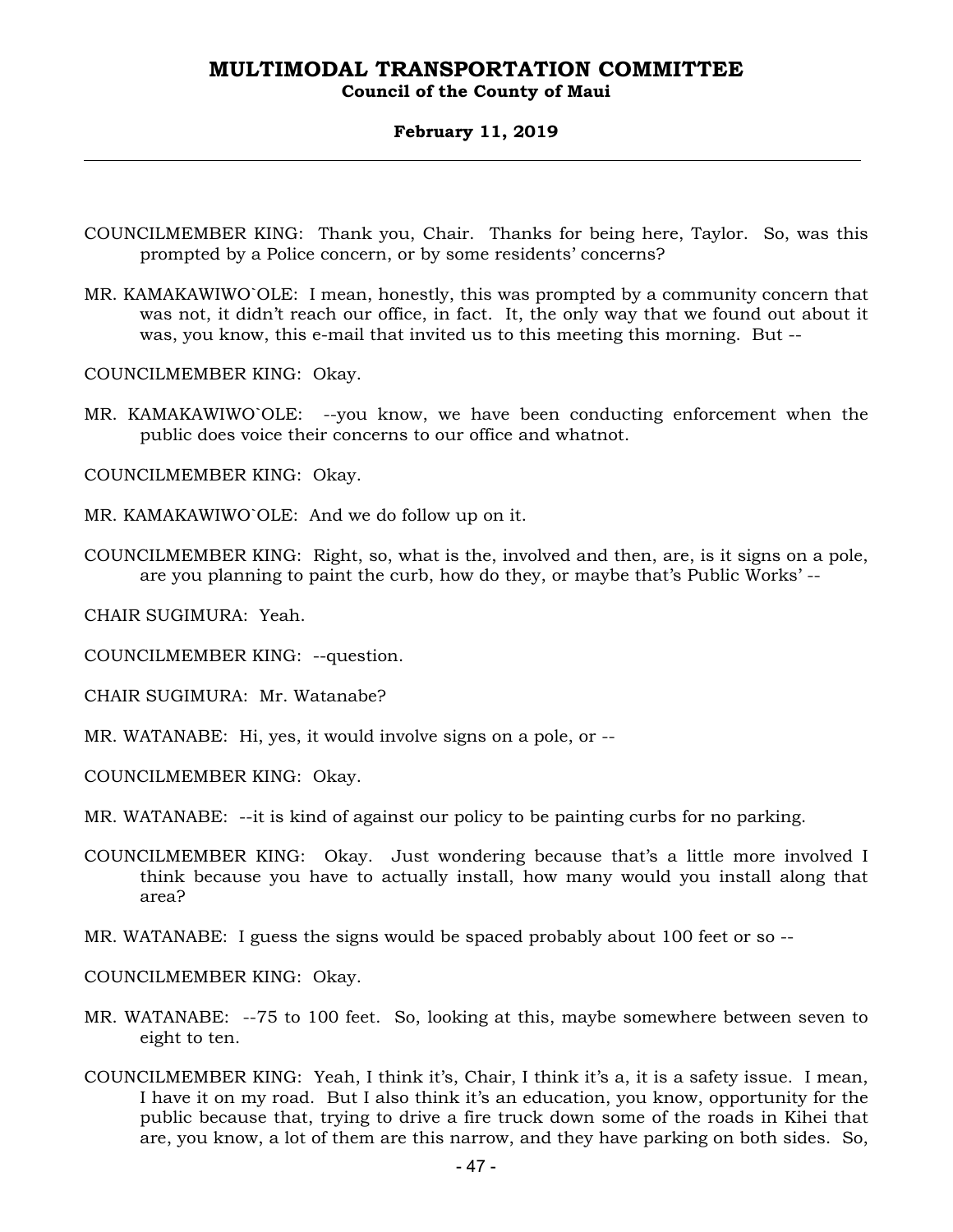### **February 11, 2019**

sometimes you're trying to even just a car through can be dangerous, especially if you come around a curb and there's a car parked right there. So, I would support this. But I also would ask that there be education in that part of the neighborhood.

- CHAIR SUGIMURA: Thank you. Any other comments? You're fine? Ms. Andaya, you're fine? We can move on to the next one?
- MS. DAGDAG-ANDAYA: Yes, Chair.
- CHAIR SUGIMURA: Yeah, okay. So, on number 49, on the east side of Hua Place in Kihei.
- MS. DAGDAG-ANDAYA: Yes, Chair, and again, if you look at the map on the screen, the line indicates where Hua Place is located. It's off of Walaka Street along South Kihei Road. It's between Kanani Road and Walaka Street. And here's a street view. It would be on this side of the road. Right next to it is a condo. The rocks indicate where the condo's property line is located. And here's another view of the street. So, on the opposite side of the street, it's a vacant lot and there are cars that are parked on that side as well.
- CHAIR SUGIMURA: Thank you.
- COUNCILMEMBER KING: Chair?
- CHAIR SUGIMURA: Ms. King?
- COUNCILMEMBER KING: Thank you. So, has there been a problem with people parking on that grassy area? Is that where the complaint came from?
- MS. DAGDAG-ANDAYA: Yeah, I'm going to defer this to our engineer who took the call.
- CHAIR SUGIMURA: Mr. Watanabe?
- MR. WATANABE: Thank you, Chair. Yeah, we've, the, I guess the homeowners association from the condo was the one that reached out to us. You know, right now you don't see any cars parked. But, you know, at night, you know, I guess a lot of it is due to, you know, these units having multiple cars and not enough parking. It, you know, it does restrict access. That is a turnaround over there, I guess in the back where you see the, I don't know if you can see the County vehicle kind of on the right side facing us. But that is an emergency turnaround for Fire, also garbage uses that as well. So, yeah, this would kind of just be to free up kind of space on the road.
- COUNCILMEMBER KING: Okay. But that spot on, to the left of the rocks is all County property?
- MR. WATANABE: Yes.

COUNCILMEMBER KING: Okay. Is there intent of putting sidewalks in there at some point?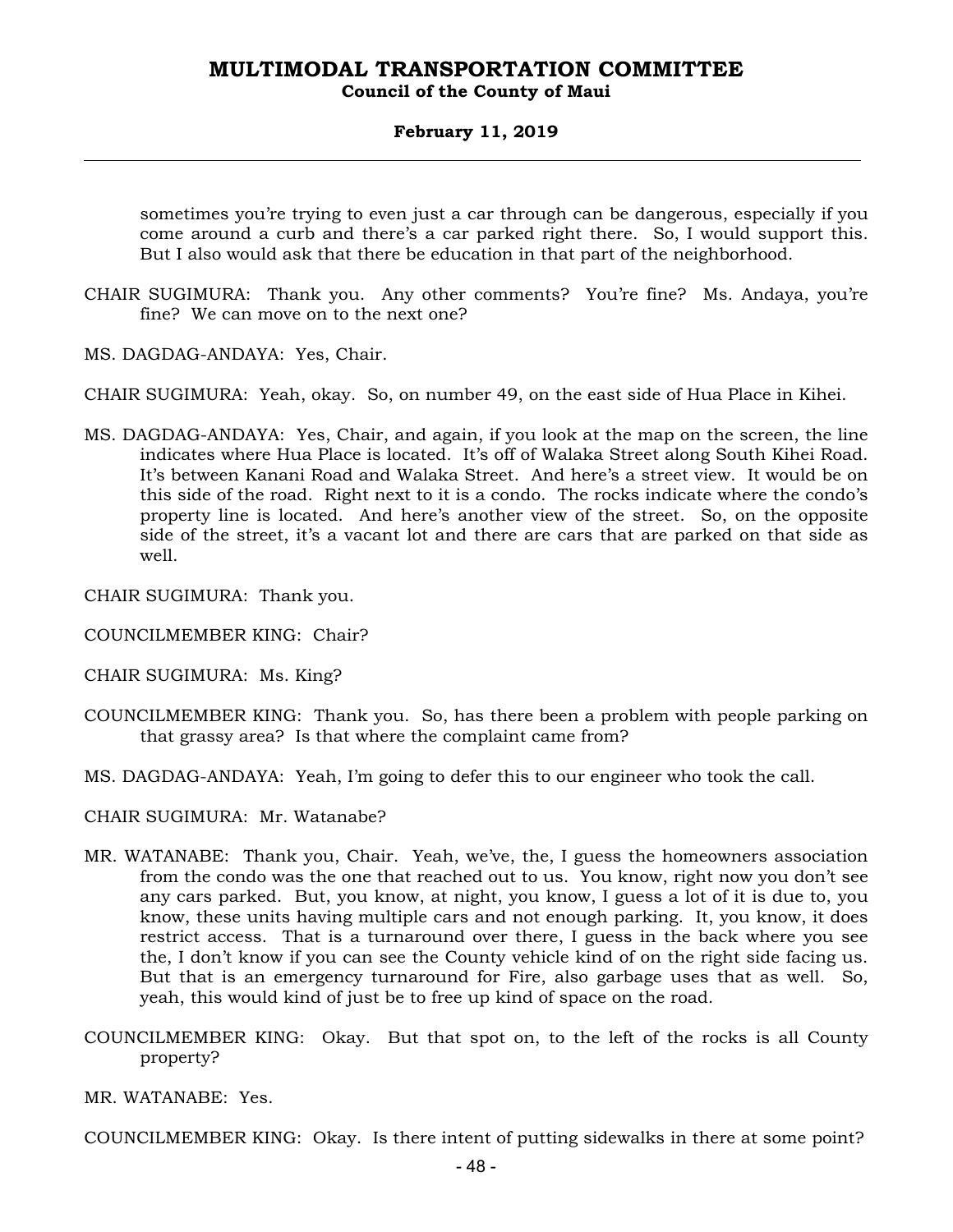### **Council of the County of Maui**

#### **February 11, 2019**

MR. WATANABE: Not at this point --

COUNCILMEMBER KING: Okay.

MR. WATANABE: --but…

COUNCILMEMBER KING: 'Cause I guess I have mixed feelings. I mean, I'll support the Department's recommendation. But, you know, if this is the condo complaining about it, they're basically telling, saying that their people need to park on other people's property instead of in front of their own condo. So, that's a, I mean, at some point if that lot gets developed, that empty lot, then where are those condo people going to park? It's really the responsibility of the condo to provide that parking or do shuttles, or something. But isn't it a, isn't it illegal anyway for, to have cars parked overnight on most of our roads?

MR. WATANABE: Yes --

CHAIR SUGIMURA: Mr. Watanabe?

MR. WATANABE: --yes, it is. But it's not just that condo, the Kalama Terrace condo, it, you know, that whole area is condos. So, it's --

COUNCILMEMBER KING: Right.

MR. WATANABE: --you know, you can't just specifically say it's for them and their --

COUNCILMEMBER KING: Right, no, but I think it's a…

MR. WATANABE: --tenants. But it, you know --

COUNCILMEMBER KING: Yeah.

MR. WATANABE: --it's, you know, street parking is kind of a --

COUNCILMEMBER KING: But maybe at some point --

MR. WATANABE: --premium.

COUNCILMEMBER KING: --they need to look at buying that abandoned lot and putting extra parking in or something, because that is, yeah, and charging their own condo people because basically, they're saying leave our area in front of our condo alone and go park on somebody else's property. So, that might be a conversation that needs to happen in that area with Public Works is what is your plan for going forward for parking? 'Cause this is a typical problem in Kihei since we have so many condos, you know, then as we, as the Planning Department has gone forward in increasing its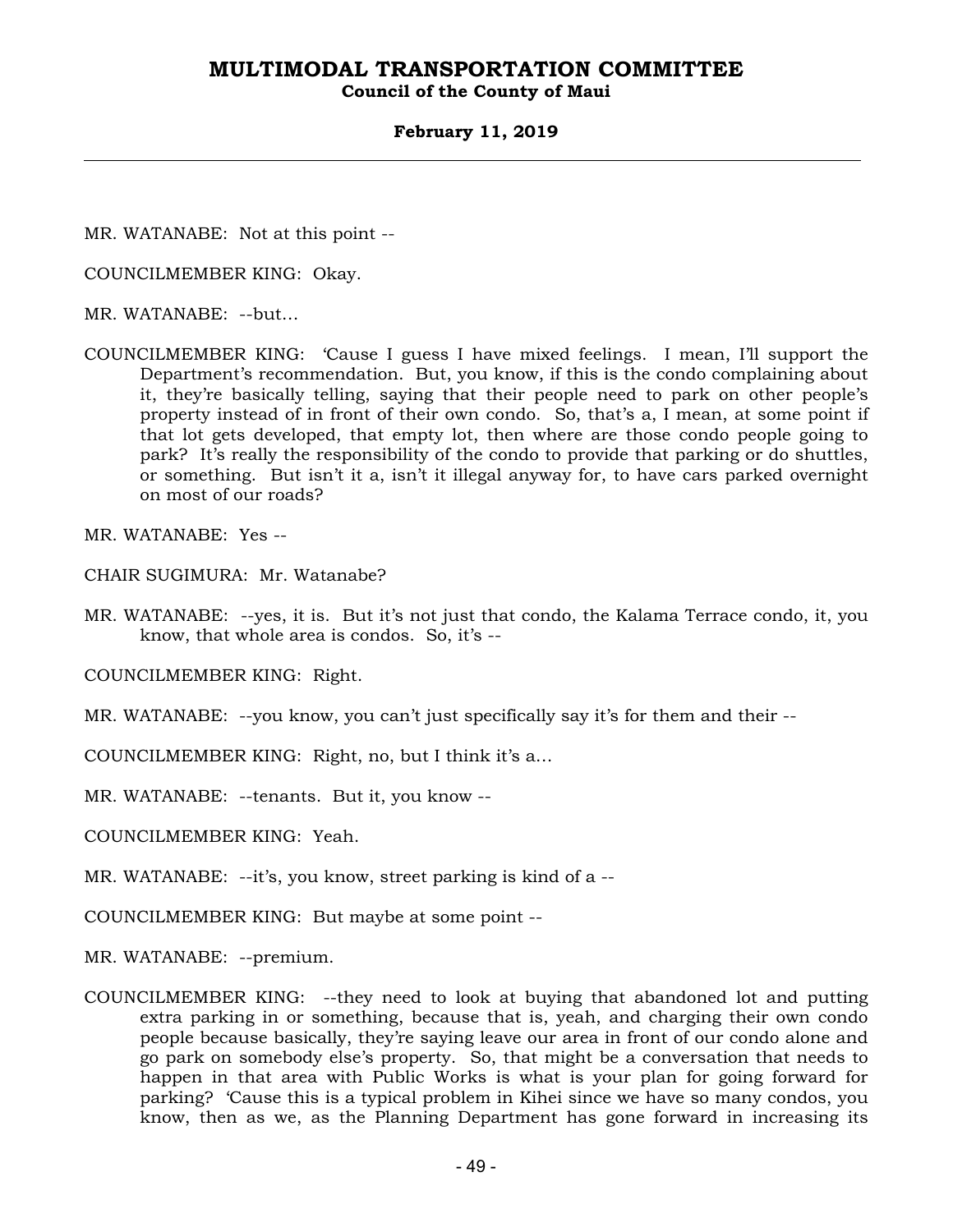### **Council of the County of Maui**

### **February 11, 2019**

requirements for parking, all these other condos are grandfathered in. So, they're all still at the old ratio. Okay.

CHAIR SUGIMURA: Okay. Thank you.

COUNCILMEMBER KING: Thank you.

CHAIR SUGIMURA: Any other comments?

COUNCILMEMBER SINENCI: Question.

CHAIR SUGIMURA: Oh, yes, Mr. Sinenci?

COUNCILMEMBER SINENCI: Yeah, does the, so, what is the Public Works, you know, so, for certain amount of condos, is there a certain number of parking lots that have to be provided? I mean, I guess they got the permits, they got the requirements.

CHAIR SUGIMURA: Ms. Andaya?

- MR. DAGDAG-ANDAYA: Chair? As I Stated earlier, the Parking Code falls under the Planning Department. So, Planning Department, they recently passed an ordinance that was mentioned earlier by Chairwoman King, and so, they administer the parking requirements. And we don't have any rules that would govern as to how many parking spaces. It would all fall under Planning Department.
- COUNCILMEMBER SINENCI: And you said this was a County road. Does the County require to have like shoulder, like a shoulder space on the side of the road?

CHAIR SUGIMURA: Ms. Andaya?

- MS. DAGDAG-ANDAYA: Chair, the grassy area here fronting the rocks, that's the shoulder area. So, according to our Code, I think it's in Chapter 12, the adjacent landowner is responsible for making sure that it's free and passable. So, in this instance, the homeowners association, they're responsible for this shoulder area. And they have been maintaining it according to and been compliant in accordance with the Code.
- CHAIR SUGIMURA: Mr. Sinenci, you're fine? Okay. Thank you. Any other questions? Ms. Paltin?
- COUNCILMEMBER PALTIN: Thank you. Sorry, I just had some questions about the previous slides, the previous road, sorry. When, did the Public Works contact the residents of those areas to say that we were looking into prohibiting parking in front of their residences?

MS. DAGDAG-ANDAYA: Chair?

CHAIR SUGIMURA: Ms. Andaya?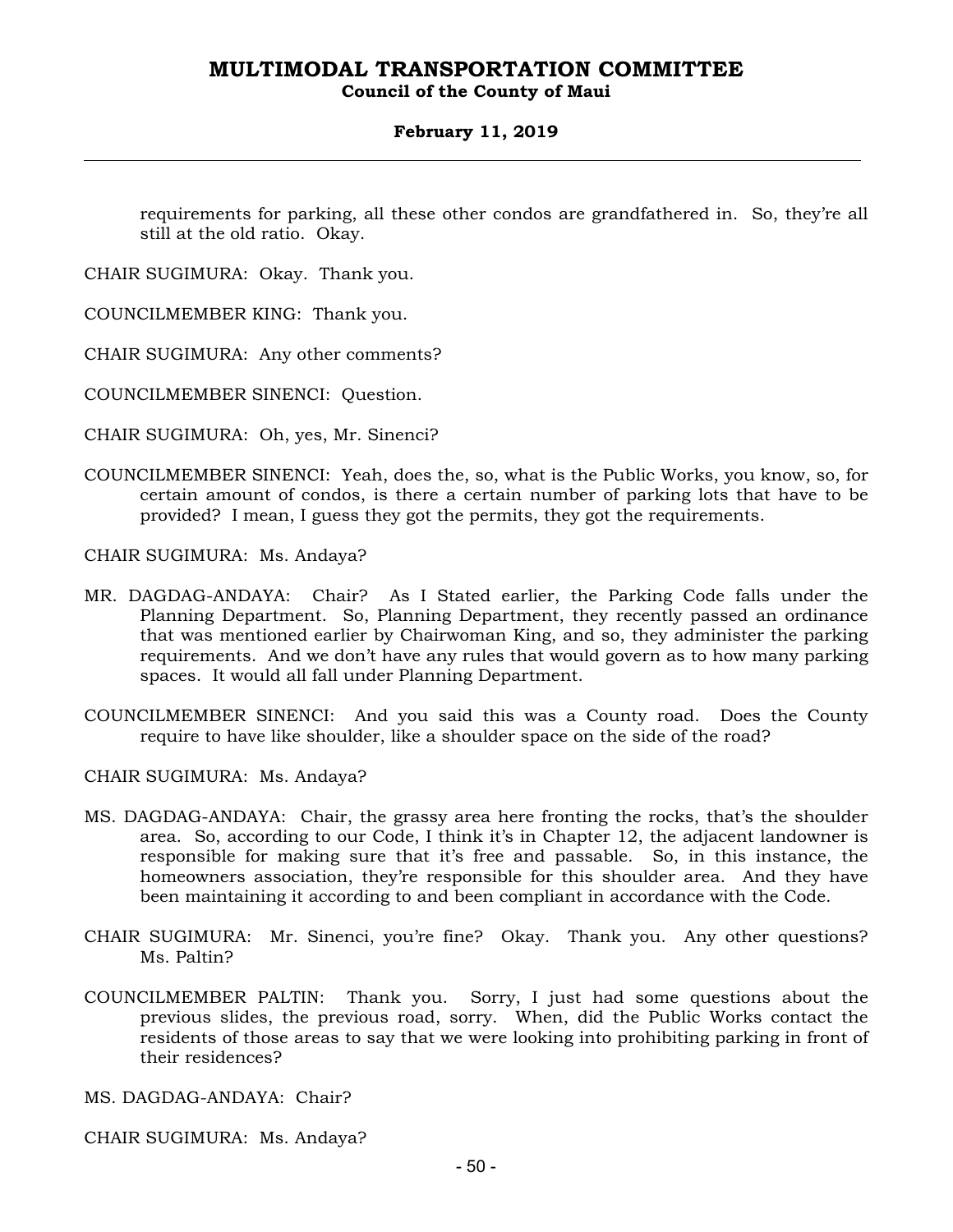### **Council of the County of Maui**

### **February 11, 2019**

MS. DAGDAG-ANDAYA: We did not go door to door. However, we did have a Public Works Commission meeting regarding the matter. It did come from a constituent concern. So, that, to that extent that's our, I mean, that was our I guess you could say outreach through Public Works Commission and hopefully through the County Council, or Committee meeting agendas that we can reach out to the public.

CHAIR SUGIMURA: So, it's Sunshined?

- COUNCILMEMBER PALTIN: I just am concerned, like I see the safety concern. But I, like for me, I never even heard of the Public Works Commission before. And I just was wondering like if you know all the addresses, maybe like you could've done a mailer. 'Cause if it's a constituent concern, maybe the residents would have a constituent concern that all of a sudden they're not allowed to park in front of their houses anymore. And while I think we're having an affordable housing crisis, maybe we're also having a parking crisis because people are crammed into small houses. And I'm not sure I have a solution. But I don't want to make more people upset, or more constituents upset if one person complained, and then, the whole street can't park in front of their house and they're all upset as well. So, I mean, I think we kind of saw it with the zipline thing when the County just does things without communicating to the affected parties. And I just would hope that we just kind of do our due diligence. If we don't walk door to door, but we kind of know what their addresses are, and we can make an effort to outreach them that it's going to be personally affecting them where they live.
- MS. DAGDAG-ANDAYA: Sure. Yes, Chair, thank you, and thank you, I appreciate that comment. And that's the beauty in this process, the Legislative process, is that we hear those concerns and we also bring them out to the floor. So, if there is a concern about community outreach, you know, we can like work with the Councilmembers in reaching out to these different communities and --

COUNCILMEMBER KING: Chair?

MS. DAGDAG-ANDAYA: --my computer just…

CHAIR SUGIMURA: Thank you. One moment, Mr. Molina wanted to --

COUNCILMEMBER MOLINA: Yeah, thank you, Madam Chair --

CHAIR SUGIMURA: --answer that.

COUNCILMEMBER MOLINA: --and I certainly echo Member Paltin's concern because as a resident, if I was not aware some major change was going to be done to my street, I would be very upset. And I certainly appreciate the safety aspect, but I think just as a courtesy to all of the residents, and I know the Department mentioned, you know, Public Works Commission's meeting. But, you know, how many people might have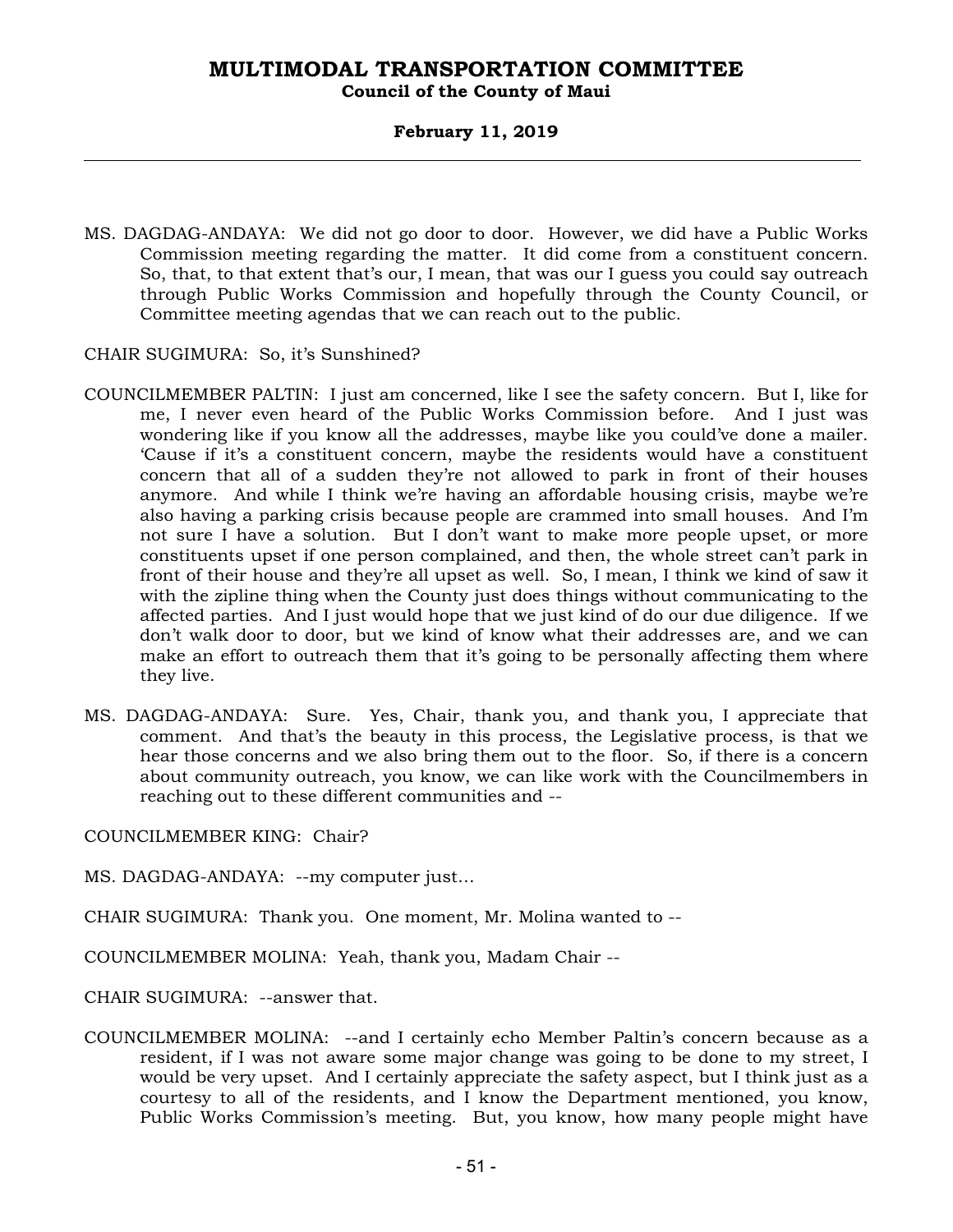### **Council of the County of Maui**

### **February 11, 2019**

the time or be aware of when this meeting is going on. So, I don't know if the question can be directed to Ms. Dagdag about --

- MS. DAGDAG-ANDAYA: Chair?
- COUNCILMEMBER MOLINA: --notifying the public if there's other ways maybe through a leaflet. If I use that as an example, the Planning Department, if somebody wants to put up a TVR or a bed and breakfast, they have to notify the residents within so many feet, like maybe 500 feet that this could be happening in your neighborhood. So, I think that's ample notification when it comes to matters like that. Now, when it comes to making a major street change, or putting a major street ordinance where now you're told only one side of the street people can park and the other side now no can, so, is there a mechanism the Department has to notify affected residents along that street?

MS. DAGDAG-ANDAYA: Chair? At this time, no.

CHAIR SUGIMURA: Ms. Andaya?

MS. DAGDAG-ANDAYA: There is none.

- COUNCILMEMBER MOLINA: So, there is nothing? So, you know, although I'm a non-voting Member, but I would hope the Department takes the direction to get the word out to residents more so at least you get…if I may ask, when any of these streets, did people come out to testify for or against at the Public Works Commission meetings?
- MS. DAGDAG-ANDAYA: Chair, no. No, there wasn't. But I do appreciate this comment --

COUNCILMEMBER MOLINA: Yeah, so…

MS. DAGDAG-ANDAYA: --that you bring up.

COUNCILMEMBER MOLINA: Yeah, that's an example, I mean, you know, not to be demeaning or anything, see, this is why it's in, you know, the meetings are in the day, many people are at work, and for whatever reasons maybe the word is not getting out to them whether by choice or not. So, which is why I would really encourage the Department to maybe look at how Planning does it, maybe put a sign up there for the residents to see that, you know, there is a proposed ordinance to restrict parking on one side of the street so anybody who goes through that street they can see that. So, whatever will help. So, this way, the Council doesn't get complaints later on and say hey, we never know this went up in our community, how come, you know. So, just to avoid any future miscommunications and, but the intent is certainly good. I just want to say that.

CHAIR SUGIMURA: Thank you.

COUNCILMEMBER MOLINA: Thank you.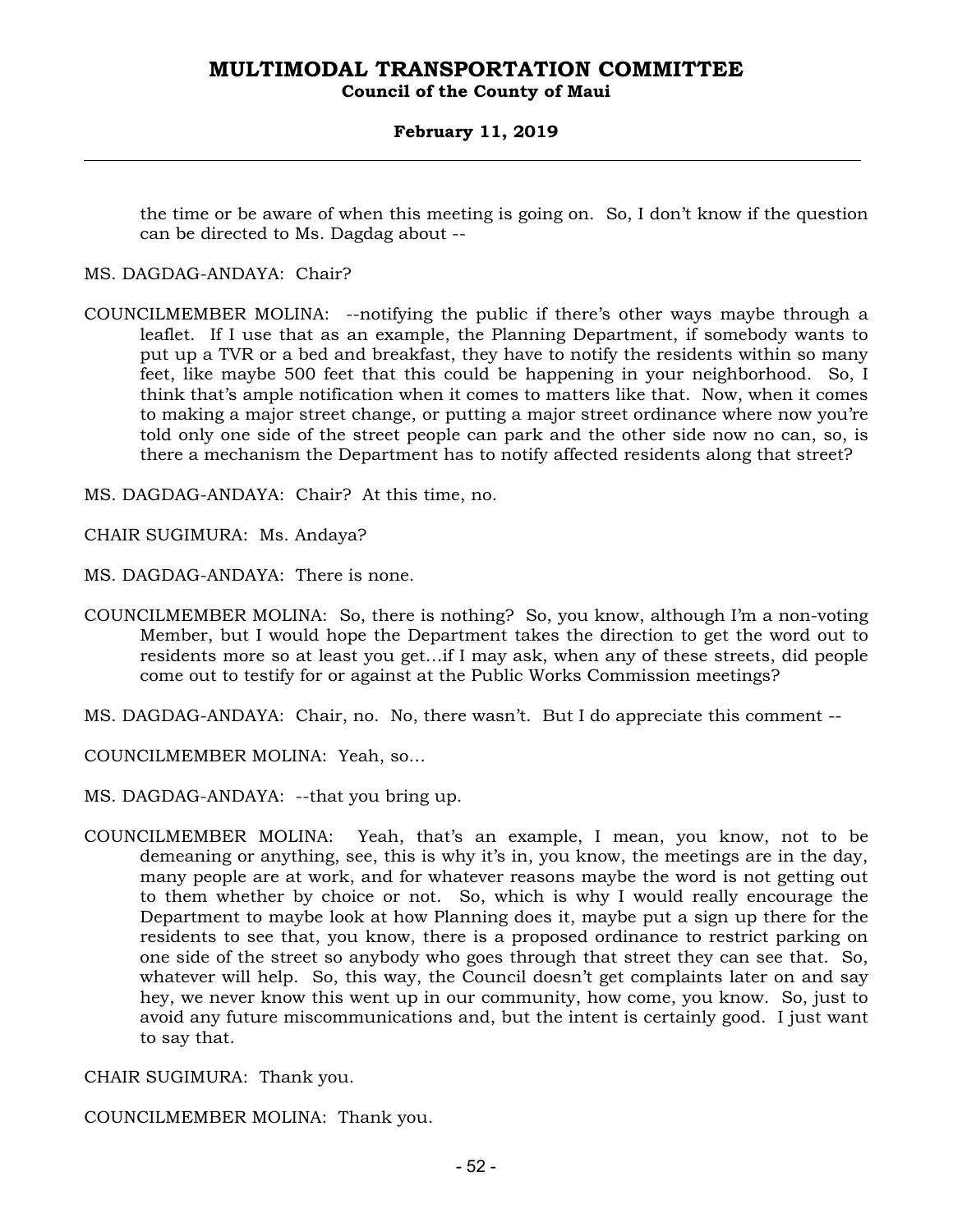### **Council of the County of Maui**

### **February 11, 2019**

### CHAIR SUGIMURA: Ms. King?

- COUNCILMEMBER KING: Yeah, I just wanted to say I don't like, I guess I didn't voice it strong enough. But that was my concern. I did ask them to do community outreach. And maybe what we need to do, because right now we're taking the first step, and then it has to go through two Council meetings. So, there is opportunity for community outreach. This is not a done deal once we vote on it today. But I do think that it needs to be, you know, that that notice should go out probably, not just this street, but all these streets. You know, everybody who lives in these areas and we, that's why I asked the question of whether it came from a constituent or a neighborhood concern, because we really have to be careful when we make decisions based on one person's complaint, and we got to make sure that everybody on that, because people don't know, just because no one comes out to a Commission meeting doesn't mean that nobody cares. A lot of them don't even know that this is coming up. So, if we want to hold it, Chair, we can hold it for further discussion. If we want to go ahead and pass it out, I think we should be very cautious about sending this to the full Council before those outreach efforts have been made for all of these streets.
- CHAIR SUGIMURA: Ms. Andaya?
- MS. DAGDAG-ANDAYA: Chair, and…
- CHAIR SUGIMURA: Regarding outreach?
- MS. DAGDAG-ANDAYA: Yes. Chair, and we can certainly do that before or prior to scheduling of the item. Say it does pass out of Committee today, and what we can do is make that effort prior to first reading or second reading.
- COUNCILMEMBER KING: Okay. And it also may be that we need to have a broader discussion, rather than just adding one street at a time. Maybe we need to have a broader community discussion in, you know, across the island and maybe across the County on what these ordinances mean, what is legal and what is not legal. Because right now it's illegal to have your car parked overnight on most streets. And yet, we see it, nobody ever gets tickets on my street and they're all overnight all the time. So, I think there's a question of why we're giving, we would be giving tickets for someone who's violating this ordinance of being parked there during the day, and yet, we have all these cars parked overnight. And so, maybe it needs to be looked at a little more holistically as far as what ordinances are being enforced and which ones are not, and why we're, you know, maybe each neighborhood needs to come to an understanding of what they want in their neighborhood, instead of just reacting to individual complaints. It's getting to be an island-wide issue, I think.

CHAIR SUGIMURA: Thank you. Mr. Sinenci?

COUNCILMEMBER SINENCI: Yeah, I just wanted to agree with Councilmember King. This could be any neighborhood on the island. I mean, it surely is in my neighborhood where we have multiple parking because there's no room in the garage. So, right, I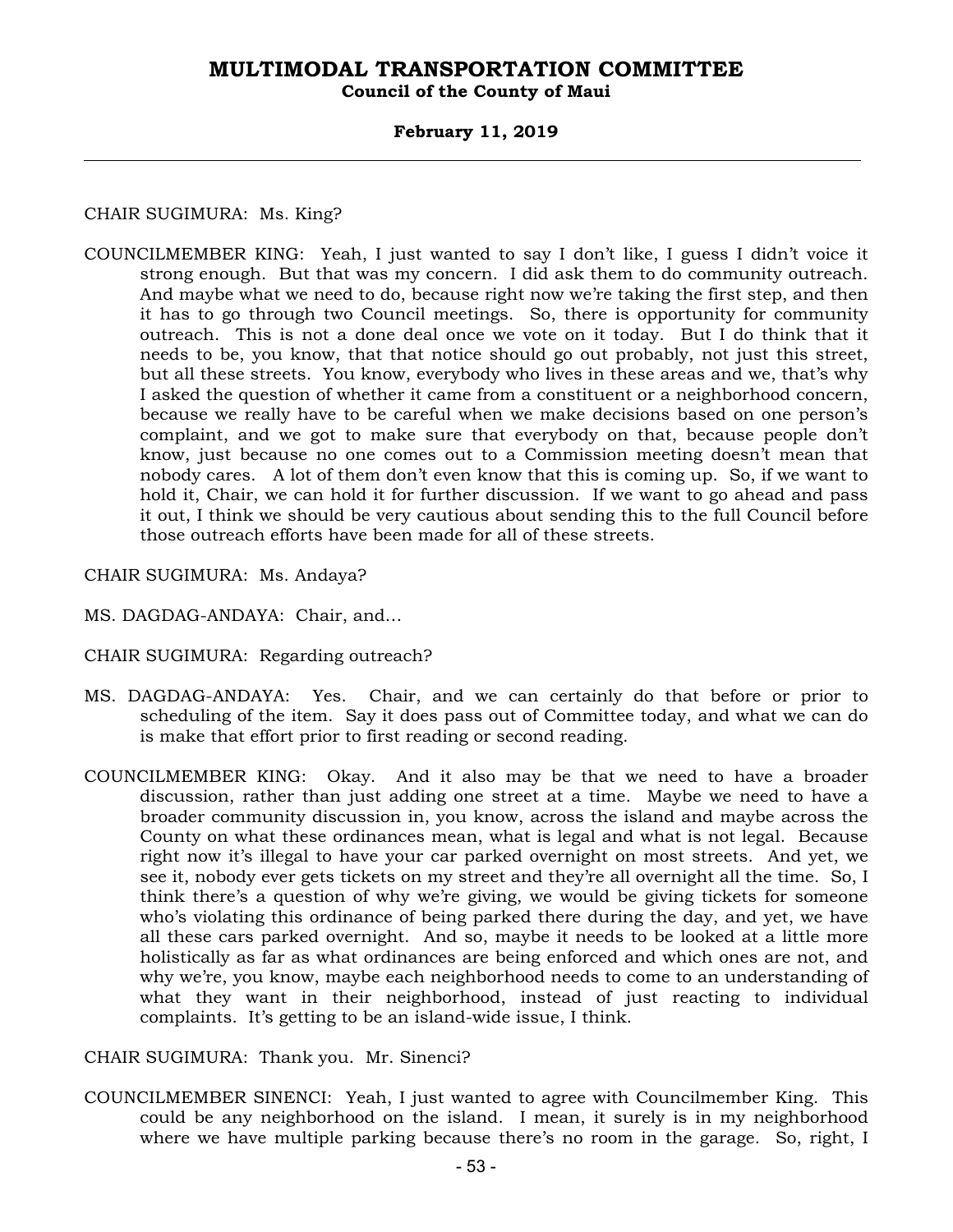### **Council of the County of Maui**

### **February 11, 2019**

agree, I would support like a Countywide discussion on this topic. I know that in Paia, they already put cones in front of their houses just to save their parking because while some of them, they live right next to some vacation rentals. And so, the vacation rentals take up some of these parking. So, if you go down Paia side, you'll see a lot of cones just to save their own parking in front their houses.

- CHAIR SUGIMURA: Thank you. This is a great discussion. Maybe this is a separate item that we can have a discussion with Police, as well as with Department of Public Works on how we can, this is a communication and community outreach discussion. Ms. Andaya?
- MS. DAGDAG-ANDAYA: Thank you, Chair. And I really appreciate this discussion that we're having today. And one of the things that, I know for my Department, we would really like to work with the Councilmembers, because you know a lot about your district, you know about the people in your district. So, if there is any way for us to work together in reaching out to these residents, that would be very helpful. And it doesn't necessarily mean swaying residents to, you know, to be in favor of a matter or an ordinance change. But it's just a way to educate the public, educate your constituents on what's happening, what's going on with any proposed ordinances.
- CHAIR SUGIMURA: Thank you. Yeah, I would love to do a community outreach with my Kula Community Association. So, before I go to the last item, oh, Mr. Molina?
- COUNCILMEMBER MOLINA: Yeah, thank you, Madam, I just wanted to add in to what the Director stated about, you know, action being taken and residents maybe not getting the word. You and I went out to Meha Place in Makawao last year with residents that stated changes were made to that street, and they weren't notified, they were unaware of it. So, a perfect example about how, you know, we need to find ways to work with the Department to get the word out, communication out, so everybody who's being affected gets the word. So, we don't have this problem and, you know, residents getting upset with the Police Department, Public Works, and us as Councilmembers about not getting the full story as to why changes were made. So, I just wanted to add that to the record, Madam Chair.

CHAIR SUGIMURA: Thank you.

COUNCILMEMBER KING: Chair?

CHAIR SUGIMURA: Ms. King?

COUNCILMEMBER KING: Yes, thank you. I'm not sure, I just wanted to ask why we're having this, you know, where the delineation is between, on this issue between this Department and Planning, because Planning, like you said, Planning Department really addresses the parking Codes and brought before the, I think it was Land Use Committee last time the changes in the Code that they were proposing for hotels. And so, are we, should we be referring this to the Planning, to the Planning and Land Use Committee, or is it something, you know, I'm not sure because I think I heard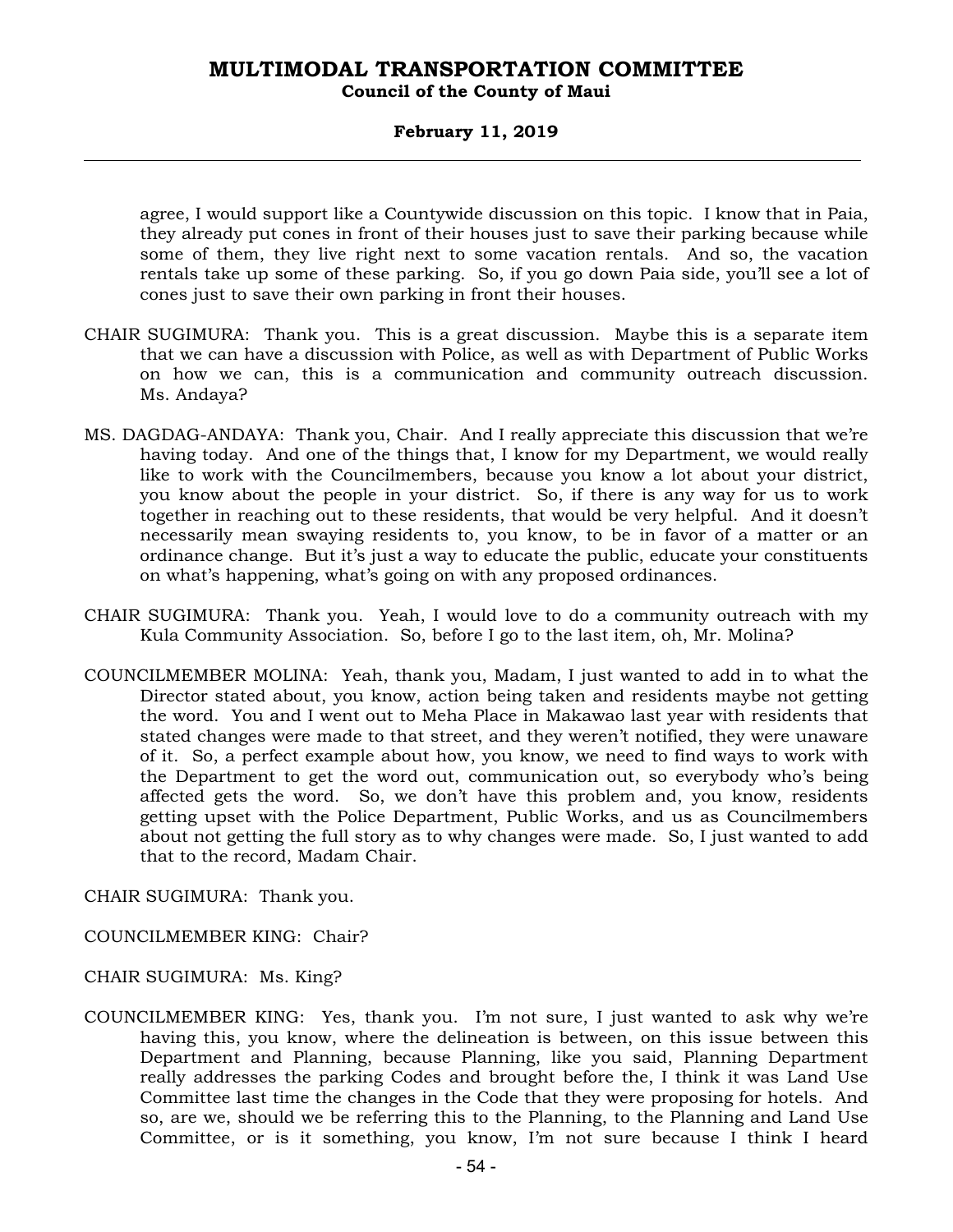### **Council of the County of Maui**

### **February 11, 2019**

Planning say that they do enforce but now I'm hearing that the Police really are the ones who enforce. So, who enforces the parking Codes?

CHAIR SUGIMURA: Ms. Andaya?

MS. DAGDAG-ANDAYA: So, Chair, it's, so, Planning has the Parking Code with respect to parking requirements, how many spaces you have for your business, or how many spaces you have for your, in the residential area for each home. The, what we're looking at is Chapter 10 with respect to Traffic Code.

COUNCILMEMBER KING: Okay.

MS. DAGDAG-ANDAYA: And that is Police Department oversees or has oversight and enforcement of that Chapter. And as Public Works, we are involved because, you know, we, we're the ones putting, installing the signs and doing all the engineering work behind it. So, I think that's kind of where the line is.

COUNCILMEMBER KING: Okay.

MS. DAGDAG-ANDAYA: So, again, the business district, for example, your business has, you're required seven parking stalls. So, Planning Department would look at your plans and, you know, let you know you are required to have these many stalls. Now, once your parking is overflowing out onto the street and it becomes an issue or a safety concern that is against Chapter 10, then you have Police Department coming in to do enforcement.

COUNCILMEMBER KING: Okay.

MS. DAGDAG-ANDAYA: Yeah.

COUNCILMEMBER KING: And at that point it becomes a traffic issue, versus a Planning? Because I have, you know, I have people on my street who have plenty of off-street parking, but they choose to use on-street parking. So, that's a, to me that's a violation of the parking Code because you're supposed to have this off-street parking, and you even have it, but you're not using it. So, I'm just trying to figure out where the lines, you know, where, who, which department is responsible for enforcing the codes.

CHAIR SUGIMURA: Thank you. Ms. Kama?

COUNCILMEMBER KAMA: So, I'm not sure how you do your outreach. So, Chair, is it done in a multiple fashion like e-mails, public notices, public hearings and things like that? And would they do it in the evening when people are more apt to be able to attend these meetings?

CHAIR SUGIMURA: So, the question is on to notify people, right --

COUNCILMEMBER KAMA: Right.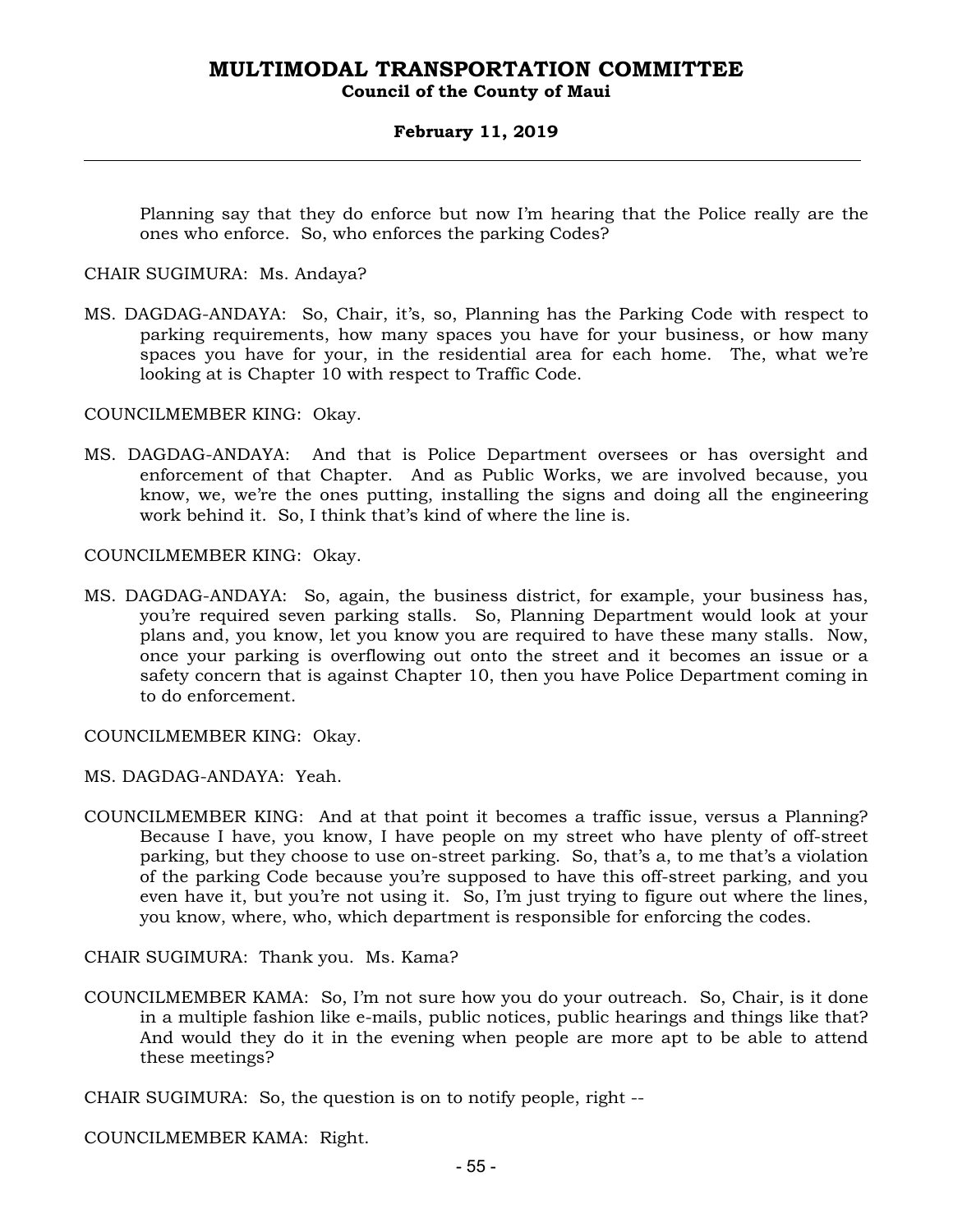### **Council of the County of Maui**

### **February 11, 2019**

- CHAIR SUGIMURA: --as we're talking about communication? So, I, it sounds like we don't really have a formal way of notifying people when these changes occur. But Council meetings or the Public Works Commission meetings which are both Sunshined, are vehicles, I guess, to notify the public. And there's also like Kihei Community Association. So, I wonder if they took this up? They took up this discussion, Ms. King?
- COUNCILMEMBER KING: I don't think they did. And, you know, and the problem is that when you look at this ordinance, it's got all these individual streets named on it. And so, really, the, I think the onus is on the Department to notify the people on those streets when something's coming up on their street that's going to change their ability to park the way that they've been able to park. But as I said before, I think it's a bigger issue. I think it needs to be community discussions, community by community about the parking ordinance and, you know, the restrictions on overnight parking. People that I know, I know people, areas where the Police started enforcing against overnight parking on, you know, a friend's cul-de-sac because someone complained. But they're not enforcing everywhere. I mean, it's almost impossible to enforce everywhere on this island until we make it known to everybody on this island. A lot of people don't even realize it's illegal to park on their own street overnight. And so, there's a lot of education I think that has to be done. But taking it piecemeal like this like street by street is problematic for a community association. I think they'd be taking up half their meetings every time just talking about these individual streets because it's very personal to people. It's going to be a really long discussion if you try to have it like that if you don't do the broad strokes first about why this is an issue, about why we're going to these streets and looking at these safety issues. I mean, you don't know until a fire truck starts, tries to come down your cul-de-sac and can't turn around, or it can't do the work it needs to do. And by then it's too late. But that's why I feel like it needs to be a, brought before we, you know, keep going through it like this, addressing everybody's concern because the people on the other side of the street would probably argue that the parking should be prohibited on that side of the, on the other side of the street, not their own. And so, that's what we're going to get is those, you know, the people saying well, you know, I didn't know I could complain and change the law that way. So, rather than having individual complaints that, you know, maybe that's the way we should approach it at this point.

### CHAIR SUGIMURA: Thank you. Ms. Andaya?

MS. DAGDAG-ANDAYA: Sorry, just to add one more thing. So, with the Public Works Commission, they look at the technical aspect of the Code. That's why you have so many engineers. And then, we also deal with other issues and matters as well. But I also wanted to also, you know, again, just reiterate how important it is that we work with the Councilmembers, much like how our Department worked with Councilmember Sugimura when there was an issue on one of the streets in her district that, you know, they, we actually walked, or we had staff walk the district. You know, we also had in several instances with other Councilmembers in the past when an item like this came before them, they would actually ask, you know, they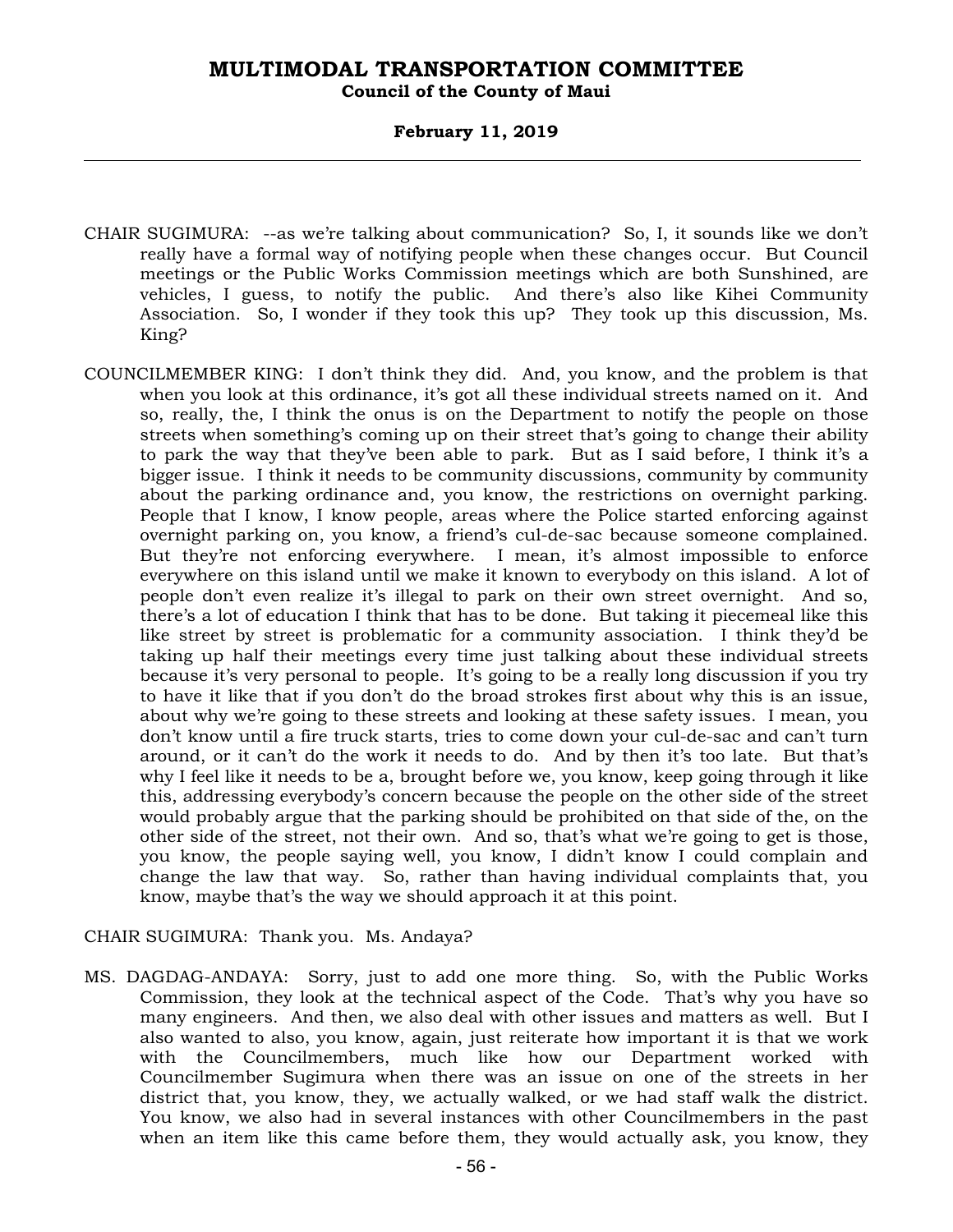### **Council of the County of Maui**

### **February 11, 2019**

would also work with the Department to try to find members of the, their constituents in that district, hey, what do you think about this matter? Because that, you know, just knowing what your constituents were, you know, what their concerns are would be helpful to us as well. So, I think, you know, as, I guess what I envisioned is, you know, Councilmember input from your constituents, if you're able to reach out to people that would be helpful to us as well.

- COUNCILMEMBER KING: That would be helpful. But, you know, all these were brought to our, to the Committee without you reaching out to me. So, it's a two-way street, you know, I need to hear from you when you, when these issues come up and then I'm happy to help out. But, you know, there's no Councilmember that can keep track of every street in their district and, you know, know what's coming up before you guys. So, it's really incumbent upon the, you know, your, you, your Department, your Commission to reach out to the Councilmembers about these individual areas.
- CHAIR SUGIMURA: Thank you. Good discussion, right, because we're talking about our, how this, our decision today will impact the people that we live with. And of the four streets we're looking at, the last one, you want to take up the last one? We didn't talk about the Lipoa Street, which is between Piilani Highway, and South Kihei. So, this is where the Kihei Community Center is, and it goes all the way down, right, Kihei community --
- MS. DAGDAG-ANDAYA: Yes, Chair.
- CHAIR SUGIMURA: --all the way down to Kihei, where Saint Theresa's Church is.
- MS. DAGDAG-ANDAYA: Yes, and actually, this item is already in the ordinance. If you look at the last page --
- CHAIR SUGIMURA: Yeah, it's the last, they just moved it up.
- MS. DAGDAG-ANDAYA: --it's bracketed. And the reason why it's bracketed is because this street falls under Kihei District Section G. And when the Department was looking at the proposed revisions to the Code, we realized that the, there are other sections in this Code that…well let me backtrack a little bit. This is the only section in 10.48 that has a separate section for Kihei District. There are several other sections in this Code that include all of the Kihei roads into the Wailuku District. So, if you take a look at the first, let's see, the first page of the proposed ordinance, you'll notice that under the first paragraph in 10.48.040 you have A, Wailuku District. And then, it goes from numbers 1 to 50, and it includes the roads, this section includes roads that are in Kihei, that are located in Kihei. When staff looked at the rest of Section 10.48, and 10.36, 10.56, 10.60, we realized, we recognized that some of the Kihei roads fall under, or all of the Kihei roads fall under Wailuku District. So, we just wanted to be consistent with all of the other codes. This also falls in line with how our Highways Division maintenance districts are organized. So, we don't have a separate Kihei District for maintenance district. Everything, all of Kihei actually falls in Wailuku or Central District. So, I, that's, you know, we did contact MPD to ask if they had any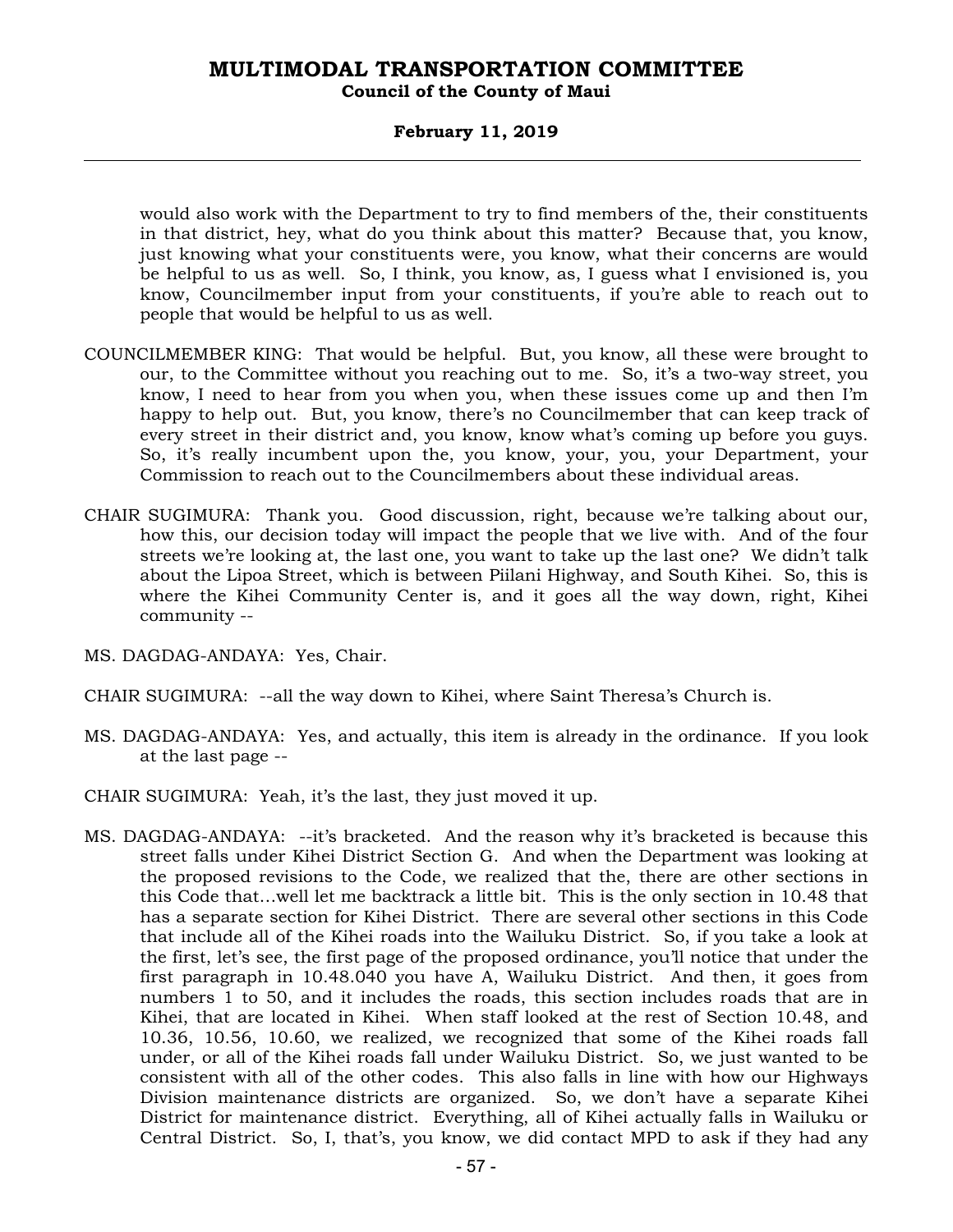### **February 11, 2019**

issues with us deleting this subsection and there were no objections. And again, Public Works Commission reviewed it at their last meeting, or September 26, 2018 meeting and they found no issues as well. But again, you know, in rereading this section, I, you know, we did want to have this discussion with Council. So, if you have any questions on this?

CHAIR SUGIMURA: Thank you, Ms. Andaya.

COUNCILMEMBER SINENCI: I have a question.

CHAIR SUGIMURA: So, basically, if I could, and then I'll turn the floor over to the Members on that, actually, number 47 that we're talking about is in Wailuku, but 48, 49, and 50 is actually in the Kihei District.

MS. DAGDAG-ANDAYA: Right.

- CHAIR SUGIMURA: And none of the other items before that are in Kihei right? These are the only three that are in Kihei?
- MS. DAGDAG-ANDAYA: Yes, Chair.

CHAIR SUGIMURA: So, why couldn't we just leave it as Kihei District --

MS. DAGDAG-ANDAYA: You could, you could leave it as Kihei District.

CHAIR SUGIMURA: --for clarity?

MS. DAGDAG-ANDAYA: But it's in the rest of the Maui County Code under Chapter 10, there are several other sections that have Kihei roads listed under Wailuku District. So, if you look at 10.36 --

CHAIR SUGIMURA: Oh, I see.

MS. DAGDAG-ANDAYA: --.072 under 30 mile per hour residential district exception, you'll have the Wailuku District, and then it will also include Kihei roads. Ten point three six zero point nine zero, 45 mile per hour limit, all of the Kihei roads are listed under Wailuku District. Ten point four four, stop required through street intersection or intersecting. The Kihei roads in that section are listed under Wailuku District. And there are several other areas that have the Kihei roads under Wailuku District. Now, that came before us, I think that's one of the, we, for our purposes, it was just to, it was just a cleanup matter --

CHAIR SUGIMURA: Cleanup.

MS. DAGDAG-ANDAYA: --and just to be consistent throughout the Code. However, you know, if the body feels that, you know, you want to keep the Section G intact, you know, we have no concerns over that as well.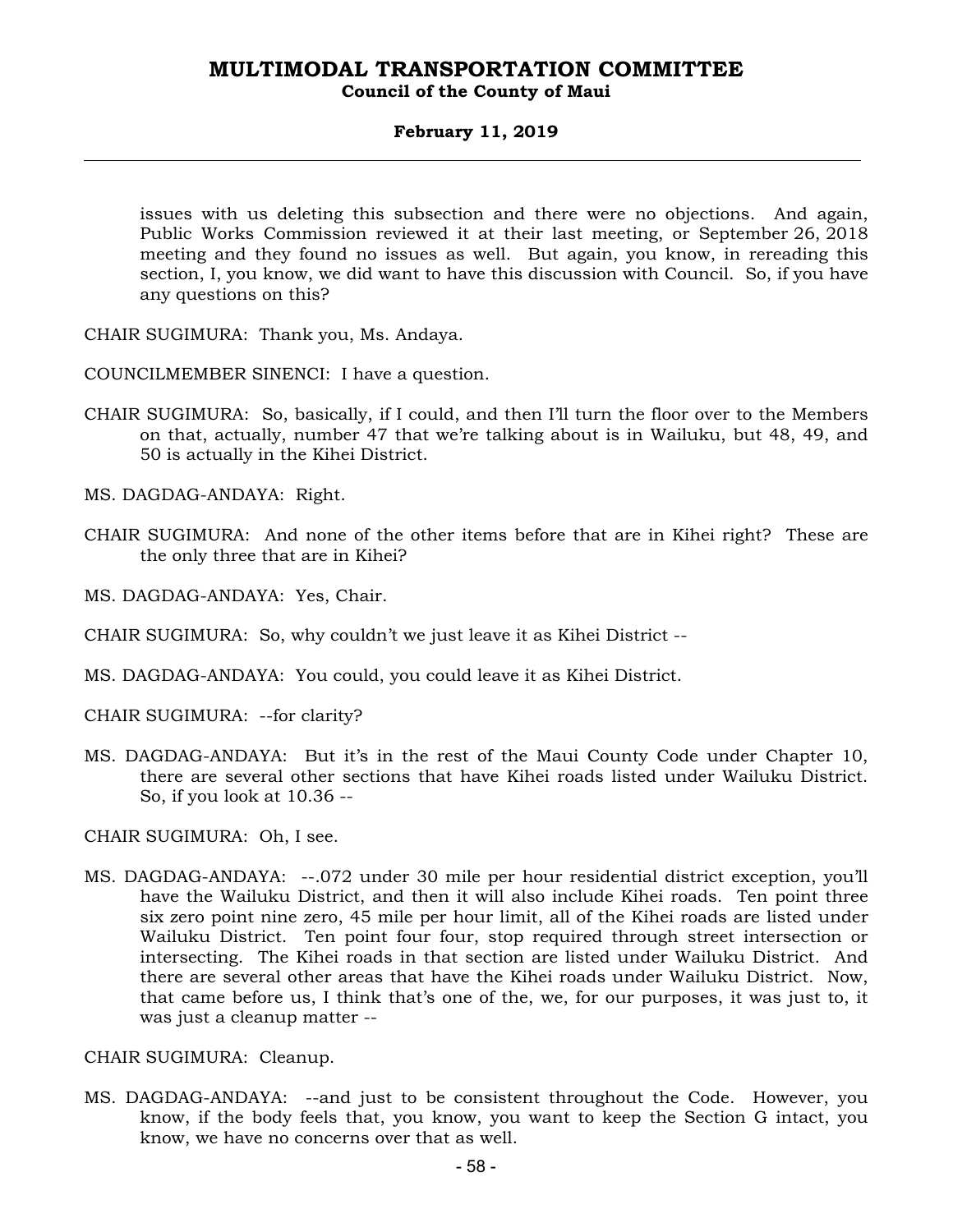### **Council of the County of Maui**

### **February 11, 2019**

- CHAIR SUGIMURA: So, you would be able to keep Section G and add the other, these other two streets 48, 49 under G, and leave Lipoa in G, correct?
- MS. DAGDAG-ANDAYA: Yes, Chair, we can do that. That'd be fine.
- CHAIR SUGIMURA: So, does that affect the way Police reacts to the law? No, not at all right? 'Cause you, your title. Okay. Member King?
- COUNCILMEMBER KING: Thank you, Chair. Yeah, I would rather have you go through the other sections and create a South Maui District, or Kihei District because it makes it really difficult for people in Kihei to find those ordinances in our area. So, I don't know why, 'cause we have Lahaina District, we have a Makawao District, you know, in this ordinance and there's extensive, you know, numbers of streets that are addressed under, Lanai has its own district, Molokai. And so, I would say keep the Kihei one. But I do think that, Chair, I do think that we should defer these items until we get that community outreach happening. And, you know, for myself and my district, I think we need to have a broader discussion with our local Police, Kihei Police, you know. I really appreciate officer --

CHAIR SUGIMURA: Kamakawiwo`ole.

- COUNCILMEMBER KING: --I'm just going to call you Officer Taylor 'cause that's easier to say than your last name. But, you know, the community, I think the KCA has a really good relationship with our Police force and our community police officers. And to have that broader discussion and bring up these streets within that discussion I think would be really beneficial before moving ahead with it.
- CHAIR SUGIMURA: So, Members…Mr. Sinenci?
- COUNCILMEMBER SINENCI: Yeah, so, just for clarification, it's not these four streets, it's all these streets listed on here, this bill, yeah? 'Cause I get Hana District on Keawa Place --
- CHAIR SUGIMURA: Oh, those are done. So, the --
- COUNCILMEMBER SINENCI: --fronting…
- CHAIR SUGIMURA: Only the items we're talking about are the underscored.
- COUNCILMEMBER SINENCI: Oh.
- CHAIR SUGIMURA: That's on Page 4 that we're talking about today. The rest are all existing.
- COUNCILMEMBER SINENCI: And so, is that, are those part of the bill, all of the existing ones as well? And so…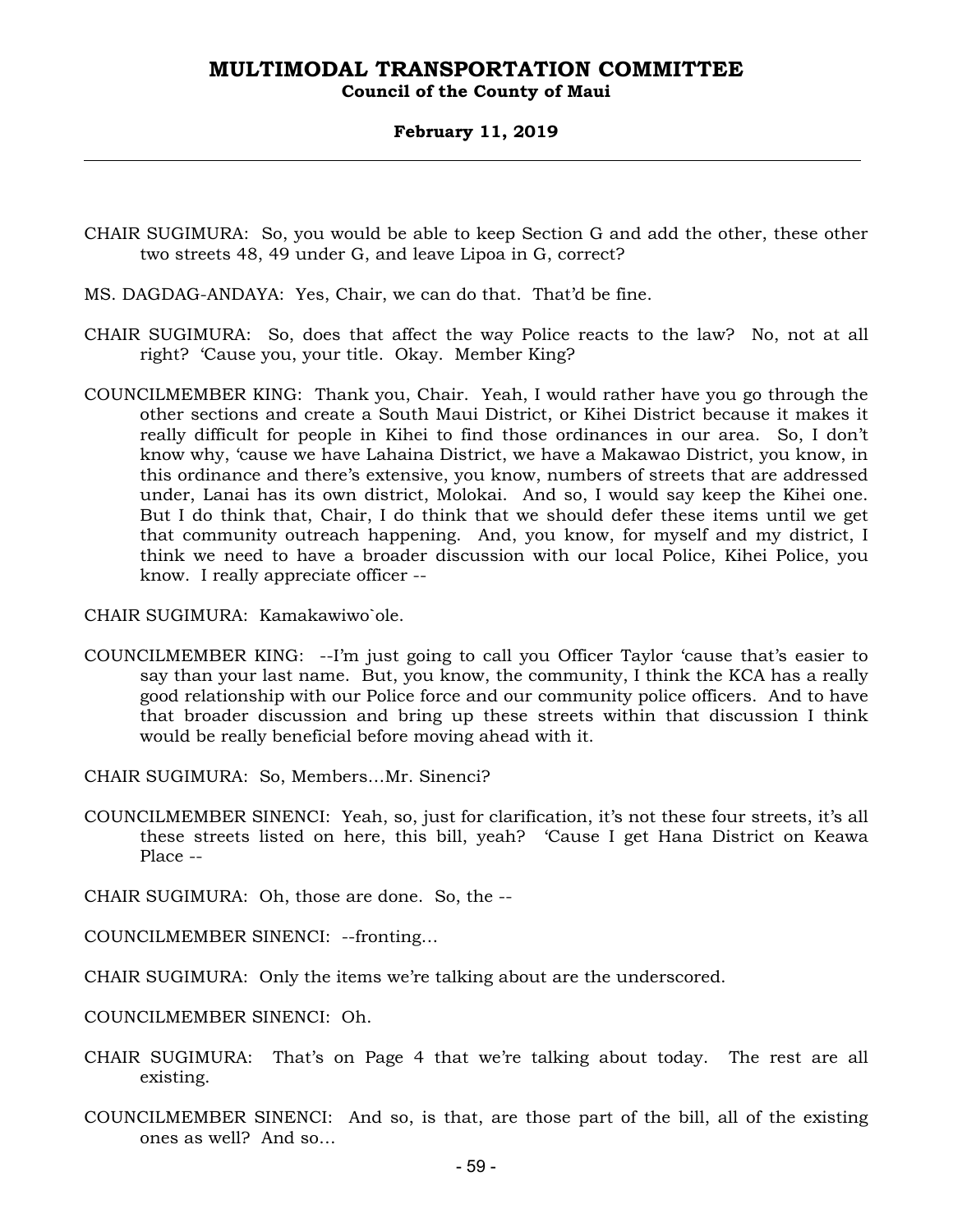### **Council of the County of Maui**

### **February 11, 2019**

CHAIR SUGIMURA: Yes, but the only change that we're making are underscored.

COUNCILMEMBER SINENCI: We're adding these four?

CHAIR SUGIMURA: Adding, yeah, and trying to, suggesting to delete the Kihei District on the last item and to consolidate it in Wailuku.

COUNCILMEMBER SINENCI: Oh, okay. Thank you --

CHAIR SUGIMURA: That's what we're doing.

COUNCILMEMBER SINENCI: --for that clarification.

CHAIR SUGIMURA: So, Members, I hear what you're saying. And I can understand that we probably need to defer this until we have this discussion about the community outreach. I will open up another item to talk about community outreach and to kind of try to fit that into a priority for the Department to look to establish. Mr. Hopper, that would be a whole other section that we'd need to establish for this?

MR. HOPPER: Madam Chair, you're talking about the…

CHAIR SUGIMURA: Under the Public Works Commission.

MR. HOPPER: For outreach?

CHAIR SUGIMURA: Yeah, outreach, as well as --

MR. HOPPER: If it's going to be something that's required by --

CHAIR SUGIMURA: --*. . .(inaudible). . .* Public Works Department.

MR. HOPPER: --Code, I mean, currently the Public Works Commission is not actually required to review these --

CHAIR SUGIMURA: Right, I meant…

MR. HOPPER: --it's sent to them for review because of the Department.

CHAIR SUGIMURA: Right.

- MR. HOPPER: Because the Department decides to send it to them for review. So, anything that's going to be required by law to be done, then yes, that would have to be a Code change.
- CHAIR SUGIMURA: Okay. So, we'll, I'm sorry, I meant to say the Department. So, before this will take effect, I'm just wondering if we defer this, what is the impact of this.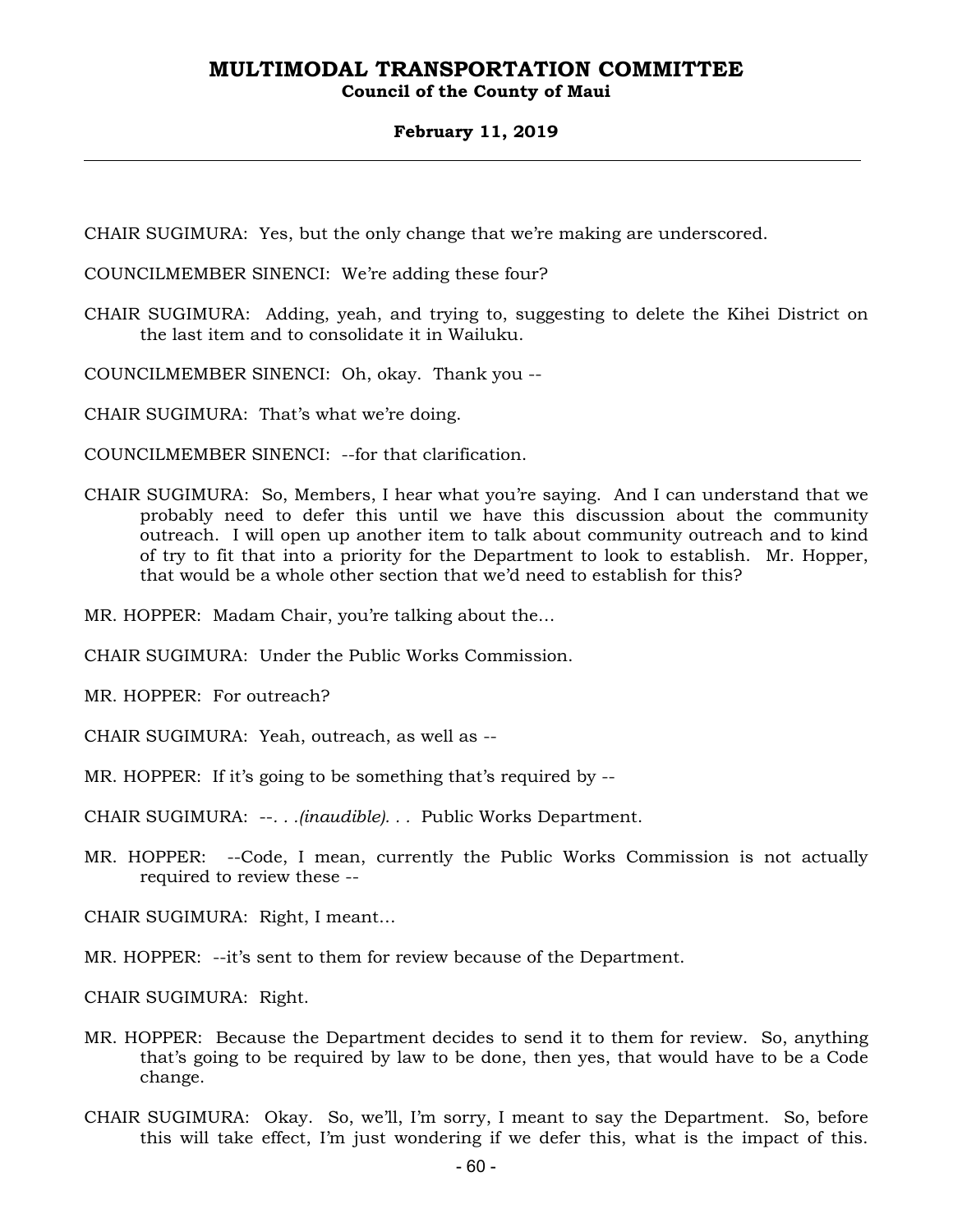### **Council of the County of Maui**

### **February 11, 2019**

This is from 2017. But if we don't take action today, what is the impact of this in terms of the reason that this communication came to us? Is there a, is this Police, or does Public Works have any comments on that if nothing happens until we take it up again and take action?

- MS. DAGDAG-ANDAYA: Operationally, it wouldn't have an effect on our Department. I don't know, however, if there are any existing safety issues that need to be addressed.
- CHAIR SUGIMURA: Okay. So, maybe that's Police Department. Are there safety issues that are pressing that we need to address?
- MR. KAMAKAWIWO`OLE: Honestly no, I mean, if we, if you folks did defer at this point, you know, to reach out to the community and get their input, their feedback, honestly no, it would not impact. But we're just looking at potential safety concerns later on. But as Councilwoman Kelly King, you know, had said that this is probably the symptom of a bigger issue that we need to address in the future.
- CHAIR SUGIMURA: So, Officer Kamakawiwo`ole, if I could even attempt to say your beautiful name, I'm sorry about that, but so, any of these streets then you're saying if we don't address it today, it would not be critical to safety at this moment? I mean, it's been since 2007 [*sic*] it's been --

MR. KAMAKAWIWO`OLE: Yeah.

CHAIR SUGIMURA: --sitting here in the Council *. . .(inaudible). . .*

MR. KAMAKAWIWO`OLE: Exactly, I mean, if I had to prioritize it, Kaiola Street would be the most important at this point.

CHAIR SUGIMURA: Kaiola?

- MR. KAMAKAWIWO`OLE: Yes.
- CHAIR SUGIMURA: Okay.
- MR. KAMAKAWIWO`OLE: But, like you said, it's been out here since 2017 --

CHAIR SUGIMURA: Yeah.

- MR. KAMAKAWIWO`OLE: --so, I mean, yeah, it won't be that critical if a decision was not made today or not.
- CHAIR SUGIMURA: Okay. So, thank you, because you have the hard job of enforcement and communication. So, I'm sure that the better job that we do with communicating with those that are involved, it'll help you in the long run. So, Members, I'm going to defer this. I'm also going to open up a separate item in terms of community outreach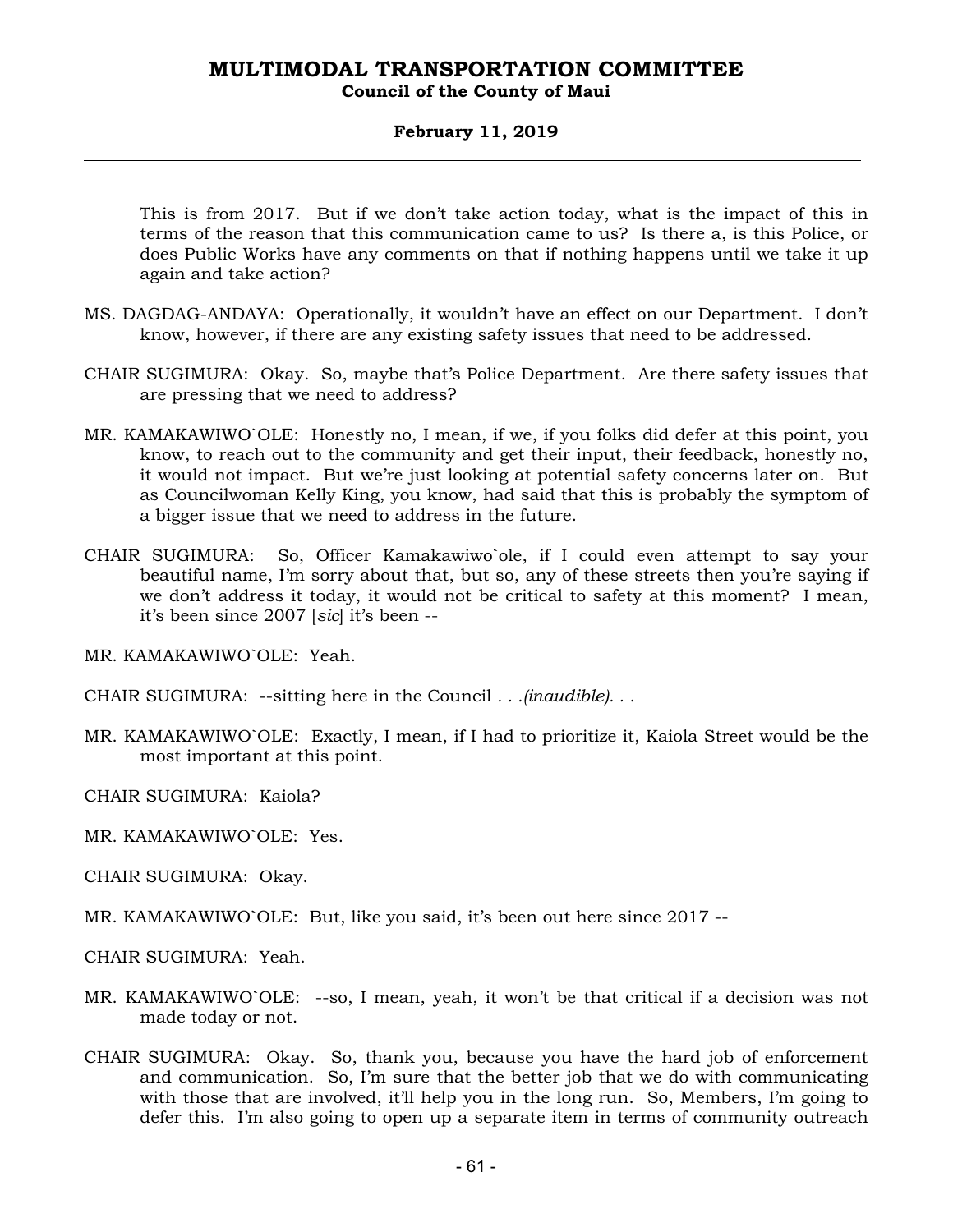### **February 11, 2019**

and input for communication on street changes such as this that we're talking about. Anybody have any comments or concerns?

COUNCILMEMBER PALTIN: I just wanted to say thank you, I really appreciate that.

CHAIR SUGIMURA: Thank you.

COUNCILMEMBER KING: No objections to the deferral.

CHAIR SUGIMURA: Thank you. So, Members, at this time I'm going to defer this item.

### **COUNCILMEMBERS VOICED NO OBJECTIONS.** (Excused RH)

### **ACTION: DEFER.**

- CHAIR SUGIMURA: I will bring it up at another time. I really appreciate Police, you were here in force to help us address this, and I will open up that separate item so that we can talk about communication and community outreach when we do make decisions that will involve parking or any kind of signage changes. Yes, Ms. King?
- COUNCILMEMBER KING: Chair, in that discussion, I don't know if you need to add it to the communication, but could we also have a brief presentation by the, either the Public Works Department or the Planning Department on what the broad ordinances are for parking on the street. Because I think it needs to be reviewed that we have these laws like no parking overnight, and then, we have these individual streets that have no parking during the day should be a broader discussion when we talk about enforcement.
- CHAIR SUGIMURA: I appreciate that. Thank you. Did we get that? Yeah? Okay. So, at this time, Members, this will end my meeting. Thank you, everyone, for being here, great discussion. I look forward, this Multimodal Transportation is such an interesting Committee, and appreciate all your comments and we will make a difference. So, this meeting is now adjourned. . . . *(gavel).*

**ADJOURN: 11:50a.m.** 

**APPROVED BY:**  $mVA$ JUA I LEI K. SUGIMURA, Chair

Multimodal Transportation Committee

mt:min: 190211:mt Transcribed by: Marie Tesoro